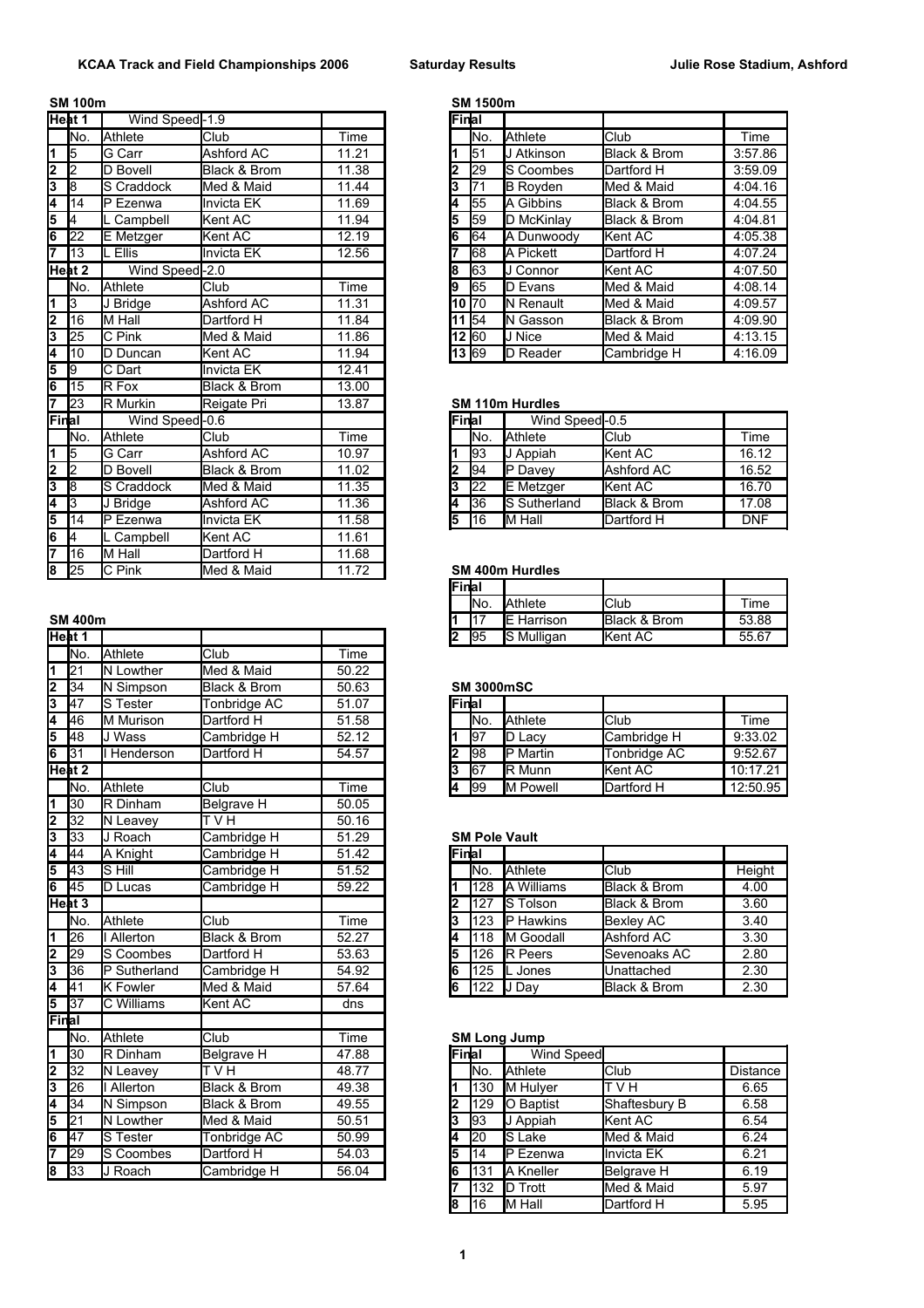## **SM Shot Putt U20M 800m**

| lFinlai |      |                 |             |           | lHeat 1 |                 |                     |                         |           |
|---------|------|-----------------|-------------|-----------|---------|-----------------|---------------------|-------------------------|-----------|
|         | INo. | Athlete         | <b>Club</b> | Distance  |         | IN <sub>o</sub> | <b>Athlete</b>      | lClub                   | Time      |
| l4.     |      | M Hall          | Dartford H  | .06<br>11 |         | <b>I</b> 43     | Poole<br>IJ         | <b>Black &amp; Brom</b> | $2:04.9*$ |
| l2      | 36   | Kingsland<br>IС | IUnattached | 10.03     |         | 133             | <b>Breeds</b><br>IМ | Med & Maid              | $2:05.7*$ |

| Final |            |                  |                     |          |  | <b>I</b> 47 | Williams         | <b>Padd Wood</b>        | $2:13.5*$  |
|-------|------------|------------------|---------------------|----------|--|-------------|------------------|-------------------------|------------|
|       | INo.       | Athlete          | <b>Club</b>         | Distance |  | <b>140</b>  | <b>IC</b> Holmes | <b>Invicta EK</b>       | <b>DNF</b> |
| İ1    | 38         | Kruszewski<br>А  | Cambridge H         | 43.70    |  | lHeat 2     |                  |                         |            |
| 2     | <b>116</b> | Hall<br>M        | Dartford H          | 35.50    |  | INo.        | <b>Athlete</b>   | <b>I</b> Club           | Time       |
| l3    | 139        | Lina             | Med & Maid          | 35.22    |  | 137         | <b>IS Dobin</b>  | <b>Invicta EK</b>       | $2:03.3*$  |
| I4    | 36         | Kingsland<br>۔ ب | <b>I</b> Unattached | 26.73    |  | 134         | <b>IR Davies</b> | <b>Black &amp; Brom</b> | $2:05.4*$  |

#### **M40 2000mSC**

| <b>IFinal</b> |      |                |                  |            |         | 128             | IA.<br>Letchford | <b>Black &amp; Brom</b> | $2.10.8*$ |
|---------------|------|----------------|------------------|------------|---------|-----------------|------------------|-------------------------|-----------|
|               | INo. | Athlete        | <b>Club</b>      | $\tau$ ime |         | 142             | IΑ<br>Lamport    | Med & Maid              | $2:14.8*$ |
|               | 102  | Harland<br>IP  | Tonbridae AC     | 7:21.72    | lFinlal |                 |                  |                         |           |
| l2            | 104  | Marchant       | Dartford H       | 7:23.56    |         | IN <sub>o</sub> | <b>Athlete</b>   | <b>I</b> Club           | Time      |
| 13            | 83   | ID<br>' Bowell | Ilnvicta EK      | 7:28.02    |         | 138             | IJ Durrant       | Cambridge H             | 2:01.35   |
| 14            | 100  | Winch<br>ΙK    | <b>Bexley AC</b> | 8:46.27    |         | <b>I</b> 43     | Poole            | <b>Black &amp; Brom</b> | 2:01.52   |

### **M50 2000mSC**

| <b>Final</b> |     |                |             |                             | IG | - 144     | ı urner<br>╌ | AC<br><b>Bexley</b>       | 2:07.76 |
|--------------|-----|----------------|-------------|-----------------------------|----|-----------|--------------|---------------------------|---------|
|              | No. | Athlete        | <b>Club</b> | --<br>ime                   |    | 145       | Tyler<br>IB  | Maio<br><b>I</b> Med<br>& | 2:08.63 |
|              | 105 | Mullervy<br>ID | Invicta EK  | $8.22 \, \text{A}$<br>----- | 18 | כפו<br>IJ | Dobin        | EK<br><b>I</b> Invicta    | 2:09.04 |

|       | Heat 1         | Wind Speed-1.5             |                  |       |   | Final                         | Wind Speed-1.6         |                    |         |
|-------|----------------|----------------------------|------------------|-------|---|-------------------------------|------------------------|--------------------|---------|
|       | No.            | Athlete                    | Club             | Time  |   | No.                           | Athlete                | Club               | Time    |
| 1     | 14             | D Haque                    | Black & Brom     | 23.08 |   | 54                            | A Al-Ameen             | Black & Brom       | 14.98   |
| 2     | 19             | S Price                    | Cambridge H      | 23.14 | 2 | 55                            | M Brockman             | Med & Maid         | 16.48   |
| 3     | 18             | W Ovowe                    | Med & Maid       | 23.30 |   | 3<br>111                      | <b>P</b> Slater        | <b>Bexley AC</b>   | 17.67   |
| 4     | 15             | J Johnson                  | Med & Maid       | 23.50 |   |                               |                        |                    |         |
| 5     | $\overline{5}$ | A Haughton                 | Cambridge H      | 24.70 |   |                               |                        |                    |         |
| 6     | 117            | E Moore                    | Cambridge H      | 24.74 |   |                               | <b>U20M 2000mSC</b>    |                    |         |
|       | Heat 2         | Wind Speed-1.0             |                  |       |   | Final                         |                        |                    |         |
|       | lNo.           | Athlete                    | Club             | Time  |   | No.                           | <b>Athlete</b>         | Club               | Time    |
| 1     | 13             | <b>G</b> Comber            | Dartford H       | 22.38 |   | 52                            | <b>C</b> Kiely         | Tonbridge AC       | 6:35.62 |
| 2     | 10             | M Ormerod                  | Tonbridge AC     | 23.84 |   | 49<br>$\overline{\mathbf{2}}$ | O Crux                 | Ashford AC         | 6:36.48 |
| 3     | l9             | C Dart                     | Invicta EK       | 24.59 |   |                               |                        |                    |         |
| 4     | 21             | D Thacker                  | Dartford H       | 24.66 |   |                               |                        |                    |         |
| 5     | 14             | C Hendrie                  | <b>Bexley AC</b> | 24.87 |   |                               | <b>U20M High Jump</b>  |                    |         |
| Final |                | Wind Speed <sup>+3.8</sup> |                  |       |   | Final                         |                        |                    |         |
|       | No.            | Athlete                    | Club             | Time  |   | INo.                          | <b>Athlete</b>         | Club               | Height  |
|       | Iз             | G Comber                   | Dartford H       | 21.66 |   | 56                            | <b>I</b> N Lowe        | <b>Judd School</b> | 1.90    |
| 2     | I4             | D Haque                    | Black & Brom     | 22.24 | 2 | 55                            | <b>IM Brockman</b>     | Med & Maid         | 1.90    |
| 3     | 19             | S Price                    | Cambridge H      | 22.80 |   | 3<br>21                       | <b>D</b> Thacker       | Dartford H         | 1.60    |
| 4     | 15             | J Johnson                  | Med & Maid       | 23.05 |   |                               |                        |                    |         |
| 5     | 18             | W Ovowe                    | Med & Maid       | 23.32 |   |                               |                        |                    |         |
| 6     | 10             | M Ormerod                  | Tonbridge AC     | 23.66 |   |                               | <b>U20M Pole Vault</b> |                    |         |
| 7     | 21             | D Thacker                  | Dartford H       | 24.48 |   | Final                         |                        |                    |         |
| 8     | 9              | C Dart                     | lInvicta EK      | 24.89 |   | lNo.                          | Athlete                | Club               | Height  |

| Final                                                     |                  |                 |                  |                 |   | Heat 1          |                           |                         |                                                                                             |
|-----------------------------------------------------------|------------------|-----------------|------------------|-----------------|---|-----------------|---------------------------|-------------------------|---------------------------------------------------------------------------------------------|
|                                                           | No.              | Athlete         | Club             | <b>Distance</b> |   | No.             | <b>Athlete</b>            | Club                    | Time                                                                                        |
| 1                                                         | 16               | M Hall          | Dartford H       | 11.06           |   | 43              | J Poole                   | <b>Black &amp; Brom</b> | $2:04.9*$                                                                                   |
| $\overline{2}$                                            | 136              | C Kingsland     | Unattached       | 10.03           |   | 33              | <b>I</b> M Breeds         | Med & Maid              | $2:05.7*$                                                                                   |
|                                                           |                  |                 |                  |                 |   | 39              | J Fairclough              | Ashford AC              | $2:05.8*$                                                                                   |
|                                                           |                  |                 |                  |                 |   | 44              | L Turner                  | <b>Bexley AC</b>        | $2:06.8*$                                                                                   |
|                                                           | <b>SM Discus</b> |                 |                  |                 |   | 30              | A O'Leary                 | Invicta EK              | $2:11.1*$                                                                                   |
| Final                                                     |                  |                 |                  |                 | 6 | 47              | L Williams                | Padd Wood               | $2:13.5*$                                                                                   |
|                                                           | No.              | <b>Athlete</b>  | Club             | <b>Distance</b> |   | 40              | C Holmes                  | Invicta EK              | <b>DNF</b>                                                                                  |
| 1                                                         | 138              | A Kruszewski    | Cambridge H      | 43.70           |   | Heat 2          |                           |                         |                                                                                             |
| 2                                                         | 16               | M Hall          | Dartford H       | 35.50           |   | No.             | <b>Athlete</b>            | Club                    | Time                                                                                        |
|                                                           | 139              | J Ling          | Med & Maid       | 35.22           |   | 37              | <b>I</b> S Dobin          | Invicta EK              | $2:03.3*$                                                                                   |
|                                                           |                  |                 |                  | 26.73           |   | 34              | <b>R</b> Davies           | Black & Brom            | $2:05.4*$                                                                                   |
|                                                           | 136              | C Kingsland     | Unattached       |                 |   |                 |                           |                         |                                                                                             |
|                                                           |                  |                 |                  |                 |   | 38              | <b>I</b> J Durrant        | Cambridge H             |                                                                                             |
|                                                           |                  |                 |                  |                 |   | 45              | <b>B</b> Tyler            | Med & Maid              |                                                                                             |
|                                                           |                  | M40 2000mSC     |                  |                 |   | 36              | <b>IR</b> Dennis          | Invicta EK              |                                                                                             |
|                                                           |                  |                 |                  |                 | 6 | 28              | <b>IA Letchford</b>       | Black & Brom            |                                                                                             |
|                                                           | No.              | Athlete         | Club             | Time            |   | $\overline{42}$ | A Lamport                 | Med & Maid              |                                                                                             |
|                                                           | 102              | P Harland       | Tonbridge AC     | 7:21.72         |   | Final           |                           |                         |                                                                                             |
|                                                           | 104              | J Marchant      | Dartford H       | 7:23.56         |   | No.             | Athlete                   | Club                    |                                                                                             |
|                                                           | 83               | <b>P</b> Bowell | Invicta EK       | 7:28.02         |   | 38              | J Durrant                 | Cambridge H             |                                                                                             |
|                                                           | 100              | <b>K</b> Winch  | <b>Bexley AC</b> | 8:46.27         |   | 43              | <b>J</b> Poole            | <b>Black &amp; Brom</b> | $2:05.6*$<br>$2:06.3*$<br>$2:08.5*$<br>$2.10.8*$<br>$2:14.8*$<br>Time<br>2:01.35<br>2:01.52 |
|                                                           |                  |                 |                  |                 |   | 34              | <b>R</b> Davies           | <b>Black &amp; Brom</b> | 2:04.24                                                                                     |
|                                                           |                  |                 |                  |                 |   | 39              | J Fairclough              | Ashford AC              | 2:04.44                                                                                     |
|                                                           |                  | M50 2000mSC     |                  |                 |   | 33              | M Breeds                  | Med & Maid              | 2:04.91                                                                                     |
|                                                           |                  |                 |                  |                 |   | 44              | L Turner                  | <b>Bexley AC</b>        | 2:07.76                                                                                     |
| 3<br>4<br>Final<br>1<br>$\overline{2}$<br>3<br>4<br>Final | lNo.             | Athlete         | Club             | Time            |   | 45              | <b>B</b> Tyler<br>S Dobin | Med & Maid              | 2:08.63                                                                                     |

#### **U20M 200m U20M 110m Hurdles**

| at 1 | Wind Speed-1.5 |              |       | <b>Final</b> |                 | Wind Speed-1.6     |                         |       |
|------|----------------|--------------|-------|--------------|-----------------|--------------------|-------------------------|-------|
| No.  | Athlete        | <b>Club</b>  | Гіmе  |              | IN <sub>o</sub> | <b>Athlete</b>     | Club                    | Time  |
|      | <b>D</b> Haque | Black & Brom | 23.08 |              | 154             | <b>IA AI-Ameen</b> | <b>Black &amp; Brom</b> | 14.98 |
| 19   | Price          | Cambridge H  | 23.14 |              | 155             | <b>IM Brockman</b> | <b>IMed &amp; Maid</b>  | 16.48 |
| 18   | W Ovowe        | Med & Maid   | 23.30 |              | 11 1            | <b>IP Slater</b>   | <b>IBexlev AC</b>       | 17.67 |

#### 17 E Moore Cambridge H 24.74 **U20M 2000mSC**

| .    | .                |              | -     | ________________ |                 |                |              |         |  |
|------|------------------|--------------|-------|------------------|-----------------|----------------|--------------|---------|--|
| at 2 | Wind Speed-1.0   |              |       | lFinlai          |                 |                |              |         |  |
| No.  | Athlete          | <b>Club</b>  | Time  |                  | IN <sub>o</sub> | <b>Athlete</b> | Club         | Time    |  |
| -    | <b>IG Comber</b> | Dartford H   | 22.38 |                  | <b>152</b>      | ТC<br>Kielv    | Tonbridae AC | 6:35.62 |  |
| 10   | M Ormerod        | Tonbridae AC | 23.84 |                  | <b>149</b>      | -le<br>Crux    | Ashford AC   | 6:36.48 |  |
|      |                  |              |       |                  |                 |                |              |         |  |

## **U20M High Jump**

|     | Wind Speed + 3.8 |              |       | <b>Final</b> |                 |                    |               |        |
|-----|------------------|--------------|-------|--------------|-----------------|--------------------|---------------|--------|
| No. | Athlete          | Club         | ïme   |              | IN <sub>o</sub> | <b>Athlete</b>     | <b>I</b> Club | Height |
|     | <b>IG Comber</b> | Dartford H   | 21.66 |              | 156             | IN Lowe            | Judd School   | .90    |
|     | Hague            | Black & Brom | 22.24 |              | 155             | <b>IM Brockman</b> | Med & Maid    | .90    |
| 19  | Price            | Cambridge H  | 22.80 |              | 121             | Thacker            | Dartford H    | .60    |
|     |                  |              |       |              |                 |                    |               |        |

#### U20M Pole Vault

| Final |                 |                   |                        |        |
|-------|-----------------|-------------------|------------------------|--------|
|       | IN <sub>o</sub> | <b>I</b> Athlete  | lClub                  | Height |
|       |                 | <b>I</b> P Lillis | <b>Bexley AC</b>       | 3.40   |
| l2    | 55              | M Brockman        | <b>IMed &amp; Maid</b> | 3.00   |

## **U20M Triple Jump**

| <b>IFinal</b> |      | Wind Speed       |            |          |
|---------------|------|------------------|------------|----------|
|               | lNo. | <b>IAthlete</b>  | Club       | Distance |
|               | רו   | <b>IM Burton</b> | Kent AC    | 14.59    |
|               |      | <b>IP</b> Slater | Bexley AC  | 12.03    |
| l3            | 42   | A Lamport        | Med & Maid | 11.75    |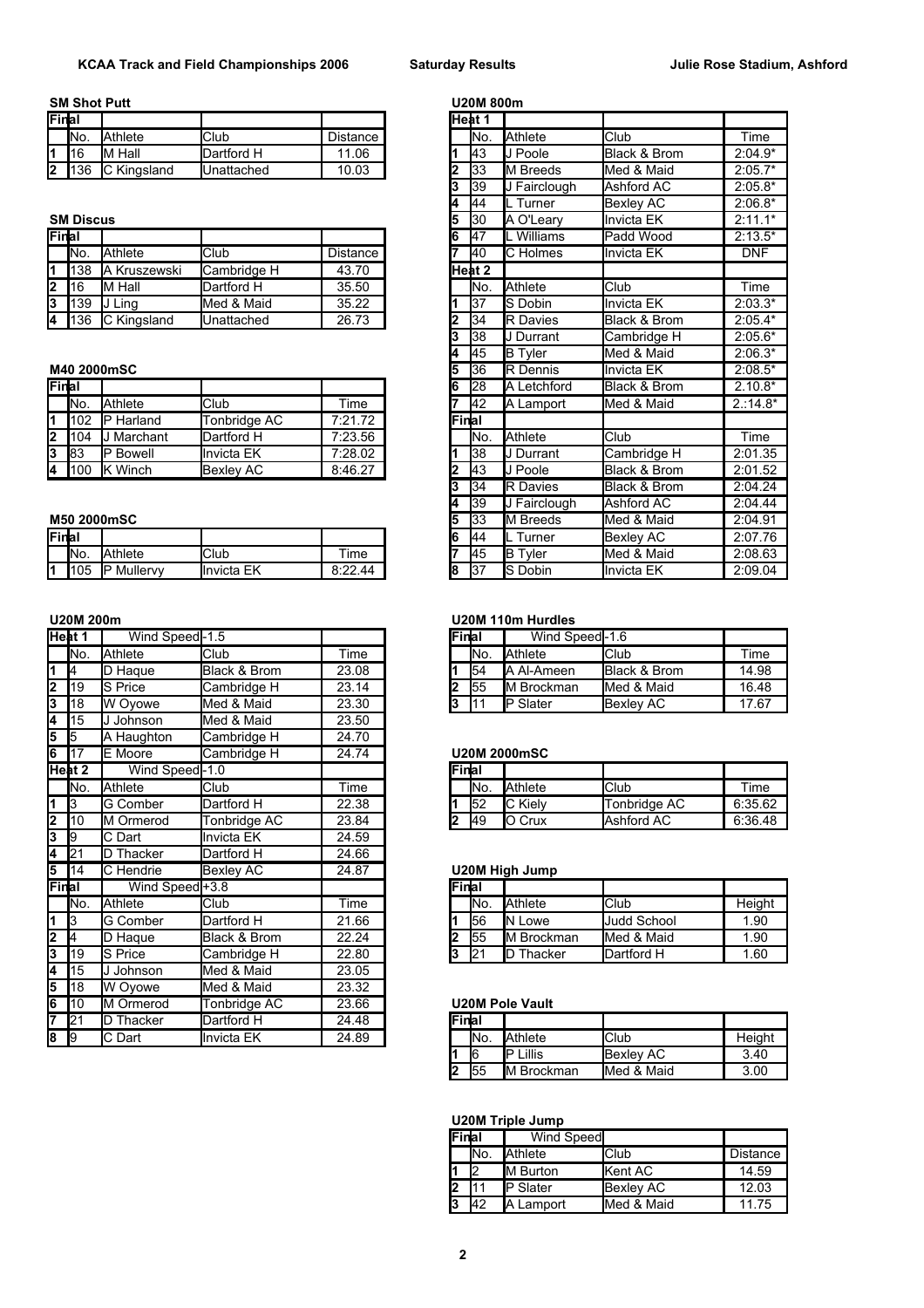## **U20M Shot Putt U20M Shot Putt U17M 400m**

| Final |      |                    |              |          |    | lHeat 1         |                     |                         |       |
|-------|------|--------------------|--------------|----------|----|-----------------|---------------------|-------------------------|-------|
|       | INo. | Athlete            | Club         | Distance |    | IN <sub>o</sub> | <b>Athlete</b>      | Club                    | Time  |
|       | 160  | Thomas             | Kent AC      | 15.32    |    | 123             | <b>IA Stockdale</b> | <b>Black &amp; Brom</b> | 53.87 |
| 12    | 59   | <b>IL</b> Presnell | Tonbridge AC | 13.06    | 12 | 126             | <b>IM Baker</b>     | <b>I</b> Med & Maid     | 54.13 |
| l3    | 158  | ID<br>Dawson       | Tonbridge AC | 12.55    | 13 | 138             | <b>IW Blakev</b>    | <b>IMed &amp; Maid</b>  | 54.58 |
| 14    | 143  | W Burling          | Med & Maid   | 11.32    | 14 | 143             | <b>IR Wilkinson</b> | Tonbridge AC            | 54.75 |

## **U20M Javelin**

| <b>IFinal</b> |                   |                 |              |          | 18 | 122         | <b>ID Steward</b>   | Tonbridge AC | 57.56 |
|---------------|-------------------|-----------------|--------------|----------|----|-------------|---------------------|--------------|-------|
|               | IN <sub>o</sub>   | Athlete         | <b>Club</b>  | Distance |    | lHeat 2     |                     |              |       |
| l1.           | 145               | S Harvey        | Black & Brom | 57.87    |    | INo.        | <b>I</b> Athlete    | Club         | Time  |
|               | $2 \overline{57}$ | A Dowson        | Tonbridge AC | 53.16    |    | 125         | <b>W</b> Allingham  | Ashford AC   | 52.76 |
| 13            | 143               | W Burling       | Med & Maid   | 46.90    | 2  | <b>1</b> 36 | <b>ID Adamson</b>   | Ashford AC   | 53.38 |
| 4             | 110               | M Ormerod       | Tonbridge AC | 46.32    | 3  | 128         | A Davis-Phillip     | Kent AC      | 54.17 |
| $5\,$ 6       |                   | <b>P</b> Lillis | Bexlev AC    | 43.40    | 4  | 134         | <b>ID Rebolledo</b> | Cambridge H  | 54.44 |
| 6             | 61                | D Langford      | Ashford AC   | 39.92    | 15 | <b>1</b> 35 | <b>J</b> Wildish    | Tonbridge AC | 54.66 |
| 17            | <b>47</b>         | Williams        | Padd Wood    | 38.33    | l6 | 39          | L Coogan            | Cambridge H  | 54.90 |
|               | $8 \, 42$         | A Lamport       | Med & Maid   | 37.06    |    | 129         | <b>J Farrell</b>    | Bexley AC    | 54.99 |

# **U17M 100m**

| неат 1                  |                   | vving Speed-1.4                |                         |         |       | ס∡ן             | <b>I</b> M Baker                | ivied & Maid      | ວບ.ວ໐     |
|-------------------------|-------------------|--------------------------------|-------------------------|---------|-------|-----------------|---------------------------------|-------------------|-----------|
|                         | INo.              | Athlete                        | Club                    | Time    | l2    | 25              | W Allingham                     | Ashford AC        | 51.25     |
| $\overline{\mathbf{1}}$ | 18                | <b>S</b> Mitchell              | Cambridge H             | $11.6*$ | 3     | 36              | D Adamson                       | <b>Ashford AC</b> | 51.44     |
| $\overline{2}$          | 16                | <b>S</b> Hitchcock             | Med & Maid              | $11.9*$ |       | $\overline{23}$ | <b>A Stockdale</b>              | Black & Brom      | 52.77     |
|                         | 10                | C Ford                         | Tonbridge AC            | $12.3*$ | 5     | 28              | A Davis-Phillip                 | Kent AC           | 53.90     |
|                         | 3                 | M Ball                         | Tonbridge AC            | $12.5*$ | 6     | 38              | W Blakey                        | Med & Maid        | 54.22     |
|                         | 18                | J Elliott                      | Dartford H              | $12.7*$ |       | 34              | <b>ID Rebolledo</b>             | Cambridge H       | 55.47     |
| 이 4   0   2             | 22                | D Steward                      | Tonbridge AC            | $12.7*$ | 8     | 35              | J Wildish                       | Tonbridge AC      | 55.84     |
|                         | $\overline{5}$    | T Calnan                       | Ashford AC              | $14.3*$ |       |                 |                                 |                   |           |
|                         | Heat <sub>2</sub> | Wind Speed-1.1                 |                         |         |       |                 |                                 |                   |           |
|                         | No.               | Athlete                        | Club                    | Time    |       | U17M 1500m      |                                 |                   |           |
| $\overline{\mathbf{1}}$ | 9                 | E Faucher-Folie                | Cambridge H             | $11.7*$ | Final |                 |                                 |                   |           |
| $\frac{2}{5}$           | 20                | J Northcott-Barlow Cambridge H |                         | $12.0*$ |       | No.             | Athlete                         | Club              | Time      |
|                         | 4                 | D Barnett                      | Ashford AC              | $12.1*$ |       | 69              | <b>K</b> Wolfe                  | Tonbridge AC      | $4:13.7*$ |
|                         | 17                | D Lincoln                      | Ashford AC              | $12.3*$ |       | 53              | <b>J</b> Walker                 | <b>Bexley AC</b>  | $4:16.7*$ |
|                         | 14                | R Hackney                      | Med & Maid              | $12.7*$ | 3     | 61              | S Bradley                       | Tonbridge AC      | $4:17.5*$ |
| $\overline{\mathbf{6}}$ | 21                | <b>K</b> Smith                 | Ashford AC              | $13.1*$ |       | 62              | A Bruce-Littlewood Black & Brom |                   | $4:19.4*$ |
|                         | Heat <sub>3</sub> | Wind Speed-2.6                 |                         |         | 5     | 50              | T Kemp                          | Cambridge H       | $4:24.5*$ |
|                         | No.               | Athlete                        | Club                    | Time    | 6     | 55              | R Williams                      | Invicta EK        | $4:24.7*$ |
| $\overline{\mathbf{1}}$ | I1                | J Alaka                        | <b>Black &amp; Brom</b> | $11.3*$ |       | 54              | C Ward                          | Black & Brom      | $4:24.9*$ |
| <u> a a1</u>            | 15                | S Harris                       | <b>Invicta EK</b>       | $11.9*$ | 8     | 46              | A Cope                          | <b>Invicta EK</b> | 4:32.5*   |
|                         | 6                 | J Cooke                        | Dartford H              | $12.2*$ | 9     | 51              | <b>I</b> D Pike                 | Thanet R R        | $4:34.6*$ |
|                         | 11                | <b>K</b> Ford-Divers           | Ashford AC              | $12.5*$ |       | 10 67           | <b>B</b> Szczepanski            | Black & Brom      | 4:34.8*   |
| 5                       | l7                | J Crux                         | Ashford AC              | $12.7*$ |       | 11 68           | <b>I</b> M Wells                | Cambridge H       | 4:39.3*   |
| $\overline{6}$          | <b>1</b> 12       | J Fox                          | Dartford H              | $12.8*$ |       | 12 58           | L Bailey                        | Med & Maid        | 4:39.7*   |
| Final                   |                   | Wind Speed-2.3                 |                         |         |       | 13 64           | N Moore                         | Invicta EK        | 4:40.4*   |
|                         | lNo.              | Athlete                        | Club                    | Time    |       | 14 56           | <b>N</b> Wood                   | Dartford H        | 4:41.7*   |
| $\overline{\mathbf{1}}$ |                   | J Alaka                        | Black & Brom            | 10.88   |       | 15 66           | M South                         | Ashford AC        | $4:47.0*$ |
| $\frac{2}{3}$           | 18                | S Mitchell                     | Cambridge H             | 11.26   |       | 16 70           | L Worsley                       | Ashford AC        | $4:52.9*$ |
|                         | 9                 | E Faucher-Folie                | Cambridge H             | 11.43   |       |                 |                                 |                   |           |
| 4                       | 15                | <b>S</b> Harris                | <b>Invicta EK</b>       | 11.57   |       |                 |                                 |                   |           |
| 5                       | 16                | S Hitchcock                    | Med & Maid              | 11.68   |       |                 | U17M 400m Hurdles               |                   |           |
| $\overline{6}$          | $\overline{6}$    | J Cooke                        | Dartford H              | 11.89   | Final |                 |                                 |                   |           |
| 7                       | $\overline{A}$    | <b>D</b> Barnett               | Ashford AC              | 11.97   |       | No.             | Athlete                         | Club              | Time      |
| $\overline{8}$          | 20                | J Northcott-Barlow Cambridge H |                         | 11.99   |       | <b>l</b> 26     | M Baker                         | Med & Maid        | 55.84     |
|                         |                   |                                |                         |         |       | $\overline{10}$ | 1 <i>.</i> .                    |                   | 50.07     |

| Final          |                 |                       |                  |                 |       | Heat 1          |                                |                         |       |
|----------------|-----------------|-----------------------|------------------|-----------------|-------|-----------------|--------------------------------|-------------------------|-------|
|                | INo.            | Athlete               | Club             | <b>Distance</b> |       | No.             | <b>Athlete</b>                 | Club                    | Time  |
| 1              | 60              | J Thomas              | Kent AC          | 15.32           |       | l23             | <b>A Stockdale</b>             | <b>Black &amp; Brom</b> | 53.87 |
| 2              | 59              | L Presnell            | Tonbridge AC     | 13.06           |       | 26              | <b>I</b> M Baker               | Med & Maid              | 54.13 |
| 3              | 58              | P Dawson              | Tonbridge AC     | 12.55           |       | 38              | W Blakey                       | Med & Maid              | 54.58 |
| 4              | 143             | W Burling             | Med & Maid       | 11.32           |       | 43              | <b>R</b> Wilkinson             | Tonbridge AC            | 54.75 |
|                |                 |                       |                  |                 |       | 27              | <b>I</b> A Blair               | Black & Brom            | 54.79 |
|                |                 |                       |                  |                 | 6     | 37              | J Addis                        | Ashford AC              | 55.04 |
|                | U20M Javelin    |                       |                  |                 |       | 40              | M Goatcher                     | Croydon H               | 55.96 |
| Final          |                 |                       |                  |                 | 8     | $\overline{22}$ | <b>ID Steward</b>              | Tonbridge AC            | 57.56 |
|                | No.             | Athlete               | Club             | <b>Distance</b> |       | Heat 2          |                                |                         |       |
| 1              | 145             | S Harvey              | Black & Brom     | 57.87           |       | No.             | Athlete                        | Club                    | Time  |
| 2              | 57              | A Dowson              | Tonbridge AC     | 53.16           |       | 25              | W Allingham                    | Ashford AC              | 52.76 |
| 3              | 143             | <b>W</b> Burling      | Med & Maid       | 46.90           |       | 36              | <b>ID Adamson</b>              | <b>Ashford AC</b>       | 53.38 |
| 4              | 10              | M Ormerod             | Tonbridge AC     | 46.32           |       | 28              | A Davis-Phillip                | Kent AC                 | 54.17 |
| 5              | 6               | $\overline{P}$ Lillis | <b>Bexley AC</b> | 43.40           |       | 34              | <b>ID Rebolledo</b>            | Cambridge H             | 54.44 |
|                | 61              | D Langford            | Ashford AC       | 39.92           | 5     | 35              | J Wildish                      | Tonbridge AC            | 54.66 |
| 7              | 47              | L Williams            | Padd Wood        | 38.33           | 6     | 39              | L Coogan                       | Cambridge H             | 54.90 |
| 8              | $\overline{42}$ | A Lamport             | Med & Maid       | 37.06           |       | 29              | J Farrell                      | <b>Bexley AC</b>        | 54.99 |
|                |                 |                       |                  |                 | 8     | 20              | J Northcott-Barlow Cambridge H |                         | 68.2* |
|                |                 |                       |                  |                 | Final |                 |                                |                         |       |
|                | U17M 100m       |                       |                  |                 |       | No.             | <b>Athlete</b>                 | Club                    | Time  |
|                | Heat 1          | Wind Speed-1.4        |                  |                 |       | 26              | <b>IM Baker</b>                | Med & Maid              | 50.56 |
|                | INo.            | Athlete               | Club             | Time            |       | 25              | W Allingham                    | Ashford AC              | 51.25 |
| 1              | 18              | <b>S</b> Mitchell     | Cambridge H      | $11.6*$         |       | 36              | D Adamson                      | Ashford AC              | 51.44 |
| 2              | 16              | S Hitchcock           | Med & Maid       | $11.9*$         |       | $\overline{23}$ | <b>IA Stockdale</b>            | Black & Brom            | 52.77 |
| 3              | 10              | C Ford                | Tonbridge AC     | $12.3*$         | 5     | 28              | A Davis-Phillip                | Kent AC                 | 53.90 |
| 4              | 3               | M Ball                | Tonbridge AC     | $12.5*$         | 6     | 38              | W Blakey                       | Med & Maid              | 54.22 |
| 5              | $\overline{8}$  | J Elliott             | Dartford H       | $12.7*$         |       | 34              | <b>ID Rebolledo</b>            | Cambridge H             | 55.47 |
| $\overline{6}$ | 22              | <b>D</b> Steward      | Tonbridge AC     | $12.7*$         | 8     | 35              | <b>I</b> J Wildish             | Tonbridge AC            | 55.84 |
|                |                 |                       |                  |                 |       |                 |                                |                         |       |

## No. Athlete Club Time **U17M 1500m**

| 9              | E Faucher-Folie Cambridge H    |              | $11.7*$ | Final             |             |                                 |                         |           |
|----------------|--------------------------------|--------------|---------|-------------------|-------------|---------------------------------|-------------------------|-----------|
| 20             | J Northcott-Barlow Cambridge H |              | $12.0*$ |                   | lNo.        | <b>Athlete</b>                  | Club                    | Time      |
| 4              | <b>Barnett</b>                 | Ashford AC   | $12.1*$ |                   | 169         | <b>I</b> K Wolfe                | Tonbridge AC            | $4:13.7*$ |
| 17             | D Lincoln                      | Ashford AC   | $12.3*$ |                   | 153         | J Walker                        | <b>Bexley AC</b>        | $4:16.7*$ |
| 14             | R Hackney                      | Med & Maid   | $12.7*$ | 3                 | 61          | <b>S</b> Bradley                | Tonbridge AC            | $4:17.5*$ |
| 21             | <b>K</b> Smith                 | Ashford AC   | $13.1*$ |                   | 62          | A Bruce-Littlewood Black & Brom |                         | $4:19.4*$ |
| at 3           | Wind Speed-2.6                 |              |         | 5                 | <b>1</b> 50 | T Kemp                          | Cambridge H             | $4:24.5*$ |
| No.            | Athlete                        | Club         | Time    | 6                 | <b>1</b> 55 | <b>R</b> Williams               | Invicta EK              | $4:24.7*$ |
|                | J Alaka                        | Black & Brom | $11.3*$ |                   | 54          | C Ward                          | Black & Brom            | $4:24.9*$ |
| 15             | <b>S</b> Harris                | Invicta EK   | $11.9*$ | 8                 | 46          | A Cope                          | Invicta EK              | $4:32.5*$ |
| $\overline{6}$ | J Cooke                        | Dartford H   | $12.2*$ | 9                 | 51          | <b>ID Pike</b>                  | Thanet R R              | $4:34.6*$ |
| 11             | K Ford-Divers                  | Ashford AC   | $12.5*$ | 10 67             |             | B Szczepanski                   | <b>Black &amp; Brom</b> | $4:34.8*$ |
| 7              | J Crux                         | Ashford AC   | $12.7*$ | 11 68             |             | <b>IM Wells</b>                 | Cambridge H             | $4:39.3*$ |
| 12             | J Fox                          | Dartford H   | $12.8*$ | 12 58             |             | <b>IL Bailev</b>                | Med & Maid              | $4:39.7*$ |
| al             | Wind Speed-2.3                 |              |         | 13 64             |             | <b>IN Moore</b>                 | <b>I</b> Invicta EK     | $4:40.4*$ |
| No.            | Athlete                        | Club         | Time    | 14 56             |             | <b>I</b> N Wood                 | Dartford H              | $4:41.7*$ |
|                | J Alaka                        | Black & Brom | 10.88   | 15 66             |             | <b>IM South</b>                 | Ashford AC              | $4:47.0*$ |
| 18             | <b>S</b> Mitchell              | Cambridge H  | 11.26   | $16\overline{70}$ |             | <b>IL Worslev</b>               | <b>Ashford AC</b>       | $4:52.9*$ |
|                |                                |              |         |                   |             |                                 |                         |           |

### 16 S Hitchcock Med & Maid 11.68 **U17M 400m Hurdles**

| Final |                 |                       |                  |       |
|-------|-----------------|-----------------------|------------------|-------|
|       | lNo.            | Athlete               | Club             | Time  |
|       | 26              | <b>I</b> M Baker      | Med & Maid       | 55.84 |
| l2    | $\overline{72}$ | <b>J</b> Manze        | Cambridge H      | 56.87 |
| l3    | 131             | <b>T</b> Mussellwhite | Med & Maid       | 60.82 |
| 14    | 165             | G Morris              | Ashford AC       | 63.73 |
| l5    | 74              | <b>J</b> Parsons      | Tonbridge AC     | 65.17 |
| l6    | 97              | S Lloyd               | Black & Brom     | 66.53 |
|       | 71              | S Carter              | <b>Bexley AC</b> | 68.18 |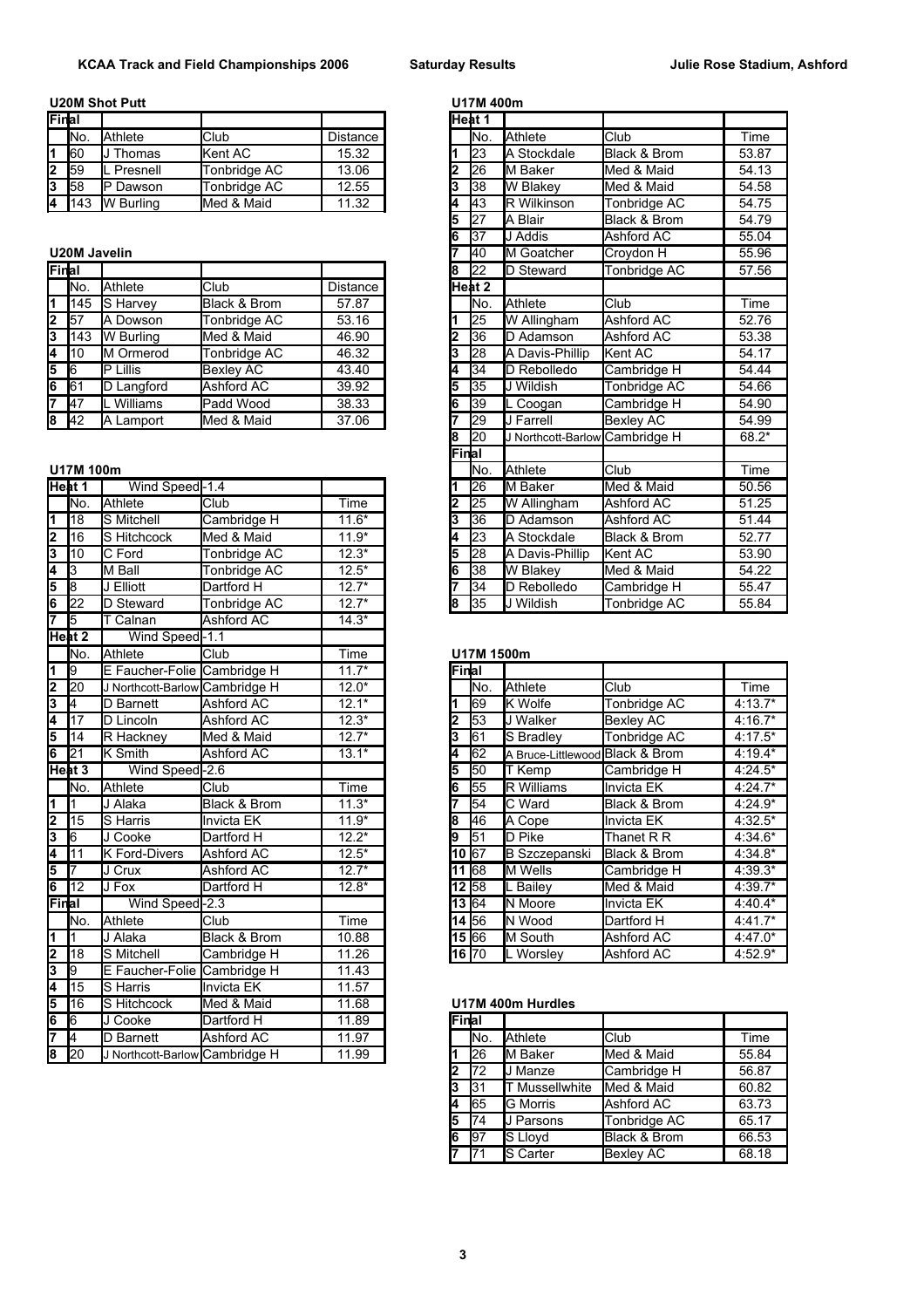## **U17M High Jump**

| Final |                                                              |                                                                                   |        |    | INo. | <b>Athlete</b>    | <b>Club</b> | Time                                                                                                                        |
|-------|--------------------------------------------------------------|-----------------------------------------------------------------------------------|--------|----|------|-------------------|-------------|-----------------------------------------------------------------------------------------------------------------------------|
|       |                                                              | Club                                                                              | Height |    |      | <b>IE Cox</b>     |             | 11.74                                                                                                                       |
|       | <b>J</b> Manze                                               | Cambridge H                                                                       | .90    | 2  |      | <b>ID Putnam</b>  |             | 11.98                                                                                                                       |
|       |                                                              | Invicta EK                                                                        | .85    | 3  | 22   | Ukoko             |             | 12.04                                                                                                                       |
|       |                                                              | Padd Wood                                                                         | .80    | 4  |      | <b>IR Francis</b> |             | 12.21                                                                                                                       |
|       |                                                              | <b>Bexley AC</b>                                                                  | 1.70   | 5  | 14   | Miller            | Bexlev AC   | 12.26                                                                                                                       |
|       |                                                              | Tonbridge AC                                                                      | 1.70   | 6  | 119  | <b>ID Smith</b>   | Ashford AC  | 12.28                                                                                                                       |
|       |                                                              | Tonbridge AC                                                                      | .60    |    | 123  | <b>IA Wharfe</b>  |             | 12.54                                                                                                                       |
|       | Fox                                                          | Dartford H                                                                        | .50    | 18 |      | J Alcock          |             | dns                                                                                                                         |
|       | INo.<br>172<br><b>1</b> 81<br><b>179</b><br>129<br>10<br>180 | Athlete<br>M Smiley<br><b>B</b> Abbott<br><b>J</b> Farrell<br>C Ford<br>A Hookway |        |    |      |                   |             | <b>Black &amp; Brom</b><br><b>Black &amp; Brom</b><br><b>Black &amp; Brom</b><br><b>Kent AC</b><br>Med & Maid<br>Med & Maid |

## **U17M Triple Jump U15B 400m**

| Final |      | Wind Speed         |                  |                 |    | Heat 1          |                   |                         |         |
|-------|------|--------------------|------------------|-----------------|----|-----------------|-------------------|-------------------------|---------|
|       | INo. | Athlete            | <b>Club</b>      | <b>Distance</b> |    | INo.            | <b>Athlete</b>    | <b>I</b> Club           | Time    |
| l1.   | I16  | <b>S</b> Hitchcock | Med & Maid       | 13.63           |    |                 | <b>ID Putnam</b>  | <b>Black &amp; Brom</b> | $57.9*$ |
| 2     | 119  | M Morrison         | Black & Brom     | 12.79           | 2  | 120             | <b>Third</b>      | Sevenoaks AC            | $59.3*$ |
| 13    | 112  | J Fox              | Dartford H       | 11.80           | 3  | 138             | <b>IG</b> Yeomans | Tonbridge AC            | 63.6*   |
| 14    | 173  | Goodall            | Dartford H       | 11.58           | 14 | 134             | IJ Norton         | Sevenoaks AC            | $64.8*$ |
| 5     | 34   | Rebolledo<br>ID    | Cambridge H      | 11.39           | 5  | 132             | Barham<br>IΑ      | Dartford H              | 69.4*   |
| 6     | -18  | J Elliott          | Dartford H       | 11.20           |    | lHeat 2         |                   |                         |         |
| 17    | 171  | <b>S</b> Carter    | <b>Bexley AC</b> | 10.76           |    | IN <sub>o</sub> | <b>Athlete</b>    | <b>I</b> Club           | Time    |

## **U17M Javelin**

| Final  |             |                  |                  |          | I4           | I114        | J Cotterill        | Tonbridge AC            | $61.8*$ |
|--------|-------------|------------------|------------------|----------|--------------|-------------|--------------------|-------------------------|---------|
|        | INo.        | Athlete          | <b>Club</b>      | Distance | l5           | 135         | <b>IA Plant</b>    | Med & Maid              | 66.7*   |
| l1.    | <b>1</b> 91 | <b>B</b> Johnson | Ashford AC       | 44.44    | <b>Final</b> |             |                    |                         |         |
| I2.    | <b>1</b> 96 | G Smith          | Cambridge H      | 43.66    |              | INo.        | <b>A</b> thlete    | <b>Club</b>             | Time    |
| l3     | <b>41</b>   | <b>E</b> Harland | Tonbridge AC     | 43.32    |              |             | <b>ID Putnam</b>   | Black & Brom            | 53.12   |
| Ι4     | <b>1</b> 95 | D Shaw           | Dartford H       | 40.25    | 2            | 133         | <b>IS Cavey</b>    | <b>Black &amp; Brom</b> | 53.68   |
| 15     | 193         | Morgan           | Dartford H       | 40.14    | l3           | 31          | <b>S</b> Tinsley   | Tonbridge AC            | 54.00   |
| l6     | <b>1</b> 89 | M Burt           | Ashford AC       | 37.00    | 14           | 20          | Third              | Sevenoaks AC            | 57.62   |
| 17.    | 92          | C Lacy           | Cambridge H      | 33.89    | l5           | 138         | <b>IG Yeomans</b>  | Tonbridge AC            | 58.12   |
| l8     | <b>90</b>   | <b>S</b> Collins | Dartford H       | 33.72    | l6           | 14          | IJ Cotterill       | Tonbridge AC            | 61.82   |
| 9   87 |             | <b>S</b> Corbett | <b>Bexley AC</b> | 23.77    | 7            | <b>1</b> 36 | <b>IR Pulsford</b> | Unattached              | 63.30   |
|        |             |                  |                  |          |              |             |                    |                         |         |

## **U15B 100m**

|                         | Heat 1           | Wind Speed-1.9   |                   |         |       | U15B 1500m |                  |                 |           |
|-------------------------|------------------|------------------|-------------------|---------|-------|------------|------------------|-----------------|-----------|
|                         | INo.             | Athlete          | Club              | Time    | Final |            |                  |                 |           |
| $\overline{\mathbf{1}}$ | 17               | D Putnam         | Black & Brom      | $11.8*$ |       | No.        | Athlete          | Club            | Time      |
| 2                       | 14 <sup>14</sup> | J Miller         | <b>Bexley AC</b>  | $12.2*$ |       | 41         | S Harding        | Tonbridge AC    | $4:31.1*$ |
| 3                       |                  | J Alcock         | Med & Maid        | $12.2*$ |       | 43         | M Mason          | Tonbridge AC    | $4:32.6*$ |
| 4                       | 12               | J Hutson         | <b>Invicta EK</b> | $13.2*$ |       | 40         | A Combs          | Tonbridge AC    | $4:32.9*$ |
| 5                       | $\sqrt{3}$       | LAndrews         | Ashford AC        | $13.3*$ |       | 114        | J Cotterill      | Tonbridge AC    | $4:42.5*$ |
| 6                       | $\sqrt{5}$       | J Clarke         | Ashford AC        | $13.5*$ | 5     | 56         | <b>S</b> Risby   | <b>Beths GS</b> | 4:48.7*   |
| 7                       | <b>116</b>       | J Peeney         | <b>Bexley AC</b>  | $15.1*$ |       | <b>48</b>  | <b>J</b> Bentham | Tonbridge AC    | 4:49.5*   |
|                         | Heat 2           | Wind Speed-1.1   |                   |         |       | 53         | IJ Green         | Med & Maid      | $4:52.0*$ |
|                         | No.              | Athlete          | Club              | Time    |       | 34         | J Norton         | Sevenoaks AC    | $4:52.8*$ |
| $\overline{\mathbf{1}}$ | 111              | <b>R</b> Francis | Kent AC           | $12.3*$ |       | 45         | A Ross           | Invicta EK      | $4:53.3*$ |
| $\frac{2}{3}$           | 23               | A Wharfe         | Med & Maid        | $12.6*$ |       | 10 46      | P Sesemann       | Black & Brom    | $4:55.0*$ |
|                         | 20               | <b>F</b> Third   | Sevenoaks AC      | $12.9*$ |       | 11 42      | H Kurtyanek      | Black & Brom    | $4:57.5*$ |
| 4                       | 24               | A Woodhams       | Tonbridge AC      | $13.1*$ |       | 12 49      | K Clark          | Med & Maid      | $5:03.8*$ |
| 5                       | 15               | A Parris         | Med & Maid        | $13.1*$ |       | 13 55      | W Mitham         | Tonbridge AC    | $5.05.2*$ |
| 6                       | $\overline{2}$   | . Allwright      | Dartford H        | $14.2*$ |       | 14 30      | <b>J</b> Tanner  | Bexley AC       | $5.23.6*$ |
| 7                       | 110              | R Foard          | Dartford H        | $14.8*$ |       |            |                  |                 |           |
|                         | Heat 3           | Wind Speed-0.9   |                   |         |       |            |                  |                 |           |
|                         | No.              | Athlete          | Club              | Time    |       |            |                  |                 |           |
| $\overline{\mathbf{1}}$ | 17               | E Cox            | Black & Brom      | $11.8*$ |       |            |                  |                 |           |
| $\frac{2}{3}$           | 22               | I Ukoko          | Black & Brom      | $12.1*$ |       |            |                  |                 |           |
|                         | 19               | D Smith          | Ashford AC        | $12.1*$ |       |            |                  |                 |           |
| 4                       | 8                | R Dennison       | Invicta EK        | $12.3*$ |       |            |                  |                 |           |
| 5                       | $\overline{21}$  | C Thurley        | Cambridge H       | 12.50   |       |            |                  |                 |           |
| $\frac{6}{7}$           | $\overline{A}$   | A Asher          | Ashford AC        | $12.8*$ |       |            |                  |                 |           |
|                         | $\overline{6}$   | D Coelho         | Black & Brom      | $13.0*$ |       |            |                  |                 |           |

|     | M High Jump     |                  |        | Final |      | Wind Speed-2.3    |                         |       |
|-----|-----------------|------------------|--------|-------|------|-------------------|-------------------------|-------|
| al  |                 |                  |        |       | INo. | <b>Athlete</b>    | <b>Club</b>             | Time  |
| No. | Athlete         | <b>Club</b>      | Height |       |      | <b>IE Cox</b>     | <b>Black &amp; Brom</b> | 11.74 |
| 72  | J Manze         | Cambridge H      | 1.90   | l2    | 117  | <b>ID Putnam</b>  | <b>Black &amp; Brom</b> | 11.98 |
| 81  | <b>M</b> Smilev | Invicta EK       | 1.85   | l3    | 122  | II Ukoko          | <b>Black &amp; Brom</b> | 12.04 |
| 79  | <b>B</b> Abbott | Padd Wood        | 1.80   | 4     | 111  | <b>IR</b> Francis | <b>Kent AC</b>          | 12.21 |
| 29  | Farrell         | <b>Bexley AC</b> | 1.70   | l5    | 114  | <b>JJ</b> Miller  | <b>Bexley AC</b>        | 12.26 |
| 10  | C Ford          | Tonbridge AC     | 1.70   | l6    | 119  | <b>ID Smith</b>   | Ashford AC              | 12.28 |
| 80  | Hookway<br>IA.  | Tonbridge AC     | 1.60   | 7     | 123  | <b>A</b> Wharfe   | Med & Maid              | 12.54 |
| 12  | J Fox           | Dartford H       | 1.50   | 18    |      | J Alcock          | Med & Maid              | dns   |

| al                                                                                    | Wind Speed         |                  |                 |       | Heat 1 |                    |              |            |
|---------------------------------------------------------------------------------------|--------------------|------------------|-----------------|-------|--------|--------------------|--------------|------------|
| No.                                                                                   | Athlete            | Club             | Distance        |       | No.    | <b>A</b> thlete    | Club         | Time       |
| 16                                                                                    | <b>S</b> Hitchcock | Med & Maid       | 13.63           |       | 17     | D Putnam           | Black & Brom | $57.9*$    |
| 19                                                                                    | M Morrison         | Black & Brom     | 12.79           |       | 20     | F Third            | Sevenoaks AC | $59.3*$    |
| $\overline{12}$                                                                       | J Fox              | Dartford H       | 11.80           | 3     | 38     | G Yeomans          | Tonbridge AC | 63.6*      |
| $\overline{73}$                                                                       | T Goodall          | Dartford H       | 11.58           | 4     | 34     | J Norton           | Sevenoaks AC | 64.8*      |
| $\overline{34}$                                                                       | D Rebolledo        | Cambridge H      | 11.39           | 5     | 32     | A Barham           | Dartford H   | 69.4*      |
| $\overline{\overline{\vphantom{1}}\vphantom{\overline{\vphantom{1}}}}\hspace{.05cm}8$ | J Elliott          | Dartford H       | 11.20           |       | Heat 2 |                    |              |            |
| $\overline{71}$                                                                       | S Carter           | Bexley AC        | 10.76           |       | No.    | <b>A</b> thlete    | Club         | Time       |
|                                                                                       |                    |                  |                 |       | 33     | S Cavey            | Black & Brom | 60.4*      |
|                                                                                       |                    |                  |                 |       | 31     | <b>S</b> Tinslev   | Tonbridge AC | $60.8*$    |
| <b>M Javelin</b>                                                                      |                    |                  |                 | 3     | 36     | <b>R</b> Pulsford  | Unattached   | $61.4*$    |
| al                                                                                    |                    |                  |                 | 4     | 114    | <b>J Cotterill</b> | Tonbridge AC | $61.8*$    |
| No.                                                                                   | Athlete            | Club             | <b>Distance</b> | 5     | 35     | IA Plant           | Med & Maid   | 66.7*      |
| $\overline{91}$                                                                       | <b>B</b> Johnson   | Ashford AC       | 44.44           | Final |        |                    |              |            |
| 96                                                                                    | G Smith            | Cambridge H      | 43.66           |       | No.    | <b>Athlete</b>     | Club         | Time       |
| 41                                                                                    | E Harland          | Tonbridge AC     | 43.32           |       | 17     | D Putnam           | Black & Brom | 53.12      |
| 95                                                                                    | D Shaw             | Dartford H       | 40.25           |       | 33     | <b>S Cavey</b>     | Black & Brom | 53.68      |
| 93                                                                                    | T Morgan           | Dartford H       | 40.14           | 3     | 31     | S Tinsley          | Tonbridge AC | 54.00      |
| $\overline{89}$                                                                       | M Burt             | Ashford AC       | 37.00           | 4     | 20     | <b>F</b> Third     | Sevenoaks AC | 57.62      |
| $\overline{92}$                                                                       | C Lacy             | Cambridge H      | 33.89           | 5     | l38    | G Yeomans          | Tonbridge AC | 58.12      |
| $\overline{90}$                                                                       | S Collins          | Dartford H       | 33.72           | 6     | 114    | J Cotterill        | Tonbridge AC | 61.82      |
| 87                                                                                    | S Corbett          | <b>Bexley AC</b> | 23.77           |       | 36     | <b>IR Pulsford</b> | Unattached   | 63.30      |
|                                                                                       |                    |                  |                 | 8     | 34     | J Norton           | Sevenoaks AC | <b>DNS</b> |

#### **Heat 1** Wind Speed -1.9 **U15B 1500m**

| No.             | Athlete         | <b>Club</b>  | Time    | Final |             |                     |                         |           |
|-----------------|-----------------|--------------|---------|-------|-------------|---------------------|-------------------------|-----------|
| 17              | D Putnam        | Black & Brom | $11.8*$ |       | INo.        | <b>Athlete</b>      | Club                    | Time      |
| 14              | <b>J Miller</b> | Bexley AC    | $12.2*$ |       | 141         | S Harding           | Tonbridge AC            | $4:31.1*$ |
|                 | J Alcock        | Med & Maid   | $12.2*$ | 2     | <b>1</b> 43 | <b>I</b> M Mason    | Tonbridge AC            | $4:32.6*$ |
| 12 <sup>°</sup> | J Hutson        | llnvicta EK  | $13.2*$ | З     | 140         | A Combs             | Tonbridge AC            | $4:32.9*$ |
| 3               | L Andrews       | Ashford AC   | $13.3*$ | 4     | 1114        | <b>JJ</b> Cotterill | Tonbridge AC            | $4:42.5*$ |
| 5               | J Clarke        | Ashford AC   | $13.5*$ | 5     | <b>1</b> 56 | <b>IS Risby</b>     | Beths GS                | $4:48.7*$ |
| 16              | J Peeney        | Bexley AC    | $15.1*$ | 6     | 48          | J Bentham           | Tonbridge AC            | $4:49.5*$ |
| at 2            | Wind Speed-1.1  |              |         |       | 53          | IJ Green            | Med & Maid              | $4:52.0*$ |
| No.             | Athlete         | <b>Club</b>  | Time    | 8     | 134         | J Norton            | Sevenoaks AC            | $4:52.8*$ |
| 11              | R Francis       | Kent AC      | $12.3*$ | 19    | 45          | <b>IA Ross</b>      | Invicta EK              | $4:53.3*$ |
| $\overline{23}$ | A Wharfe        | Med & Maid   | $12.6*$ | 10 46 |             | Sesemann            | <b>Black &amp; Brom</b> | $4:55.0*$ |
| $\overline{20}$ | <b>F</b> Third  | Sevenoaks AC | $12.9*$ | 11 42 |             | <b>H</b> Kurtyanek  | Black & Brom            | $4:57.5*$ |
| 24              | A Woodhams      | Tonbridge AC | $13.1*$ | 1249  |             | <b>K</b> Clark      | <b>I</b> Med & Maid     | $5:03.8*$ |
| 15              | A Parris        | Med & Maid   | $13.1*$ | 13 55 |             | <b>I</b> W Mitham   | Tonbridge AC            | $5.05.2*$ |
| $\overline{2}$  | L Allwright     | Dartford H   | $14.2*$ | 14 30 |             | IJ Tanner           | Bexley AC               | $5.23.6*$ |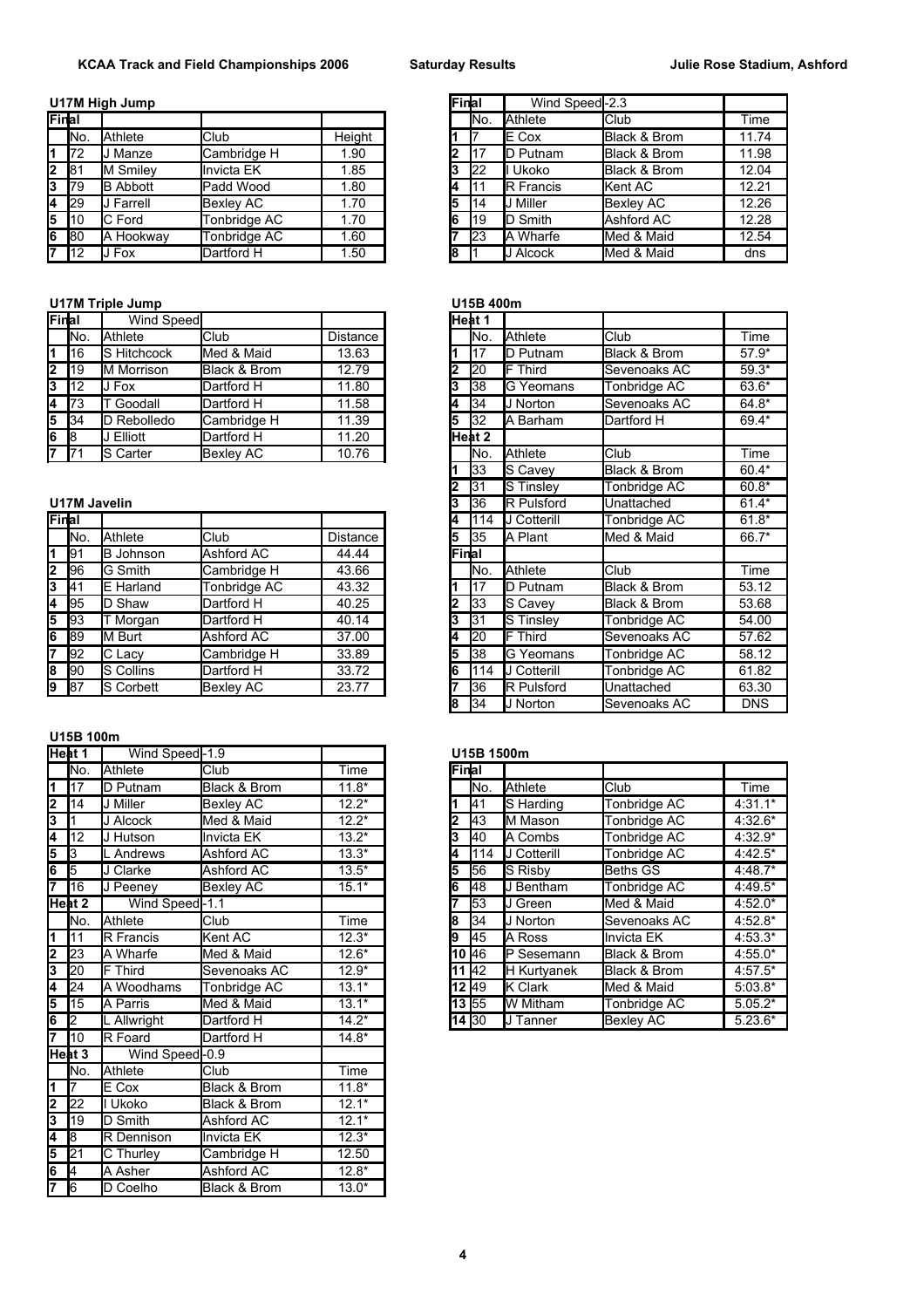## **U15B High Jump SW 800**

| Final              |           |                  |                    |        | <b>IFinal</b> |                 |                     |                         |         |
|--------------------|-----------|------------------|--------------------|--------|---------------|-----------------|---------------------|-------------------------|---------|
|                    | No.       | Athlete          | <b>Club</b>        | Height |               | IN <sub>o</sub> | <b>Athlete</b>      | <b>Club</b>             | Time    |
| $\overline{1}$     | <b>38</b> | <b>G</b> Yeomans | Tonbridge AC       | .60    |               | <b>I</b> 15     | <b>B</b> Clayton    | <b>Black &amp; Brom</b> | 2:15.29 |
| $\overline{2}$     | 60        | Todman           | Judd School        | .60    |               | 120             | <b>IJ Harnett</b>   | Med & Maid              | 2:18.31 |
| 3                  | 59        | Tilbury          | Invicta EK         | .50    |               | 12 <sup>1</sup> | <b>IC</b> Hawkins   | Ashford AC              | 2:25.47 |
| $4 \overline{)23}$ |           | . Wharfe<br>А    | Med & Maid         | .50    |               | 117             | <b>IR Harris</b>    | <b>Bexley AC</b>        | 2:35.27 |
| $\overline{5}$     | 57        | <b>H</b> Blamev  | <b>Judd School</b> | .50    | l5            | 123             | <b>IS Wiltshire</b> | Dartford H              | 2:40.70 |
| 6                  | 58        | Dymond           | Dartford H         | .40    | 16            | 22              | V Owens             | Tonbridge AC            | 2:43.15 |
| 7                  | 32        | Barham<br>A      | Dartford H         | . 40   |               |                 |                     |                         |         |

## **U15B Long Jump**

| Final                   |                 | Wind Speed       |                  |                 |       | INo.           | Athlete             | <b>Club</b>             | Time   |
|-------------------------|-----------------|------------------|------------------|-----------------|-------|----------------|---------------------|-------------------------|--------|
|                         | IN <sub>o</sub> | Athlete          | <b>Club</b>      | <b>Distance</b> |       | 134            | C Cooper            | <b>Black &amp; Brom</b> | 66.23  |
| $\overline{\mathbf{1}}$ |                 | J Alcock         | Med & Maid       | 5.92            | 2     | 14             | C Capon             | Dartford H              | 72.66  |
| $\overline{2}$          | - 19            | M Fletcher       | Black & Brom     | 5.80            | 13    | $\mathsf{I}33$ | <b>S</b> Covill     | Bexley AC               | 83.41  |
| 3                       | <b>1</b> 38     | G Yeomans        | Tonbridge AC     | 5.33            |       |                |                     |                         |        |
| 4                       | 122             | Ukoko            | Black & Brom     | 4.92            |       |                |                     |                         |        |
| 5                       | <b>158</b>      | T Dymond         | Dartford H       | 4.65            |       |                | <b>SW High Jump</b> |                         |        |
| 6                       |                 | <b>R</b> Francis | Kent AC          | 4.53            | Final |                |                     |                         |        |
| 17                      | <b>59</b>       | <b>K</b> Tilbury | llnvicta EK      | 4.29            |       | INo.           | <b>Athlete</b>      | <b>Club</b>             | Height |
| 8                       | <b>1</b> 32     | A Barham         | Dartford H       | 4.19            |       | <b>I</b> 43    | <b>G</b> Dowsett    | Med & Maid              | 1.55   |
| l9                      | 110             | <b>R</b> Foard   | Dartford H       | 3.80            | 2     | <b>I</b> 42    | Jen. Brown          | Ashford AC              | 1.50   |
| 10 30                   |                 | <b>J</b> Tanner  | <b>Bexley AC</b> | 3.75            | l3    |                | <b>IC Pates</b>     | Bexley AC               | 1.35   |
| 11 16                   |                 | Peeney           | <b>Bexley AC</b> | 3.55            |       |                |                     |                         |        |

### **U15B Shot Putt**

| Final |               |                 |                    |          |               | INo.             | <b>Athlete</b>      | <b>Club</b>      | Distance |
|-------|---------------|-----------------|--------------------|----------|---------------|------------------|---------------------|------------------|----------|
|       | INo.          | Athlete         | Club               | Distance |               | 14               | <b>IC Capon</b>     | Dartford H       | 10.17    |
|       | 160           | Todman          | <b>Judd School</b> | 11.94    | l2            | <b>42</b>        | <b>I</b> Jen. Brown | Ashford AC       | 9.92     |
| 2     | 66            | M Woods         | <b>Judd School</b> | 11.37    |               |                  |                     |                  |          |
| 3     | 62            | Harrison        | <b>Judd School</b> | 11.01    |               |                  |                     |                  |          |
| 4     | 65            | McNaught        | Ashford AC         | 9.65     |               | <b>SW Hammer</b> |                     |                  |          |
| 5     | 64            | <b>S</b> Martin | Ashford AC         | 9.42     | <b>IFinal</b> |                  |                     |                  |          |
| 6     | 25            | <b>Billings</b> | Dartford H         | 9.39     |               | INo.             | <b>Athlete</b>      | Club             | Distance |
|       | $\mathsf{I}2$ | . Allwright     | Dartford H         | 7.89     |               | 147              | <b>IK Morris</b>    | Med & Maid       | 39.22    |
| 8     | <b>20</b>     | Third           | Sevenoaks AC       | 7.65     | l2            | 153              | <b>IS Etherton</b>  | <b>Bexley AC</b> | 33.02    |
|       |               |                 |                    |          |               |                  |                     |                  |          |

### **U15B Discus**

|   | Final         |                   |              |                 |
|---|---------------|-------------------|--------------|-----------------|
|   | INo.          | Athlete           | <b>Club</b>  | <b>Distance</b> |
|   | 62            | Harrison          | Judd School  | 34.50           |
| 2 | <b>64</b>     | S Martin          | Ashford AC   | 32.80           |
| 3 | 60            | Todman            | Judd School  | 30.42           |
| 4 | 65            | McNaught          | Ashford AC   | 29.03           |
|   | $5\vert 25$   | <b>Billings</b>   | Dartford H   | 26.05           |
| 6 | <b>1</b> 36   | <b>R</b> Pulsford | Unattached   | 25.42           |
| 7 | 1114          | Cotterill         | Tonbridge AC | 23.15           |
| 8 | $\mathsf{I}2$ | . Allwright       | Dartford H   | 19.30           |
|   | 9 35          | A Plant           | Med & Maid   | 17.21           |

#### **SW 200m**

| Final        |                 | Wind Speed-2.4 |                  |             | <b>U20W 100m</b> |              |      |                                  |               |         |
|--------------|-----------------|----------------|------------------|-------------|------------------|--------------|------|----------------------------------|---------------|---------|
|              | IN <sub>o</sub> | Athlete        | Club             | <b>Fime</b> |                  | <b>Final</b> |      | Wind Speed-1.5                   |               |         |
|              | 15              | V Cole         | Black & Brom     | $25.1*$     |                  |              | INo. | <b>Athlete</b>                   | <b>I</b> Club | Time    |
| $\mathbf{2}$ | -16             | Cunningham     | Dartford H       | $26.6*$     |                  |              |      | <b>IN Bartley</b>                | IS L H        | $12.1*$ |
| 3            |                 | Tavlor         | Dartford H       | $26.8*$     |                  |              |      | A Shand-Whittingham Black & Brom |               | $12.2*$ |
| <b>4</b> 19  |                 | C Schoburgh    | <b>WSE&amp;H</b> | $28.1*$     |                  | 3            | l5   | <b>IC</b> Welch                  | Med & Maid    | $13.0*$ |
| 5            | 112             | <b>K</b> Welch | Black & Brom     | $28.8*$     |                  | 4            |      | <b>K</b> Toulson                 | Dartford H    | $13.3*$ |
| 6            | <b>1</b> 13     | Jacobs<br>A    | Black & Brom     | $29.7*$     |                  |              |      |                                  |               |         |

|     | <b>B High Jump</b> |                    |        |         | <b>SW 800m</b> |                     |                         |         |
|-----|--------------------|--------------------|--------|---------|----------------|---------------------|-------------------------|---------|
| al  |                    |                    |        | lFinlai |                |                     |                         |         |
| No. | Athlete            | Club               | Height |         | INo.           | <b>Athlete</b>      | <b>I</b> Club           | Time    |
| 38  | IG Yeomans         | Tonbridge AC       | .60    |         | 115            | <b>B</b> Clayton    | <b>Black &amp; Brom</b> | 2:15.29 |
| 60  | Todman             | <b>Judd School</b> | .60    | 2       | <b>I</b> 20    | I Harnett           | Med & Maid              | 2:18.31 |
| 59  | Tilburv            | Invicta EK         | .50    | l3      | 121            | <b>IC</b> Hawkins   | Ashford AC              | 2:25.47 |
| 23  | Wharfe<br>A        | Med & Maid         | .50    | 14      | I17            | <b>IR Harris</b>    | Bexley AC               | 2:35.27 |
| 57  | Blamev             | Judd School        | .50    | l5      | 123            | <b>IS Wiltshire</b> | Dartford H              | 2:40.70 |
| 58  | Dymond             | Dartford H         | .40    | 16      | 122            | Owens               | Tonbridge AC            | 2:43.15 |
|     |                    |                    |        |         |                |                     |                         |         |

### **SW 400m Hurdles**

| <b>B Long Jump</b> |            |              |                 |  |   | <b>Final</b>    |                  |                   |       |
|--------------------|------------|--------------|-----------------|--|---|-----------------|------------------|-------------------|-------|
| al                 | Wind Speed |              |                 |  |   | IN <sub>o</sub> | <b>Athlete</b>   | Club              | Time  |
| No.                | Athlete    | <b>Club</b>  | <b>Distance</b> |  |   | 134             | <b>IC Cooper</b> | Black & Brom      | 66.23 |
|                    | Alcock     | Med & Maid   | 5.92            |  | L | I4              | <b>IC Capon</b>  | Dartford H        | 72.66 |
| 9                  | M Fletcher | Black & Brom | 5.80            |  |   | 133             | <b>IS Covill</b> | <b>IBexley AC</b> | 83.41 |

### **SW High Jump**

| <b>IFinal</b> |      |                  |                  |        |
|---------------|------|------------------|------------------|--------|
|               | INo. | <b>Athlete</b>   | Club             | Height |
|               | 43   | <b>G</b> Dowsett | Med & Maid       | 1.55   |
|               | I42  | Jen. Brown       | Ashford AC       | 1.50   |
| l3            |      | <b>IC Pates</b>  | <b>Bexley AC</b> | 1.35   |

#### **SW Triple Jump**

| 5B Shot Putt | <b>Final</b> |             | <b>Wind Speed</b> |  |                 |                |                     |                 |
|--------------|--------------|-------------|-------------------|--|-----------------|----------------|---------------------|-----------------|
|              |              |             |                   |  | IN <sub>o</sub> | <b>Athlete</b> | lClub               | <b>Distance</b> |
| No.          | Athlete      | 'Club       | Distance          |  | ıд              | IС<br>Capon    | <b>I</b> Dartford H | 10.17           |
| 60           | ⊺odman       | Judd School | .94<br>11         |  | 142             | Brown<br>Uen.  | <b>Ashford AC</b>   | 9.92            |

## **5W Hammer**

| 5 64   |                    | <b>S</b> Martin | Ashford AC   | 9.42 |  | Final |                 |                     |                   |                 |
|--------|--------------------|-----------------|--------------|------|--|-------|-----------------|---------------------|-------------------|-----------------|
| 6 25   |                    | <b>Billings</b> | Dartford H   | 9.39 |  |       | IN <sub>o</sub> | <b>Athlete</b>      | <b>Club</b>       | <b>Distance</b> |
|        | -12                | . Allwriaht     | Dartford H   | 7.89 |  |       | <b>1</b> 47     | <b>I</b> K Morris   | Med & Maid        | 39.22           |
| 8   20 |                    | Third<br>IF     | Sevenoaks AC | 7.65 |  |       | 153             | <b>IS Etherton</b>  | Bexley AC         | 33.02           |
|        |                    |                 |              |      |  |       | <b>154</b>      | <b>IS Roberts</b>   | Cambridge H       | 28.40           |
|        |                    |                 |              |      |  |       | 152             | D Copping           | Med & Maid        | 25.97           |
|        | <b>U15B Discus</b> |                 |              |      |  |       | 155             | <b>IB Schulster</b> | <b>Invicta EK</b> | 21.53           |

#### **SW Javelin**

| 2 64         |      | <b>S</b> Martin   | Ashford AC         | 32.80 | Final |             |                    |                         |                 |
|--------------|------|-------------------|--------------------|-------|-------|-------------|--------------------|-------------------------|-----------------|
| 3            | 60   | Todman            | <b>Judd School</b> | 30.42 |       | INo.        | <b>Athlete</b>     | <b>Club</b>             | <b>Distance</b> |
| 4            | 65   | <b>I McNaught</b> | Ashford AC         | 29.03 |       | 57          | <b>IC</b> Lawrence | <b>Black &amp; Brom</b> | 44.52           |
| $5 \quad 25$ |      | <b>Billings</b>   | Dartford H         | 26.05 |       | <b>158</b>  | <b>S</b> Page      | Bexley AC               | 36.84           |
| 6 36         |      | <b>R</b> Pulsford | Unattached         | 25.42 |       | <b>1</b> 59 | <b>Z</b> Wickens   | IS L H                  | 34.30           |
|              | 1114 | J Cotterill       | Tonbridge AC       | 23.15 |       | <b>56</b>   | <b>IE</b> Duffin   | Padd Wood               | 28.47           |
| 82           |      | L Allwright       | Dartford H         | 19.30 |       | 155         | <b>B</b> Schulster | <b>Invicta EK</b>       | 27.19           |
| 9 35         |      | Plant<br>A        | Med & Maid         | 17.21 |       | 146         | <b>IA Goad</b>     | Dartford H              | 24.44           |
|              |      |                   |                    |       |       |             | <b>IC Pates</b>    | <b>Bexley AC</b>        | 22.44           |

### **U20W 100m**

| <b>IFinal</b> |     | Wind Speed-1.5                   |            |         |
|---------------|-----|----------------------------------|------------|---------|
|               | Ν٥. | <b>Athlete</b>                   | Club       | Time    |
|               |     | N Bartley                        | ls l h     | $12.1*$ |
|               | IЗ  | A Shand-Whittingham Black & Brom |            | $12.2*$ |
|               | 15  | <b>I</b> C Welch                 | Med & Maid | $13.0*$ |
|               |     | K Toulson                        | Dartford H | $13.3*$ |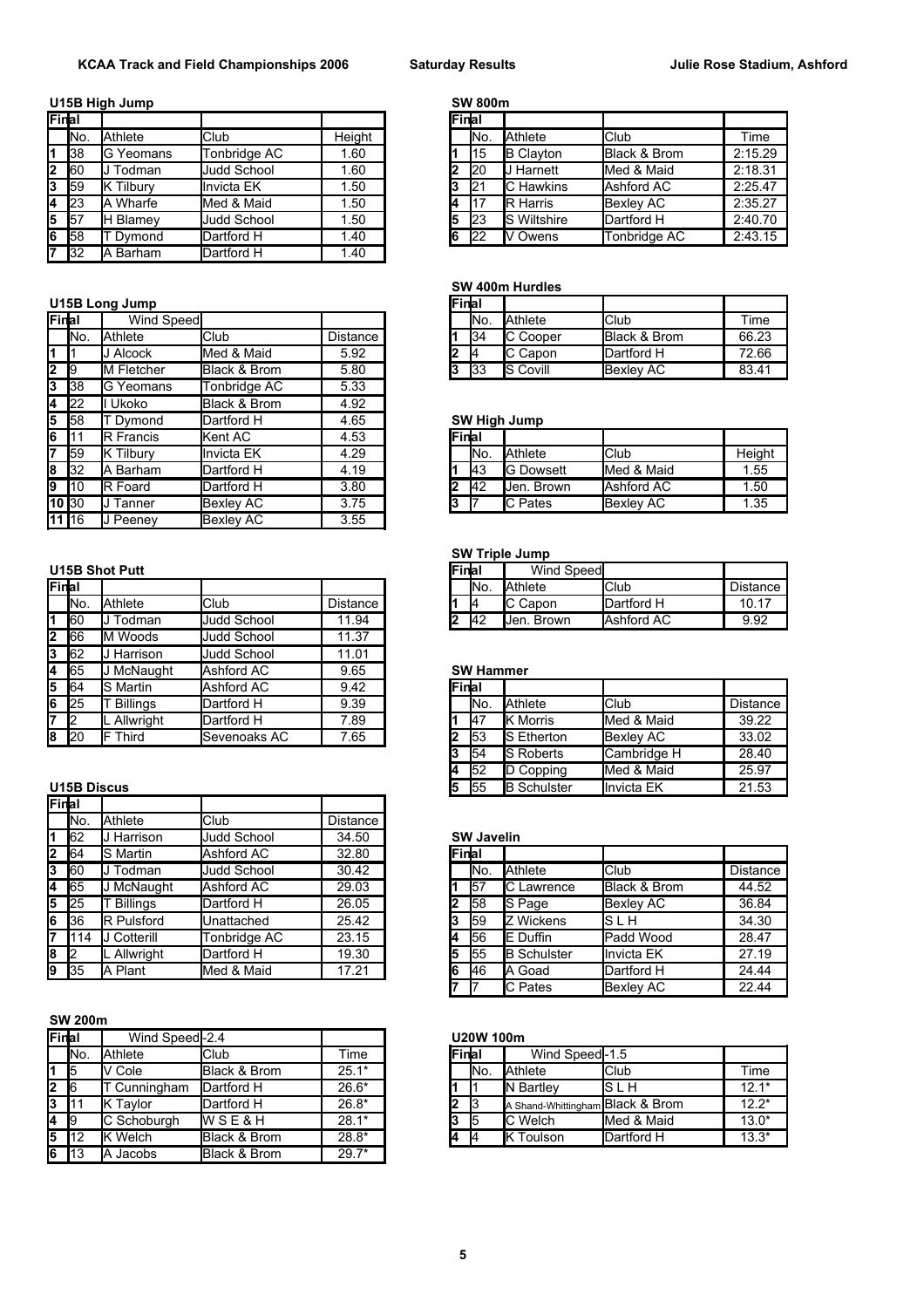|                  | U20W 400m  |                  |              |       |    | U17W 100m |                   |               |         |
|------------------|------------|------------------|--------------|-------|----|-----------|-------------------|---------------|---------|
| Final            |            |                  |              |       |    | lHeat 1   | Wind Speed-1.0    |               |         |
|                  | INo.       | Athlete          | <b>Club</b>  | 「ime  |    | INo.      | <b>Athlete</b>    | <b>I</b> Club | Time    |
| l1.              | 112        | R Syrocki        | Black & Brom | 58.24 |    |           | L Bolton          | Cambridge H   | $12.8*$ |
| 2                | 14         | Ashaye           | Cambridge H  | 59.78 | 2  | I16       | N Sylva           | Bexley AC     | $13.0*$ |
| 3                | <b>115</b> | <b>IE Murtv</b>  | Dartford H   | 61.30 | 3  | 120       | <b>C</b> Wearing  | Med & Maid    | $13.2*$ |
| $\overline{4}$ 7 |            | <b>H</b> Biddiss | Med & Maid   | 61.39 | 4  | I12       | V Randall         | Med & Maid    | $13.4*$ |
| 5                |            | <b>R</b> Paine   | Ashford AC   | 62.49 | 15 | 110       | Joseph            | Med & Maid    | $13.7*$ |
| $6 \overline{6}$ |            | S Allerton       | Black & Brom | 66.92 | l6 |           | <b>IR Francis</b> | Dartford H    | $14.1*$ |
| 17               | <b>8</b>   | J Collins        | Med & Maid   | 68.19 | 7  | 113       | . Saward<br>ΙK    | Dartford H    | $14.2*$ |

## **U20W 1500m**

| Final              |           |                  |              |         | 12.   | 13   | <b>IC Clare</b>     | Dartford H   | $13.3*$ |
|--------------------|-----------|------------------|--------------|---------|-------|------|---------------------|--------------|---------|
|                    | INo.      | Athlete          | <b>Club</b>  | Time    | 3     |      | S Harrison          | Black & Brom | $13.4*$ |
| 1                  | 128       | N Gray           | Med & Maid   | 4:42.52 | 4     | 117  | <b>I</b> S Thomas   | Cambridge H  | $13.6*$ |
| 2                  | 126       | <b>B</b> Proctor | Black & Brom | 4:52.32 | 5     | 119  | A Underdown         | Padd Wood    | $13.6*$ |
| $\overline{3}$     | 123       | L Martin         | Invicta EK   | 4:54.65 | 6     | 18   | C Haywood           | Ashford AC   | $14.0*$ |
| 4                  | 110       | <b>S</b> Hunter  | Ashford AC   | 4:57.28 |       | 121  | <b>R</b> Winstanley | Invicta EK   | $14.1*$ |
| 5                  | 125       | <b>H</b> Miller  | Med & Maid   | 5:08.52 | 8     | 22   | V Youngs            | Dartford H   | $14.4*$ |
| l6                 | 119       | <b>IE</b> Fisher | Black & Brom | 5:21.34 | Final |      | Wind Speed-1.1      |              |         |
| 17                 | <b>30</b> | <b>Wilcocks</b>  | Med & Maid   | 5:28.89 |       | INo. | <b>Athlete</b>      | Club         | Time    |
| 8                  | 121       | S Kitson         | Tonbridge AC | 5:41.03 |       | 12   | L Bolton            | Cambridge H  | 12.67   |
| l9                 | 129       | M MacFarlane     | Cambridge H  | 5:49.44 | 2     | 16   | N Sylva             | Bexley AC    | 12.88   |
| 10 22              |           | A Lewis          | Cambridge H  | 5:56.28 | 3     | 118  | L Ugen              | Bexley AC    | 13.05   |
| $11 \overline{27}$ |           | <b>B</b> Bennett | Dartford H   | 6:24.38 | 4     |      | <b>IC Clare</b>     | Dartford H   | 13.20   |
|                    |           |                  |              |         |       |      |                     |              |         |

#### **U20W 100m Hurdles**

| lFinlal |                   | Wind Speed-1.1 |              |         | 18 | I20       | :Wearing<br>r | Med & Maid | DNF |
|---------|-------------------|----------------|--------------|---------|----|-----------|---------------|------------|-----|
|         | INo.              | Athlete        | <b>IClub</b> | Time    |    |           |               |            |     |
| l4.     | $\sqrt{2}$<br>IJС | Wood           | Black & Brom | $7.5*$  |    |           |               |            |     |
| l2      |                   | L Howard       | Ashford AC   | $20.0*$ |    | U17W 300m |               |            |     |

### **U20W High Jump**

| lFinlal |            |                  |               |        |   | I26      | Griffith-Jones<br>IΗ | Tonbridge AC           | 42.96 |
|---------|------------|------------------|---------------|--------|---|----------|----------------------|------------------------|-------|
|         | INo.       | Athlete          | <b>Club</b>   | Height |   | 142<br>. | Randall<br>N         | & Maid<br><b>I</b> Med | 42.99 |
| 14      | <b>140</b> | Hamilton<br>IK H | Invicta EK AC | .50    | и | ۱4٬      | Hickmott<br>ℍ        | Dartford H             | 43.86 |

### **U20W Long Jump**

| Final |           | Wind Speed                  |               |          |    | lHeat 2         |                   |                   |       |
|-------|-----------|-----------------------------|---------------|----------|----|-----------------|-------------------|-------------------|-------|
|       | INo.      | Athlete                     | Club          | Distance |    | IN <sub>o</sub> | <b>Athlete</b>    | <b>I</b> Club     | Time  |
|       | <b>44</b> | Castell-Thomas Black & Brom |               | 5.19     |    | 129             | <b>IK</b> Laidlow | Cambridge H       | 41.95 |
|       | 113       | Yarnold<br>IE.              | Tonbridae AC  | 5.08     |    | 124             | <b>IM Edwards</b> | Dartford H        | 42.25 |
|       | 14        | K Toulson                   | Dartford H    | 4.45     |    | 130             | <b>IC</b> Mackie  | Med & Maid        | 42.61 |
|       | 139       | Fielden                     | Sutton & Dist | 4.38     | 14 | 148             | <b>IN Whiskin</b> | <b>Invicta EK</b> | 43.66 |

#### **U20W Discus**

| Final       |                 |                 |                  |          | l8           | 135  | <b>IN</b> Cretten | <b>Bexley AC</b>   | 49.99 |
|-------------|-----------------|-----------------|------------------|----------|--------------|------|-------------------|--------------------|-------|
|             | IN <sub>o</sub> | Athlete         | <b>Club</b>      | Distance | <b>Final</b> |      |                   |                    |       |
| l1          | <b>150</b>      | <b>IF Clark</b> | Black & Brom     | 36.71    |              | INo. | <b>Athlete</b>    | lClub              | Time  |
| $2 \mid 49$ |                 | C Bishop        | Invicta EK       | 28.44    |              | 131  | IV Nakangu        | Black & Brom       | 40.98 |
| 3           | - 147           | A Buckingham    | Dartford H       | 25.51    |              | I29  | Laidlow<br>ΙK     | <b>Cambridge H</b> | 41.72 |
| 4           | <b>1</b> 58     | <b>S</b> Page   | <b>Bexley AC</b> | 25.00    | J            | 124  | <b>IM Edwards</b> | Dartford H         | 42.16 |

### **U20W Hammer**

| Final |            |                  |                         |          |             |    | 148             | <b>IN Whiskin</b>  | <b>Ilnvicta EK</b> | 43.85 |
|-------|------------|------------------|-------------------------|----------|-------------|----|-----------------|--------------------|--------------------|-------|
|       | INo.       | Athlete          | Club                    | Distance |             | 18 | 14 <sup>1</sup> | <b>IH Hickmott</b> | Dartford H         | 44.00 |
|       | 151        | <b>R</b> Blackie | Black & Brom            | 52.59    | <b>ICBP</b> |    |                 |                    |                    |       |
|       | 153        | Thomas           | Black & Brom            | 52.50    |             |    |                 |                    |                    |       |
|       | 152        | Thomas           | <b>Black &amp; Brom</b> | 33.20    |             |    |                 |                    |                    |       |
| 4     | <b>158</b> | S Page           | <b>Bexley AC</b>        | 22.71    |             |    |                 |                    |                    |       |

| al              |                   |              |         | Heat 1 |                 | Wind Speed-1.0      |                         |            |
|-----------------|-------------------|--------------|---------|--------|-----------------|---------------------|-------------------------|------------|
| No.             | Athlete           | Club         | Time    |        | No.             | <b>Athlete</b>      | Club                    | Time       |
| $\overline{12}$ | R Syrocki         | Black & Brom | 58.24   |        | 2               | L Bolton            | Cambridge H             | $12.8*$    |
| $\overline{14}$ | T Ashaye          | Cambridge H  | 59.78   | 2      | 16              | N Sylva             | <b>Bexley AC</b>        | $13.0*$    |
| 15              | E Murtv           | Dartford H   | 61.30   | 3      | 20              | C Wearing           | Med & Maid              | $13.2*$    |
| $\overline{7}$  | <b>H</b> Biddiss  | Med & Maid   | 61.39   | 4      | 12              | V Randall           | Med & Maid              | $13.4*$    |
| $\overline{11}$ | <b>R</b> Paine    | Ashford AC   | 62.49   | 5      | 10              | Y Joseph            | Med & Maid              | $13.7*$    |
| $\overline{6}$  | S Allerton        | Black & Brom | 66.92   | 6      | l4              | <b>R</b> Francis    | Dartford H              | $14.1*$    |
| 8               | J Collins         | Med & Maid   | 68.19   |        | 13              | <b>I</b> K Saward   | Dartford H              | $14.2*$    |
|                 |                   |              |         |        | Heat 2          | Wind Speed-0.8      |                         |            |
|                 |                   |              |         |        | lNo.            | Athlete             | Club                    | Time       |
| W 1500m         |                   |              |         |        | 18              | L Ugen              | <b>Bexley AC</b>        | $13.3*$    |
| al              |                   |              |         | 2      | 3               | C Clare             | Dartford H              | $13.3*$    |
| No.             | Athlete           | Club         | Time    | 3      |                 | S Harrison          | Black & Brom            | $13.4*$    |
| $\overline{28}$ | N Gray            | Med & Maid   | 4:42.52 | 4      | 17              | S Thomas            | Cambridge H             | $13.6*$    |
| $\overline{26}$ | <b>B</b> Proctor  | Black & Brom | 4:52.32 | 5      | 19              | <b>A Underdown</b>  | Padd Wood               | $13.6*$    |
| 23              | L Martin          | Invicta EK   | 4:54.65 | 6      | 8               | C Haywood           | Ashford AC              | $14.0*$    |
| $\overline{10}$ | S Hunter          | Ashford AC   | 4:57.28 |        | $\overline{21}$ | <b>R</b> Winstanlev | Invicta EK              | $14.1*$    |
| $\overline{25}$ | <b>H</b> Miller   | Med & Maid   | 5:08.52 | 8      | $\overline{22}$ | V Youngs            | Dartford H              | $14.4*$    |
| $\overline{19}$ | <b>E</b> Fisher   | Black & Brom | 5:21.34 | Final  |                 | Wind Speed-1.1      |                         |            |
| $\overline{30}$ | <b>T</b> Wilcocks | Med & Maid   | 5:28.89 |        | No.             | Athlete             | Club                    | Time       |
| $\overline{21}$ | S Kitson          | Tonbridge AC | 5:41.03 |        | 2               | L Bolton            | Cambridge H             | 12.67      |
| $\overline{29}$ | M MacFarlane      | Cambridge H  | 5.49.44 | 2      | 16              | N Sylva             | <b>Bexley AC</b>        | 12.88      |
| $\overline{22}$ | A Lewis           | Cambridge H  | 5:56.28 | 3      | 18              | L Ugen              | <b>Bexley AC</b>        | 13.05      |
| $\overline{27}$ | <b>B</b> Bennett  | Dartford H   | 6:24.38 | 4      | 3               | C Clare             | Dartford H              | 13.20      |
|                 |                   |              |         | 5      | 12              | V Randall           | Med & Maid              | 13.26      |
|                 |                   |              |         | 6      |                 | S Harrison          | <b>Black &amp; Brom</b> | 13.35      |
| W 100m Hurdles  |                   |              |         | 17     | S Thomas        | Cambridge H         | 13.51                   |            |
| al              | Wind Speed-1.1    |              |         | 18     | 20              | C Wearing           | <b>I</b> Med & Maid     | <b>DNF</b> |
|                 |                   |              |         |        |                 |                     |                         |            |

### 31 L Howard Ashford AC 20.0\* **U17W 300m**

|                 |                               |                         |                 |   | Heat 1          |                         |                   |       |
|-----------------|-------------------------------|-------------------------|-----------------|---|-----------------|-------------------------|-------------------|-------|
|                 |                               |                         |                 |   | lNo.            | Athlete                 | Club              | Time  |
|                 | W High Jump                   |                         |                 |   | 31              | V Nakangu               | Black & Brom      | 41.01 |
| al              |                               |                         |                 | 2 | 26              | <b>H</b> Griffith-Jones | Tonbridge AC      | 42.96 |
| No.             | Athlete                       | Club                    | Height          | 3 | 12              | V Randall               | Med & Maid        | 42.99 |
| 40              | <b>K</b> Hamilton             | Invicta EK AC           | 1.50            | 4 | 41              | <b>H</b> Hickmott       | Dartford H        | 43.86 |
|                 |                               |                         |                 | 5 | 44              | L Owen                  | <b>Invicta EK</b> | 46.31 |
|                 |                               |                         |                 | 6 | 45              | Smith                   | Black & Brom      | 47.05 |
|                 | W Long Jump                   |                         |                 |   | 39              | L Grav                  | Med & Maid        | 50.49 |
| al              | Wind Speed                    |                         |                 |   | Heat 2          |                         |                   |       |
| No.             | Athlete                       | Club                    | <b>Distance</b> |   | lNo.            | <b>Athlete</b>          | Club              | Time  |
| 44              | J Castell-Thomas Black & Brom |                         | 5.19            | 1 | l29             | <b>K</b> Laidlow        | Cambridge H       | 41.95 |
| $\overline{13}$ | E Yarnold                     | Tonbridge AC            | 5.08            | 2 | 24              | M Edwards               | Dartford H        | 42.25 |
| 4               | <b>K</b> Toulson              | Dartford H              | 4.45            | 3 | 130             | C Mackie                | Med & Maid        | 42.61 |
| $\overline{39}$ | J Fielden                     | Sutton & Dist           | 4.38            | 4 | 48              | N Whiskin               | Invicta EK        | 43.66 |
|                 |                               |                         |                 | 5 | 32              | <b>I</b> D Roe          | <b>Invicta EK</b> | 44.05 |
|                 |                               |                         |                 | 6 | 47              | A Turner                | <b>Bexley AC</b>  | 45.30 |
| W Discus        |                               |                         |                 |   | $\overline{27}$ | <b>I</b> A Jaundoo      | <b>Invicta EK</b> | 46.03 |
| al              |                               |                         |                 | 8 | 35              | <b>IN Cretten</b>       | <b>Bexley AC</b>  | 49.99 |
| No.             | Athlete                       | Club                    | <b>Distance</b> |   | Final           |                         |                   |       |
| $\overline{50}$ | <b>F</b> Clark                | <b>Black &amp; Brom</b> | 36.71           |   | lNo.            | <b>Athlete</b>          | Club              | Time  |
| 49              | C Bishop                      | Invicta EK              | 28.44           | 1 | 31              | V Nakangu               | Black & Brom      | 40.98 |
| 47              | A Buckingham                  | Dartford H              | 25.51           | 2 | $\overline{29}$ | <b>K</b> Laidlow        | Cambridge H       | 41.72 |
| $\overline{58}$ | S Page                        | <b>Bexley AC</b>        | 25.00           | 3 | 24              | M Edwards               | Dartford H        | 42.16 |
|                 |                               |                         |                 | 4 | 130             | C Mackie                | Med & Maid        | 42.32 |
|                 |                               |                         |                 | 5 | l26             | <b>H</b> Griffith-Jones | Tonbridge AC      | 43.51 |
|                 | W Hammer                      |                         |                 | 6 | 12              | V Randall               | Med & Maid        | 43.77 |
| al              |                               |                         |                 |   | 48              | <b>I</b> N Whiskin      | <b>Invicta EK</b> | 43.85 |
| No.             | Athlete                       | Club                    | <b>Distance</b> | 8 | 41              | <b>H</b> Hickmott       | Dartford H        | 44.00 |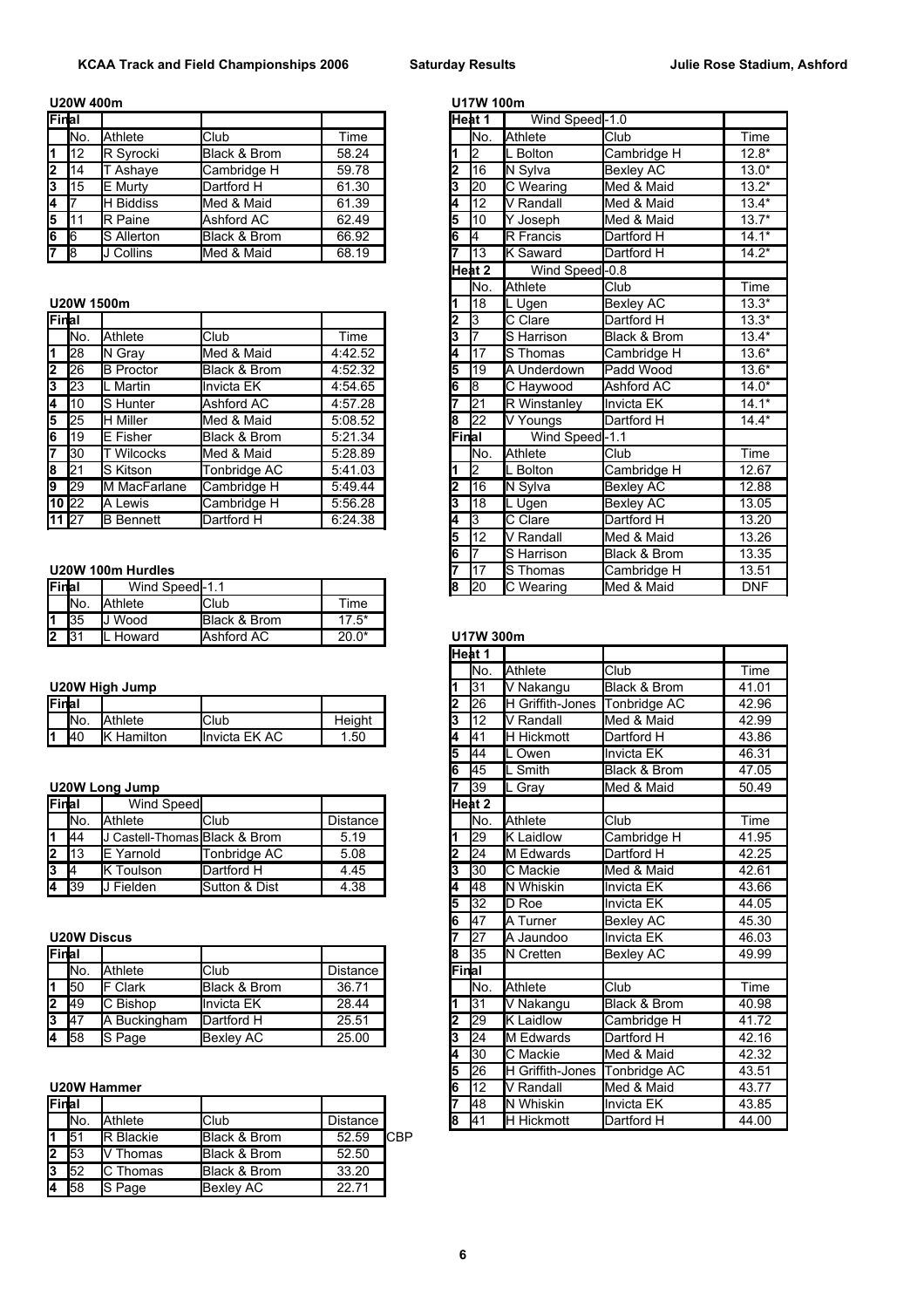## **U17W 1500m U17W Javelin**

| Final             |           |                   |              |         | Final |      |                   |                      |         |
|-------------------|-----------|-------------------|--------------|---------|-------|------|-------------------|----------------------|---------|
|                   | INo.      | Athlete           | Club         | Time    |       | INo. | <b>Athlete</b>    | <b>Club</b>          | Distand |
| 1 61              |           | <b>B</b> Walsh    | Ashford AC   | 5:02.75 |       | 192  | <b>IS Read</b>    | Ashford AC           | 31.60   |
| $2 \overline{58}$ |           | <b>IE</b> Denton  | Dartford H   | 5:06.64 | 2     | 93   | <b>IC</b> Stone   | <b>I</b> Cambridge H | 28.15   |
| 3 60              |           | <b>IE</b> Meins   | Cambridge H  | 5:07.69 | 3     | 91   | <b>C</b> Haves    | Ashford AC           | 24.50   |
| $4 \, 52$         |           | M Edmonds         | Med & Maid   | 5:08.83 | 4     |      | <b>IR Francis</b> | Dartford H           | 24.06   |
| 5                 | - 154     | <b>L</b> Richards | Tonbridge AC | 5:10.73 | 5     | 174  | <b>H</b> Hazelby  | ls l h               | 24.00   |
|                   | $6 \, 55$ | <b>IR Salway</b>  | Tonbridge AC | 5:30.73 | 6     | 113  | Saward            | Dartford H           | 17.34   |
| 7 59              |           | IK Lee            | Med & Maid   | 5:44.57 |       |      |                   |                      |         |

## **U17W 80m Hurdles**

| Final  |            | Wind Speed-0.1   |              |       |    | INo. | <b>Athlete</b>       | Club                    | Time  |
|--------|------------|------------------|--------------|-------|----|------|----------------------|-------------------------|-------|
|        | INo.       | Athlete          | <b>Club</b>  | Time  |    |      | <b>IR Hanagan</b>    | <b>Ilnvicta EK</b>      | 26.49 |
| l1 I20 |            | Wearing          | Med & Maid   | .85   |    | 119  | <b>IH Rennardson</b> | <b>ITonbridge AC</b>    | 27.33 |
| l2     | <b>115</b> | <b>S</b> Solomon | Black & Brom | .89   |    |      | <b>IR Cook</b>       | <b>Black &amp; Brom</b> | 28.63 |
| 3 22   |            | <b>N</b> Youngs  | Dartford H   | 14.40 | 14 | 18   | Dean                 | Dartford H              | 29.07 |

## **U17W High Jump**

| Final          |      |                |              |        | 18 | <b>1</b> 80 | <b>IP</b> Hoste      | Med & Maid              | 30.74 |
|----------------|------|----------------|--------------|--------|----|-------------|----------------------|-------------------------|-------|
|                | INo. | Athlete        | <b>Club</b>  | Height |    | lHeat 2     | Wind Speed-0.9       |                         |       |
| <b>11 1</b> 30 |      | C Mackie       | Med & Maid   | .50    |    | INo.        | <b>Athlete</b>       | <b>I</b> Club           | Time  |
| 2 66           |      | <b>Vickers</b> | Dartford H   | .45    |    |             | <b>IR Hanagan</b>    | <b>Invicta EK</b>       | 26.49 |
| 3 67           |      | Weeden         | Ashford AC   | .40    |    | 119         | <b>IH Rennardson</b> | Tonbridge AC            | 27.33 |
| <b>4 64</b>    |      | C Fielden      | Tonbridae AC | .35    | J  |             | <b>IR Cook</b>       | <b>Black &amp; Brom</b> | 28.63 |

### **U17W Triple Jump**

| Final           | Wind Speed       |                                             |                                                                       |  | <b>I</b> 20 | <b>IH Ridge</b>                          | <b>Invicta EK</b>                                                                                | 30.63                                                                                                           |
|-----------------|------------------|---------------------------------------------|-----------------------------------------------------------------------|--|-------------|------------------------------------------|--------------------------------------------------------------------------------------------------|-----------------------------------------------------------------------------------------------------------------|
| IN <sub>o</sub> |                  |                                             | Distance                                                              |  |             |                                          |                                                                                                  | 30.74                                                                                                           |
| 124             |                  |                                             | 11.20                                                                 |  |             |                                          |                                                                                                  |                                                                                                                 |
| <b>1</b> 77     | Tapson           |                                             | 10.71                                                                 |  |             |                                          |                                                                                                  | Time                                                                                                            |
| 119             | <b>Underdown</b> |                                             | 10.55                                                                 |  |             |                                          |                                                                                                  | 26.35                                                                                                           |
| -13             |                  |                                             | 9.76                                                                  |  |             |                                          |                                                                                                  | 26.76                                                                                                           |
| 174             | <b>Hazelby</b>   |                                             | 9.26                                                                  |  |             |                                          |                                                                                                  | 27.29                                                                                                           |
|                 |                  | Athlete<br>M Edwards<br>ΙA<br>C Clare<br>IΗ | Club<br>Dartford H<br>Med & Maid<br>Padd Wood<br>Dartford H<br>IS L H |  | 18<br>13    | 180<br>lFinlal<br>IN <sub>o</sub><br>119 | <b>IP</b> Hoste<br><b>Athlete</b><br><b>R</b> Hanagan<br><b>ID</b> Annon<br><b>IH Rennardson</b> | Med & Maid<br>Wind Speed-1.1<br><b>I</b> Club<br><b>I</b> Invicta EK<br><b>Black &amp; Brom</b><br>Tonbridge AC |

## **U17W Discus**

| Final        |      |                  |              |          |            |       | 121         | <b>G</b> Sheppard              | <b>Black &amp; Brom</b> | <b>DNF</b> |
|--------------|------|------------------|--------------|----------|------------|-------|-------------|--------------------------------|-------------------------|------------|
|              | INo. | Athlete          | Club         | Distance |            | 18    |             | <b>IR Cook</b>                 | <b>Black &amp; Brom</b> | <b>DNF</b> |
|              | 178  | S Brown          | Black & Brom | 41.72    | <b>CBP</b> |       |             |                                |                         |            |
| $\mathbf{2}$ | 87   | A Treadwell      | Bexley AC    | 38.57    |            |       |             |                                |                         |            |
| 3            | 82   | L Underdown      | Padd Wood    | 38.11    |            |       | U15G 1500m  |                                |                         |            |
| 4            | 86   | R Seeley         | Dartford H   | 37.48    |            | Final |             |                                |                         |            |
| 5            | 84   | O Jemivo         | Black & Brom | 25.55    |            |       | INo.        | <b>Athlete</b>                 | <b>Club</b>             | Time       |
| 6            | 83   | <b>E</b> Chivers | Ashford AC   | 24.92    |            |       | 135         | <b>A</b> De Matos              | <b>Black &amp; Brom</b> | 4:48.58    |
| 7            | 81   | Lillis           | Bexley AC    | 24.07    |            |       | <b>I</b> 49 | <b>IG Nicholls</b>             | Ashford AC              | 4:49.16    |
| 8            | 88   | Trowbridge<br>IF | Ashford AC   | 23.75    |            | 3     | 132         | <b>IB Carter</b>               | Ilnvicta EK             | 4:49.95    |
| 9            | 49   | Williams<br>IΑ   | Dartford H   | 19.93    |            | 4     | <b>55</b>   | A Shepherd-Barron Tonbridge AC |                         | 4:59.34    |
|              |      |                  |              |          |            |       |             |                                |                         |            |

### **U17W Hammer**

| Final |             |                  |                  |          | 18 | 163         | <b>IC</b> Ford     | <b>I</b> Cambridge H    | 5:17.99 |
|-------|-------------|------------------|------------------|----------|----|-------------|--------------------|-------------------------|---------|
|       | INo.        | Athlete          | <b>Club</b>      | Distance | 19 | 152         | <b>IP Pavlovic</b> | Tonbridge AC            | 5:19.54 |
| I1.   | <b>1</b> 90 | Kent<br>ID       | <b>Bexley AC</b> | 36.30    |    | 10 156      | <b>IR Smith</b>    | <b>Black &amp; Brom</b> | 5:22.83 |
| 2 89  |             | <b>IM Cooper</b> | Invicta EK       | 36.23    |    | 111 162     | <b>IA Davies</b>   | Med & Maid              | 5:26.41 |
| 13    | 84          | Jemivo           | Black & Brom     | 33.79    |    | $112$ $147$ | Linker             | <b>Black &amp; Brom</b> | 5:43.17 |
| I4    | - 179       | <b>F</b> Farag   | Dartford H       | 29.27    |    | 113 29      | <b>IC Slater</b>   | Bexley AC               | 5:46.52 |

| INUUCI VV |                      |              |         |         | U I I VY JAVEIIII |                   |             |                 |
|-----------|----------------------|--------------|---------|---------|-------------------|-------------------|-------------|-----------------|
| al        |                      |              |         | lFinlal |                   |                   |             |                 |
| No.       | Athlete              | Club         | Time    |         | INo.              | <b>Athlete</b>    | <b>Club</b> | <b>Distance</b> |
| 61        | Walsh<br>IB          | Ashford AC   | 5:02.75 |         | 192               | <b>IS Read</b>    | Ashford AC  | 31.60           |
| 58        | E Denton             | Dartford H   | 5:06.64 |         | 193               | <b>IC</b> Stone   | Cambridge H | 28.15           |
| 60        | <b>E</b> Meins       | Cambridge H  | 5:07.69 | 3       | 191               | <b>IC</b> Haves   | Ashford AC  | 24.50           |
| 52        | <b>Edmonds</b><br>IΜ | Med & Maid   | 5:08.83 | 4       | 14                | <b>IR Francis</b> | Dartford H  | 24.06           |
| 54        | Richards             | Tonbridge AC | 5:10.73 | 5       | 174               | <b>H</b> Hazelby  | ls l h      | 24.00           |
| 55        | Salwav<br>R          | Tonbridge AC | 5:30.73 | l6      | 113               | <b>IK Saward</b>  | Dartford H  | 17.34           |
|           |                      |              |         |         |                   |                   |             |                 |

## **U15G 200m**

|                 | W 80m Hurdles          |               |                    |      |        | Heat 1          | Wind Speed-2.6               |                   |            |
|-----------------|------------------------|---------------|--------------------|------|--------|-----------------|------------------------------|-------------------|------------|
| al              | Wind Speed-0.1         |               |                    |      |        | lNo.            | Athlete                      | Club              | Time       |
| No.             | <b>Athlete</b>         | Club          | Time               |      | 1      | 11              | R Hanagan                    | <b>Invicta EK</b> | 26.49      |
| 20              | $\overline{C}$ Wearing | Med & Maid    | 11.85              |      | 2      | 19              | <b>H</b> Rennardson          | Tonbridge AC      | 27.33      |
| $\overline{15}$ | <b>S</b> Solomon       | Black & Brom  | 11.89              |      | 3      | 7               | $\overline{\mathsf{R}}$ Cook | Black & Brom      | 28.63      |
| 22              | V Youngs               | Dartford H    | 14.40              |      | 4      | l8              | J Dean                       | Dartford H        | 29.07      |
|                 |                        |               |                    |      | 5      | 12              | A Hutt                       | Invicta EK        | 29.30      |
|                 |                        |               |                    |      | 6      | 27              | A Kirkham                    | <b>Bexley AC</b>  | 30.54      |
|                 | W High Jump            |               |                    |      |        | 20              | H Ridge                      | <b>Invicta EK</b> | 30.63      |
| al              |                        |               |                    |      | 8      | l80             | <b>P</b> Hoste               | Med & Maid        | 30.74      |
| No.             | Athlete                | Club          | Height             |      |        | Heat 2          | Wind Speed-0.9               |                   |            |
| $\overline{30}$ | C Mackie               | Med & Maid    | 1.50               |      |        | lNo.            | Athlete                      | Club              | Time       |
| 66              | L Vickers              | Dartford H    | 1.45               |      | 1      | 11              | R Hanagan                    | <b>Invicta EK</b> | 26.49      |
| $\overline{67}$ | L Weeden               | Ashford AC    | 1.40               |      | 2      | 19              | <b>H</b> Rennardson          | Tonbridge AC      | 27.33      |
| 64              | C Fielden              | Tonbridge AC  | 1.35               |      | 3      |                 | R Cook                       | Black & Brom      | 28.63      |
|                 |                        |               |                    |      | 4      | l8              | J Dean                       | Dartford H        | 29.07      |
|                 |                        |               |                    |      | 5      | $\overline{12}$ | A Hutt                       | <b>Invicta EK</b> | 29.30      |
|                 | W Triple Jump          |               |                    |      | 6      | 27              | A Kirkham                    | <b>Bexlev AC</b>  | 30.54      |
| al              | <b>Wind Speed</b>      |               |                    |      |        | 20              | H Ridge                      | <b>Invicta EK</b> | 30.63      |
| No.             | Athlete                | Club          | <b>Distance</b>    |      | 8      | 180             | <b>P</b> Hoste               | Med & Maid        | 30.74      |
| $\overline{24}$ | M Edwards              | Dartford H    | 11.20              |      | Finlal |                 | Wind Speed-1.1               |                   |            |
| $\overline{77}$ | L Tapson               | Med & Maid    | 10.71              |      |        | lΝo.            | Athlete                      | Club              | Time       |
| 19              | A Underdown            | Padd Wood     | 10.55              |      | 1      | 11              | R Hanagan                    | <b>Invicta EK</b> | 26.35      |
| 3               | C Clare                | Dartford H    | 9.76               |      | 2      | l3              | D Annon                      | Black & Brom      | 26.76      |
| 74              | H Hazelby              | <b>SLH</b>    | 9.26               |      | 3      | 19              | <b>H</b> Rennardson          | Tonbridge AC      | 27.29      |
|                 |                        |               |                    |      | 4      | 5               | <b>E</b> Campbell            | <b>Invicta EK</b> | 28.31      |
|                 |                        |               |                    |      | 5      | l8              | J Dean                       | Dartford H        | 29.25      |
|                 | W Discus               |               |                    |      | 6      | $\overline{23}$ | <b>I</b> H Warner            | Med & Maid        | 30.39      |
| al              |                        |               |                    |      |        | $\overline{21}$ | G Sheppard                   | Black & Brom      | <b>DNF</b> |
| No.             | Athlete                | Club          | <b>Distance</b>    |      | 18     | 17              | R Cook                       | Black & Brom      | <b>DNF</b> |
| $\overline{20}$ | $n_{\text{max}}$       | Digel: 0 Dram | $\overline{11.70}$ | lonn |        |                 |                              |                   |            |

#### 82 L Underdown Padd Wood 38.11 **U15G 1500m**

| 86  | <b>R</b> Seeley  | Dartford H       | 37.48           | Final |      |                                |                     |         |
|-----|------------------|------------------|-----------------|-------|------|--------------------------------|---------------------|---------|
| 84  | O Jemiyo         | Black & Brom     | 25.55           |       | INo. | <b>Athlete</b>                 | Club                | Time    |
| 83  | <b>E</b> Chivers | Ashford AC       | 24.92           |       | 35   | <b>IA De Matos</b>             | Black & Brom        | 4:48.58 |
| 81  | T Lillis         | Bexley AC        | 24.07           | 2     | 49   | <b>G</b> Nicholls              | Ashford AC          | 4:49.16 |
| 88  | F Trowbridge     | Ashford AC       | 23.75           | 3     | 32   | <b>B</b> Carter                | Invicta EK          | 4:49.95 |
| 49  | A Williams       | Dartford H       | 19.93           | 4     | 55   | A Shepherd-Barron Tonbridge AC |                     | 4:59.34 |
|     |                  |                  |                 | 5     | 51   | <b>ID Pavlovic</b>             | Tonbridge AC        | 5:06.05 |
|     |                  |                  |                 | 6     | 36   | <b>IM Fewster</b>              | Black & Brom        | 5:09.63 |
|     | <b>W Hammer</b>  |                  |                 |       | 33   | D Critchley                    | Black & Brom        | 5:13.20 |
| al  |                  |                  |                 | 18    | 63   | C Ford                         | Cambridge H         | 5:17.99 |
| No. | Athlete          | <b>Club</b>      | <b>Distance</b> | 9     | 52   | <b>IP Pavlovic</b>             | Tonbridge AC        | 5:19.54 |
| 90  | D Kent           | <b>Bexley AC</b> | 36.30           | 10 56 |      | <b>IR Smith</b>                | Black & Brom        | 5:22.83 |
| 89  | M Cooper         | llnvicta EK      | 36.23           | 11 62 |      | A Davies                       | <b>I</b> Med & Maid | 5:26.41 |
| 84  | O Jemiyo         | Black & Brom     | 33.79           | 12 47 |      | <b>J Linker</b>                | Black & Brom        | 5:43.17 |
| 79  | $F$ Farag        | Dartford H       | 29.27           | 13 29 |      | C Slater                       | <b>Bexley AC</b>    | 5:46.52 |
|     |                  |                  |                 | 14 31 |      | <b>S</b> Beckett               | Ashford AC          | 6:00.19 |
|     |                  |                  |                 | 15 58 |      | <b>D</b> Webb                  | <b>Bexley AC</b>    | 6:01.50 |
|     |                  |                  |                 | 16 61 |      | <b>I</b> K Bowell              | Invicta EK          | 6:37.21 |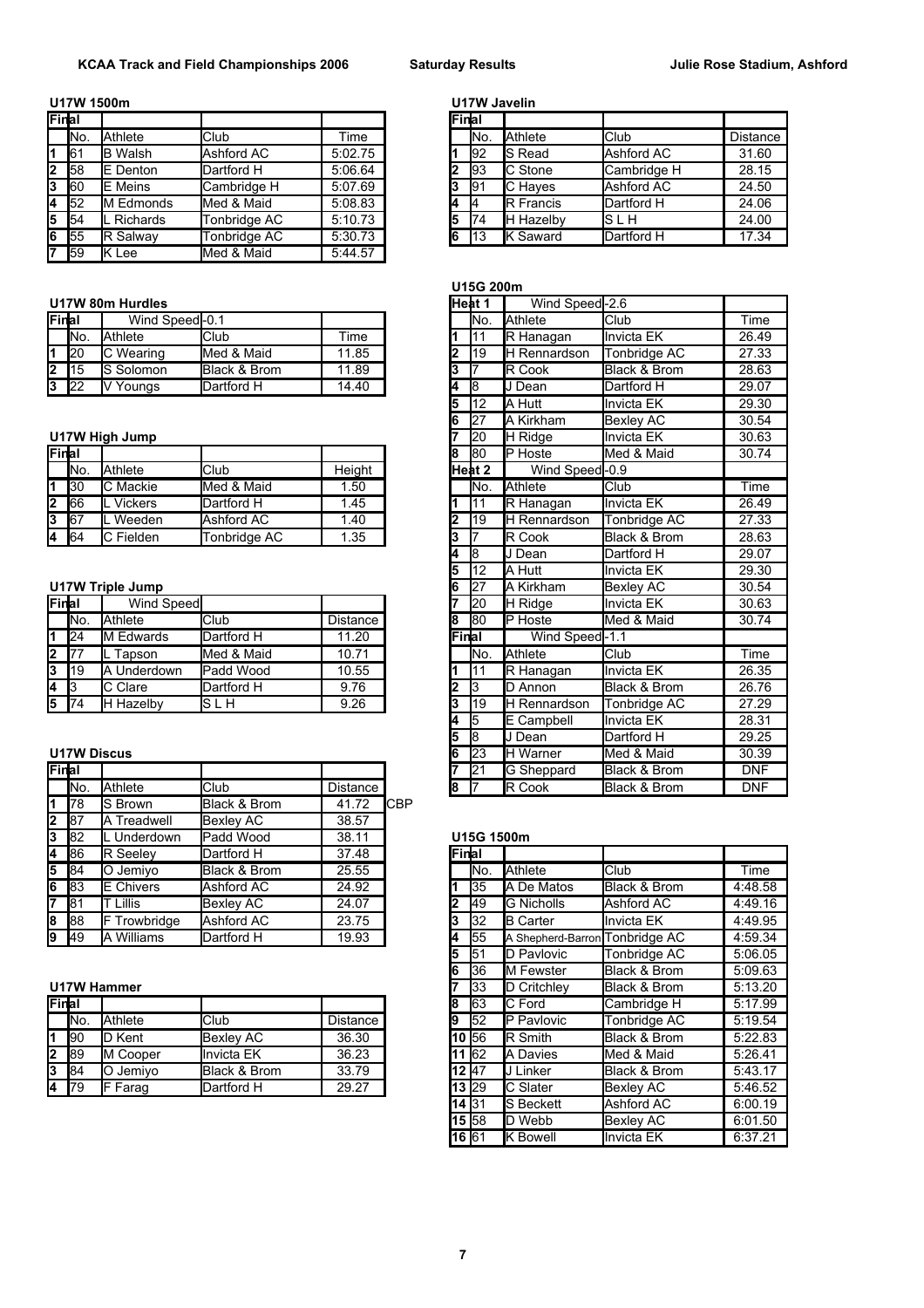### **U15G 75m Hurdles**

|                         | Heat 1 | Wind Speed-1.7    |                         |       |
|-------------------------|--------|-------------------|-------------------------|-------|
|                         | No.    | Athlete           | Club                    | Time  |
| $\vert$ 1               | 70     | M Southwart       | Tonbridge AC            | 12.25 |
| 2                       | 67     | S Clark           | Tonbridge AC            | 12.55 |
| 3                       | 15     | J Matthews        | <b>Black &amp; Brom</b> | 12.75 |
| 4                       | 9      | Z Ford            | <b>Bexley AC</b>        | 13.61 |
| 5                       | 66     | N Clare           | Dartford H              | 14.24 |
|                         | Heat 2 | Wind Speed-1.9    |                         |       |
|                         | No.    | Athlete           | Club                    | Time  |
| $\overline{\mathbf{1}}$ | 10     | <b>R</b> Hamilton | Invicta EK              | 12.23 |
| 2                       | 69     | <b>E</b> Patten   | Black & Brom            | 13.32 |
| 3                       | 25     | J Clark           | Cambridge H             | 13.81 |
| 4                       | 65     | E Armstrong       | Black & Brom            | 14.19 |
| 5                       | 68     | <b>R</b> Parkes   | Med & Maid              | 14.20 |
| 6                       | 20     | H Ridge           | Invicta EK              | 16.08 |
| Final                   |        | Wind Speed-0.3    |                         |       |
|                         | No.    | Athlete           | Club                    | Time  |
| $\overline{\mathbf{1}}$ | 10     | <b>R</b> Hamilton | Invicta EK              | 12.02 |
| 2                       | 70     | M Southwart       | Tonbridge AC            | 12.31 |
| 3                       | 67     | S Clark           | Tonbridge AC            | 12.47 |
| 4                       | 15     | <b>J Matthews</b> | Black & Brom            | 12.86 |
| 5                       | 69     | E Patten          | <b>Black &amp; Brom</b> | 13.01 |
| 6                       | 25     | J Clark           | Cambridge H             | 13.99 |
| 7                       | 65     | E Armstrong       | <b>Black &amp; Brom</b> | 14.01 |
| 8                       | 9      | Z Ford            | <b>Bexley AC</b>        | 14.08 |

## **U15G Long Jump**

| Final |     | Wind Speed                   |                         |          |
|-------|-----|------------------------------|-------------------------|----------|
|       | No. | Athlete                      | Club                    | Distance |
| l1    | 15  | <b>J</b> Matthews            | <b>Black &amp; Brom</b> | 5.14     |
| 2     | 72  | L Forbes-Morris Black & Brom |                         | 4.84     |
| 3     | 30  | <b>H</b> Tolhurst            | <b>Tonbridge AC</b>     | 4.73     |
| 4     | 80  | P Hoste                      | Med & Maid              | 4.34     |
| 5     | 19  | <b>H</b> Rennardson          | Tonbridge AC            | 4.29     |
| 6     | 6   | L Constable                  | Med & Maid              | 4.08     |
| 7     | 20  | H Ridge                      | Invicta EK              | 3.83     |
| 8     | 23  | <b>H</b> Warner              | Med & Maid              | 3.81     |
| 9     | 25  | J Clark                      | Cambridge H             | 3.72     |
| 10 39 |     | R Collins                    | Med & Maid              | 3.64     |
| 11 9  |     | Z Ford                       | <b>Bexley AC</b>        | 3.58     |
| 12 65 |     | E Armstrong                  | <b>Black &amp; Brom</b> | 3.25     |
| 13 58 |     | D Webb                       | <b>Bexley AC</b>        | 3.06     |

#### **U15G Discus**

| Final |      |                    |              |          |
|-------|------|--------------------|--------------|----------|
|       | INo. | Athlete            | Club         | Distance |
|       | 173  | <b>E</b> Standeven | Ashford AC   | 27.64    |
| l2    | 69   | <b>IE</b> Patten   | Black & Brom | 23.68    |
| l3    | 138  | . Bradley          | Tonbridge AC | 16.66    |

#### **U15G Hammer**

| <b>Final</b> |                 |                  |                  |                 |
|--------------|-----------------|------------------|------------------|-----------------|
|              | IN <sub>o</sub> | Athlete          | Club             | <b>Distance</b> |
|              | 75              | . Gould          | Ashford AC       | 31.59           |
| l2           | 69              | <b>IE</b> Patten | Black & Brom     | 26.01           |
| l3           | 29              | <b>C</b> Slater  | <b>Bexley AC</b> | 19.54           |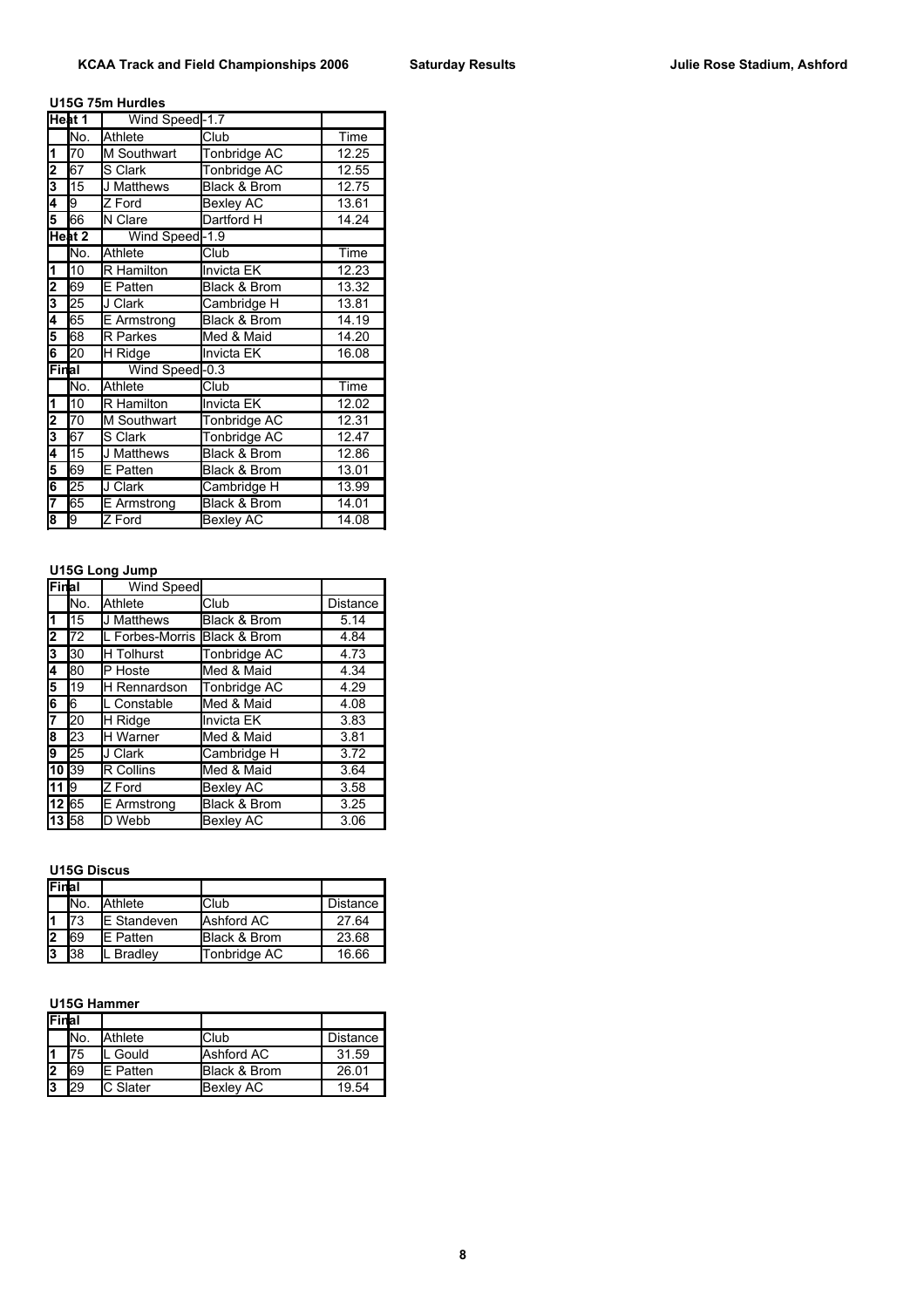|                         | <b>SM 200m</b>    |                   |                   |       |    | <b>SM 3000mW</b> |                       |                    |             |
|-------------------------|-------------------|-------------------|-------------------|-------|----|------------------|-----------------------|--------------------|-------------|
| Heat 1                  |                   | Wind Speed +0.3   |                   |       |    | Final            |                       |                    |             |
|                         | lNo.              | <b>Athlete</b>    | Club              | Time  |    | No.              | Athlete               | Club               | <b>Time</b> |
| 1                       | $\overline{5}$    | G Carr            | <b>Ashford AC</b> | 22.20 | 1  | 106              | A Goudie              | <b>Belgrave H</b>  | 14:12.54    |
| 2                       | 32                | N Leavey          | T V H             | 22.31 | 2  | 108              | C Hobbs               | Med & Maid         | 15:12.13    |
| 3                       | 35                | L Smallwood       | Med & Maid        | 22.53 | 3  | 109              | S Holliday            | Med & Maid         | 18:18.03    |
| 4                       | $\overline{27}$   | V Barzey          | Kent AC           | 23.27 | 4  | 107              | Il Groves             | Kent AC            | 20:01.75    |
| 5                       | 25                | C Pink            | Med & Maid        | 23.62 |    |                  |                       |                    |             |
| 6                       | 15                | R Fox             | Black & Brom      | 25.95 |    |                  |                       |                    |             |
|                         | Heat <sub>2</sub> | Wind Speed+0.6    |                   |       |    |                  | <b>SM High Jump</b>   |                    |             |
|                         | No.               | <b>Athlete</b>    | Club              | Time  |    | Final            |                       |                    |             |
| 1                       | 37                | C Williams        | Kent AC           | 22.31 |    | No.              | Athlete               | Club               | Height      |
| 2                       | 34                | N Simpson         | Black & Brom      | 22.59 | 1  | 120              | M Lloyd               | <b>Bexley AC</b>   | 2.05        |
| 3                       | 17                | E Harrison        | Black & Brom      | 22.62 | l2 | 121              | <b>R</b> Mitchell     | <b>Invicta EK</b>  | 1.75        |
| 4                       | 4                 | L Campbell        | Kent AC           | 23.81 | 3  | 119              | M Hogben              | <b>Ashford AC</b>  | 1.70        |
| 5                       | 10                | D Duncan          | Kent AC           | 23.90 | 4  | 117              | <b>I</b> J Bancroft   | <b>Bexley AC</b>   | 1.55        |
| $\overline{\mathbf{6}}$ | 9                 | C Dart            | Invicta EK        | 24.65 | 5  | 118              | <b>IM Goodall</b>     | Ashford AC         | 1.45        |
|                         | Heat <sub>3</sub> | Wind Speed+1.2    |                   |       |    |                  |                       |                    |             |
|                         | No.               | <b>Athlete</b>    | Club              | Time  |    |                  |                       |                    |             |
| 1                       | 26                | <b>I</b> Allerton | Black & Brom      | 22.95 |    |                  | <b>SM Triple Jump</b> |                    |             |
| 2                       | 33                | J Roach           | Cambridge H       | 23.06 |    | Final            | <b>Wind Speed</b>     |                    |             |
| 13                      | $\overline{6}$    | M Champion        | Black & Brom      | 23.30 |    | No.              | Athlete               | Club               | Distance    |
| 4                       | 31                | I Henderson       | Dartford H        | 23.93 | 1  | 133              | S Bobb                | Black & Brom       | 14.74       |
| 5                       | 29                | S Coombes         | Dartford H        | 24.88 | l2 | 18               | L Harvey              | <b>Trafford AC</b> | 14.44       |
| Final                   |                   | Wind Speed +0.6   |                   |       | 3  | 134              | <b>IM Morsia</b>      | Ashford AC         | 13.45       |
|                         | INo.              | <b>Athlete</b>    | Club              | Time  | 4  | 130              | M Hulver              | H V T              | 13.18       |
| 1                       | 5                 | G Carr            | Ashford AC        | 21.79 |    |                  |                       |                    |             |
| 2                       | 37                | C Williams        | Kent AC           | 21.97 |    |                  |                       |                    |             |
| 3                       | $\overline{32}$   | N Leavey          | <b>TVH</b>        | 22.06 |    | <b>SM Hammer</b> |                       |                    |             |
| 4                       | 34                | N Simpson         | Black & Brom      | 22.17 |    | lFinlal          |                       |                    |             |
| 5                       | 17                | E Harrison        | Black & Brom      | 22.33 |    | No.              | Athlete               | Club               | Distance    |
| 6                       | 35                | L Smallwood       | Med & Maid        | 22.50 | 1  | 140              | G Holder              | Shaftesbury B      | 59.06       |
| 7                       | 26                | I Allerton        | Black & Brom      | 22.91 |    |                  |                       |                    |             |
| 8                       | 33                | J Roach           | Cambridge H       | dns   |    |                  |                       |                    |             |

|                   | --------          |                  |              |         |    | .           | .                | ິ                       | -------  |
|-------------------|-------------------|------------------|--------------|---------|----|-------------|------------------|-------------------------|----------|
| Final             |                   |                  |              |         |    | 145         | <b>S</b> Harvey  | <b>Black &amp; Brom</b> | 61.59    |
|                   | INo.              | Athlete          | Club         | Time    |    | <b>1</b> 16 | <b>I</b> M Hall  | Dartford H              | 49.85    |
| $1 \overline{51}$ |                   | Atkinson         | Black & Brom | 1:56.28 | 13 | 143         | <b>W</b> Burling | Med & Maid              | 47.19    |
| 2                 | $ 29\rangle$      | <b>S</b> Coombes | Dartford H   | 1:57.56 | 14 | 1146        | <b>IP</b> Oakes  | Med & Maid              | 42.57    |
| 3                 | <b>1</b> 61       | D Rvan           | Black & Brom | 1:58.24 |    |             |                  |                         |          |
|                   | 4 59              | D McKinlay       | Black & Brom | 1:59.11 |    |             |                  |                         |          |
| 5                 | 56                | D Griffin        | Black & Brom | 2:00.71 |    | M40 5000m   |                  |                         |          |
| 6                 | 160               | Nice             | Med & Maid   | 2:01.30 |    | lFinlai     |                  |                         |          |
| 17                | 54                | Gasson<br>ΙN     | Black & Brom | 2:02.06 |    | INo.        | <b>Athlete</b>   | <b>Club</b>             | Time     |
|                   | $8 \overline{62}$ | Tucker<br>Þ      | Black & Brom | 2:04.76 |    | 82          | L Armitage       | <b>Kent AC</b>          | 16:12.84 |
|                   |                   |                  |              |         |    |             |                  |                         |          |

| Final          |                 |                 |              |          | 15 |       | 86        | L Goldsack         | Deal Tri            | 21:33.73 |
|----------------|-----------------|-----------------|--------------|----------|----|-------|-----------|--------------------|---------------------|----------|
|                | IN <sub>o</sub> | Athlete         | Club         | Time     |    |       |           |                    |                     |          |
| 1              | <b>170</b>      | N Renault       | Med & Maid   | 15:09.34 |    |       |           |                    |                     |          |
| 2              | 171             | <b>B</b> Royden | Med & Maid   | 15:15.16 |    |       | M50 5000m |                    |                     |          |
| 3              | <b>62</b>       | Tucker<br>IP    | Black & Brom | 15:26.6* |    | Final |           |                    |                     |          |
| l4             | <b>68</b>       | A Pickett       | Dartford H   | 15:32.0  |    |       | INo.      | <b>Athlete</b>     | Club                | Time     |
| $\overline{5}$ | 65              | D Evans         | Med & Maid   | 15:54.02 |    |       | 91        | <b>P</b> Russell   | <b>I</b> Invicta EK | 17:51.03 |
| 6              | 178             | L Lythdoe       | Ashford AC   | 16:03.17 | n  |       | 190       | T O'Connell        | Thanet R R          | 17:58.64 |
| 7              | <b>80</b>       | G Robb          | Padd Wood    | 16:04.37 | 3  |       | 192       | <b>I</b> J Wilkins | <b>I</b> Invicta EK | 17:59.71 |
| 8              |                 | D Lipscomb      | Cambridge H  | 16:20.71 | 14 |       | <b>88</b> | <b>IP Kinnill</b>  | Thanet R R          | 21.59.40 |
| 9              | 174             | M Gore          | Invicta EK   | 17:33.19 |    |       |           |                    |                     |          |
|                | 10 79           | M Lythell       | Invicta EK   | 18:54.56 |    |       |           |                    |                     |          |
|                | 11 76           | J Kilroe        | Ashford AC   | 19:29.76 |    |       |           | M40 3000mW         |                     |          |

| at 1 | Wind Speed <sup>+0.3</sup> |             |       | Final |                 |                    |                   |          |
|------|----------------------------|-------------|-------|-------|-----------------|--------------------|-------------------|----------|
| No.  | Athlete                    | <b>Club</b> | īme   |       | IN <sub>o</sub> | <b>Athlete</b>     | <b>Club</b>       | Time     |
| 5    | <b>IG Carr</b>             | Ashford AC  | 22.20 |       | 106             | <b>IA Goudie</b>   | <b>Belgrave H</b> | 14:12.54 |
| 32   | <b>IN Leavev</b>           | TVH         | 22.31 |       | 1108            | <b>IC</b> Hobbs    | Med & Maid        | 15:12.13 |
| 35   | Smallwood                  | Med & Maid  | 22.53 |       | 109             | <b>IS Hollidav</b> | Med & Maid        | 18:18.03 |
| 27   | Barzev                     | Kent AC     | 23.27 | 14    |                 | Groves             | <b>Kent AC</b>    | 20:01.75 |

### **SM High Jump**

| Final |      |                   |                  |        |
|-------|------|-------------------|------------------|--------|
|       | INo. | <b>Athlete</b>    | Club             | Height |
|       | 1120 | M Lloyd           | Bexley AC        | 2.05   |
| 12    | 121  | <b>R</b> Mitchell | Invicta EK       | 1.75   |
| 13    | 1119 | M Hogben          | Ashford AC       | 1.70   |
| 4     | 117  | <b>J</b> Bancroft | <b>Bexley AC</b> | 1.55   |
| 15    | 118  | <b>IM Goodall</b> | Ashford AC       | 1.45   |

#### **126 SM Triple Jump**

| 33  | ∣ Roach          | Cambridge H  | 23.06 | lFinlal |                 | Wind Speed        |              |          |
|-----|------------------|--------------|-------|---------|-----------------|-------------------|--------------|----------|
| 6   | M Champion       | Black & Brom | 23.30 |         | IN <sub>o</sub> | <b>Athlete</b>    | <b>Club</b>  | Distance |
| 31  | Henderson        | Dartford H   | 23.93 |         | 133             | <b>IS Bobb</b>    | Black & Brom | 14.74    |
| 29  | Coombes<br>IS.   | Dartford H   | 24.88 |         | 118             | Harvey<br>IL      | Trafford AC  | 14.44    |
| al  | Wind Speed + 0.6 |              |       |         | 134             | <b>I</b> M Morsia | Ashford AC   | 13.45    |
| No. | Athlete          | Club         | Time  |         | 1130            | <b>IM Hulver</b>  | T V H        | 13.18    |
|     |                  |              |       |         |                 |                   |              |          |

## **SM Hammer**

| <b>IFinal</b> |                 |                |                      |            |
|---------------|-----------------|----------------|----------------------|------------|
|               | IN <sub>o</sub> | <b>Athlete</b> | <b>I</b> Club        | Distance I |
|               |                 | 1140 IG Holder | <b>Shaftesbury B</b> | 59.06      |

## **SM Javelin Final SM 800m No. 2000 Distance Distance Club Distance Distance Club Distance f** 145 S Harvey Black & Brom 61.59 No. Athlete Club Time **2** 16 M Hall Dartford H 49.85 146 P Oakes Med & Maid 42.57

## 56 D Griffin Black & Brom 2:00.71 **M40 5000m**

| 6 60   |          | ' Nice       | Med & Maid   | 2:01.30 | <b>Final</b> |             |                  |                  |          |
|--------|----------|--------------|--------------|---------|--------------|-------------|------------------|------------------|----------|
|        | 54       | Gasson<br>ΙN | Black & Brom | 2:02.06 |              | INo.        | <b>Athlete</b>   | <b>I</b> Club    | Time     |
| 8 62   |          | IP<br>Tucker | Black & Brom | 2:04.76 |              | 182         | Armitage         | <b>Kent AC</b>   | 16:12.84 |
|        |          |              |              |         |              | <b>1</b> 85 | <b>IS Game</b>   | Dartford H       | 16:40.79 |
|        |          |              |              |         |              | 184         | <b>IR Fursev</b> | Med & Maid       | 17:47.63 |
|        | SM 5000m |              |              |         |              | 181         | Alison<br>IΑ     | list & Iff       | 17:55.52 |
| Finlal |          |              |              |         |              | 186         | Goldsack         | <b>IDeal Tri</b> | 21:33.73 |

### 71 B Royden Med & Maid 15:15.16 **M50 5000m**

| <b>Final</b> |     |                     |                     |          |
|--------------|-----|---------------------|---------------------|----------|
|              | No. | <b>Athlete</b>      | Club                | Time     |
|              | 91  | <b>IP Russell</b>   | Invicta EK          | 17:51.03 |
|              | 90  | <b>IT O'Connell</b> | <b>Thanet R R</b>   | 17:58.64 |
| 13           | 92  | <b>J</b> Wilkins    | <b>I</b> Invicta EK | 17:59.71 |
| 4            | 88  | <b>IP Kinnill</b>   | <b>Thanet R R</b>   | 21.59.40 |

#### 76 J Kilroe Ashford AC 19:29.76 **M40 3000mW**

| <b>IFinal</b> |                 |                 |                  |          |
|---------------|-----------------|-----------------|------------------|----------|
|               | IN <sub>o</sub> | <b>Athlete</b>  | IClub            | Time     |
|               |                 | 110 G MacDonald | Ashford AC       | 16:51.25 |
|               | 107             | Il Groves       | <b>I</b> Kent AC | 20:01.75 |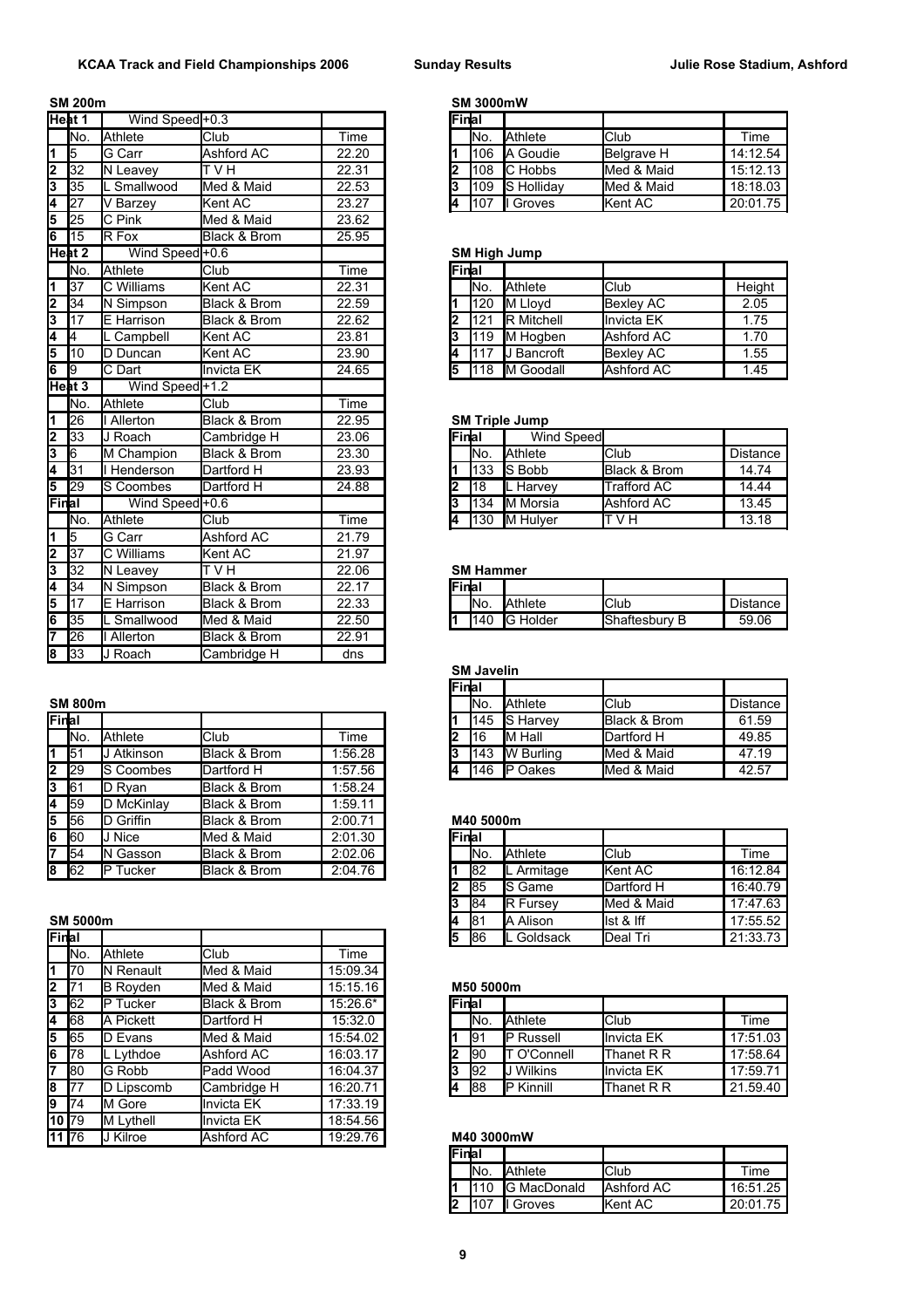| lFinlal |      |                            |               |          | 'Finlar |      |                |               |       |
|---------|------|----------------------------|---------------|----------|---------|------|----------------|---------------|-------|
|         | INo. | Athlete                    | <b>Club</b>   | Time     |         | INo. | <b>Athlete</b> | <b>I</b> Club | Time  |
| м       | 1109 | Hollidav<br><b>IC</b><br>w | Maid<br>Med & | 18:18.03 |         | 119  | Price<br>ю<br> | ICambridge    | 57.69 |

**U20M 100m** 

|                         | Final           | Wind Speed <sup>+1.0</sup> |                  |       |        |                       |                  |            |         |
|-------------------------|-----------------|----------------------------|------------------|-------|--------|-----------------------|------------------|------------|---------|
|                         | IN <sub>o</sub> | Athlete                    | <b>Club</b>      | Time  |        |                       |                  |            |         |
| $\vert 1 \vert 3 \vert$ |                 | <b>G</b> Comber            | Dartford H       | 10.98 |        | <b>U20M 3000mW</b>    |                  |            |         |
| $\overline{2}$          |                 | R Conev                    | Med & Maid       | 11.41 | lFinal |                       |                  |            |         |
| 3                       | 110             | M Ormerod                  | Tonbridge AC     | 11.74 | INo.   | <b>Athlete</b>        |                  | Club       | Time    |
| <b>14</b> 15            |                 | A Haughton                 | Cambridge H      | 11.76 | I111   |                       | <b>JJ</b> Tomlin | Dartford H | 14:33.9 |
| 5                       |                 | Slater                     | <b>Bexley AC</b> | 11.94 |        |                       |                  |            |         |
| 16                      | 112             | Ellis                      | Med & Maid       | 11.96 |        |                       |                  |            |         |
| 17                      | 16              | Lillis                     | <b>Bexley AC</b> | 12.21 |        | <b>U20M Long Jump</b> |                  |            |         |
| $8 \overline{9}$        |                 | C Dart                     | Invicta EK       | 12.29 | Final  |                       | Wind Speed       |            |         |

|                         | Heat 1          |             |              |            | l3 | I11       | <b>IP</b> Slater             | <b>Bexley AC</b>        | 6.01            |
|-------------------------|-----------------|-------------|--------------|------------|----|-----------|------------------------------|-------------------------|-----------------|
|                         | No.             | Athlete     | Club.        | Time       | 14 | 21        | D Thacker                    | <b>Bexley AC</b>        | 5.76            |
| 1                       | 15              | J Johnson   | Med & Maid   | 52.94      | 5  | l6        | P Lillis                     | <b>Bexley AC</b>        | 5.36            |
| 2                       | 25              | T Flood     | Kent AC      | 53.36      | 16 | 47        | L Williams                   | Padd Wood               | 5.08            |
| 3                       | 32              | J Summersby | Black & Brom | 54.31      |    | 14        | C Hendrie                    | <b>Bexley AC</b>        | 5.01            |
| 4                       | $\overline{21}$ | D Thacker   | Dartford H   | 54.51      |    |           |                              |                         |                 |
| 5                       | 30              | A O'Leary   | Invicta EK   | 55.79      |    |           |                              |                         |                 |
|                         | Heat 2          |             |              |            |    |           | <b>U20M Discus</b>           |                         |                 |
|                         | No.             | Athlete     | Club         | Time       |    | Final     |                              |                         |                 |
| 1                       | 18              | W Oyowe     | Med & Maid   | 50.48      |    | No.       | <b>Athlete</b>               | <b>Club</b>             | <b>Distance</b> |
| 2                       | 24              | C DeLange   | Ashford AC   | 51.15      |    | 62        | Al.Williamson                | Black & Brom            | 41.97           |
| 3                       | 31              | J Phillips  | Ashford AC   | 52.67      | 2  | 63        | Amir Williamson              | <b>Black &amp; Brom</b> | 39.63           |
| 4                       | $\overline{23}$ | R D'Angelo  | Black & Brom | 54.32      | 3  | 59        | L Presnell                   | Tonbridge AC            | 39.60           |
| 5                       | 27              | A Kashis    | Cambridge H  | 56.13      | 4  | 16        | P Lillis                     | <b>Bexley AC</b>        | 34.19           |
| Final                   |                 |             |              |            |    |           |                              |                         |                 |
|                         | No.             | Athlete     | Club         | Time       |    |           |                              |                         |                 |
| $\overline{\mathbf{1}}$ | 18              | W Oyowe     | Med & Maid   | 49.63      |    |           | <b>U20M Hammer</b>           |                         |                 |
| 2                       | 24              | C DeLange   | Ashford AC   | 50.13      |    | Final     |                              |                         |                 |
| 3                       | 15              | J Johnson   | Med & Maid   | 50.35      |    | No.       | Athlete                      | <b>Club</b>             | Distance        |
| 4                       | 31              | J Phillips  | Ashford AC   | 50.84      |    | 63        | Amir Williamson Black & Brom |                         | 66.35           |
| 5                       | 25              | T Flood     | Kent AC      | 53.09      | 2  | 62        | Al. Williamson               | Black & Brom            | 59.18           |
| 6                       | 21              | D Thacker   | Dartford H   | 55.85      |    |           |                              |                         |                 |
| 17                      | 23              | R D'Angelo  | Black & Brom | <b>DNS</b> |    |           |                              |                         |                 |
| 8                       | 32              | J Summersby | Black & Brom | <b>DNS</b> |    | U17M 200m |                              |                         |                 |

#### **U20M 1500m**

|     | Final       |                  |                  |           | 2  | 25         | W Allingham                | Ashford AC          |  |
|-----|-------------|------------------|------------------|-----------|----|------------|----------------------------|---------------------|--|
|     | INo.        | Athlete          | <b>Club</b>      | Time      | з  | l17        | <b>ID Lincoln</b>          | Ashford AC          |  |
| I1. | <b>1</b> 43 | J Poole          | Black & Brom     | 3:59.25   | 4  | l6         | J Cooke                    | Dartford H          |  |
| 2   | <b>46</b>   | <b>J</b> Tvler   | Med & Maid       | 4:01.81   | 5  | <b>32</b>  | <b>IM Olonilua</b>         | Cambridge H         |  |
| l3  | 51          | M Hobson         | <b>Bexley AC</b> | 4:07.35   | l6 |            | J Crux                     | Ashford AC          |  |
| l4  | 38          | <b>J</b> Durrant | Cambridge H      | 4:10.88   |    | 22         | <b>ID Steward</b>          | Tonbridge AC        |  |
| 15  | 33          | M Breeds         | Med & Maid       | 4:11.69   | l8 | <b>3</b> 3 | D Piggott                  | Black & Brom        |  |
| l6  | <b>45</b>   | <b>B</b> Tyler   | Med & Maid       | 4:12.92   |    | lHeat 2    | Wind Speed <sup>+1.4</sup> |                     |  |
| 17  | 34          | <b>R</b> Davies  | Black & Brom     | 4:13.48   |    | INo.       | <b>A</b> thlete            | Club                |  |
| l8  | 48          | <b>D</b> Brewer  | Black & Brom     | $4:13.9*$ |    | 126        | <b>I</b> M Baker           | <b>I</b> Med & Maid |  |
| l9  | 50          | M Dawson         | Ashford AC       | $4:14.6*$ | 2  | 23         | <b>IA Stockdale</b>        | Black & Brom        |  |
|     | 10 36       | <b>R</b> Dennis  | Invicta EK       | 4:16.89   | 3  |            | <b>D</b> Barnett           | Ashford AC          |  |
|     | 11 137      | S Dobin          | Invicta EK       | 4:23.51   | 14 | 18         | J Elliott                  | Dartford H          |  |
|     | 12 49       | O Crux           | Ashford AC       | 4:26.28   | l5 | 35         | IJ Wildish                 | Tonbridge AC        |  |
|     | 13 40       | C Holmes         | Invicta EK       | 4:30.92   | 6  | 114        | <b>IR Hacknev</b>          | Med & Maid          |  |
|     |             |                  |                  |           |    |            |                            |                     |  |

**M50 3000mW U20M 400m Hurdles**

| al     |                 |             |                  | <b>Final</b> |                 |                 |                         |       |
|--------|-----------------|-------------|------------------|--------------|-----------------|-----------------|-------------------------|-------|
| No.    | Athlete         | <b>Club</b> | <sup>r</sup> ime |              | IN <sub>o</sub> | <b>Athlete</b>  | Club                    | Time  |
| 109    | Hollidav<br>IS. | Med & Maid  | 18:18.03         |              | 119             | <b>IS Price</b> | <b>I</b> Cambridge H    | 57.69 |
|        |                 |             |                  | l2           | 139             | Fairclough      | Ashford AC              | 61.18 |
|        |                 |             |                  | 13           | 147             | Williams<br>IL  | <b>Padd Wood</b>        | 65.41 |
| M 100m |                 |             |                  | 14           | 132             | J Summersby     | <b>Black &amp; Brom</b> | DQ    |
|        |                 |             |                  |              |                 |                 |                         |       |

#### 3 G Comber Dartford H 10.98 **U20M 3000mW**

|        |     | ___                | .                                   |                     |         | .    |                |                    |                          |
|--------|-----|--------------------|-------------------------------------|---------------------|---------|------|----------------|--------------------|--------------------------|
| ~      |     | ΙR<br>∴onev        | Maid<br>Med<br>$\Omega$<br>$\alpha$ | Δ.<br>4 A           | 'Finlai |      |                |                    |                          |
| ~<br>u | 110 | ∽<br>ΙM<br>Ormerod | Tonbridae AC                        | 74<br>I 4<br>.      |         | INo. | <b>Athlete</b> | <b>IClub</b>       | $T$ ime                  |
| л      | l5  | Haughton<br>A      | lCambridge H                        | 76<br>4 A<br>.<br>ັ |         |      | ⊺omlin         | <b>IDartford F</b> | Q5<br>14.32<br>1. ບບ. ອບ |
|        |     |                    |                                     |                     |         |      |                |                    |                          |

## **<u>U20M Long Jump</u>**

| 89   |            | C Dart    | Invicta EK   | 12.29 | Final |                 | Wind Speed        |                  |                 |
|------|------------|-----------|--------------|-------|-------|-----------------|-------------------|------------------|-----------------|
|      |            |           |              |       |       | IN <sub>o</sub> | <b>Athlete</b>    | Club             | <b>Distance</b> |
|      |            |           |              |       |       | 110             | <b>IM Ormerod</b> | Tonbridge AC     | 6.53            |
|      | U20M 400m  |           |              |       |       | 1132            | <b>ID</b> Trott   | Med & Maid       | 6.06            |
|      | Heat 1     |           |              |       |       | -111            | <b>IP</b> Slater  | Bexley AC        | 6.01            |
|      | INo.       | Athlete   | <b>Club</b>  | Time  |       | 121             | Thacker<br>ID     | Bexley AC        | 5.76            |
|      | <b>115</b> | Johnson   | Med & Maid   | 52.94 |       | l6              | <b>IP Lillis</b>  | Bexley AC        | 5.36            |
| 2 25 |            | Flood     | Kent AC      | 53.36 |       | <b>I</b> 47     | Williams          | Padd Wood        | 5.08            |
| 3 32 |            | Summersby | Black & Brom | 54.31 |       | 114             | <b>IC</b> Hendrie | <b>Bexley AC</b> | 5.01            |

## **Heat 2 U20M Discus**

| Final |      |                              |              |                 |
|-------|------|------------------------------|--------------|-----------------|
|       | INo. | Athlete                      | Club         | <b>Distance</b> |
|       | 162  | Al. Williamson               | Black & Brom | 41.97           |
| l2    | 63   | Amir Williamson Black & Brom |              | 39.63           |
| l3    | 159  | Presnell                     | Tonbridge AC | 39.60           |
| l6    |      | <b>Lillis</b>                | Bexley AC    | 34.19           |

|  | U20M Hammer |
|--|-------------|
|  |             |

| n.<br><u>L</u> | 24 | DeLange         | Ashford AC | 50.13 | Final |      |                                          |                         |          |      |
|----------------|----|-----------------|------------|-------|-------|------|------------------------------------------|-------------------------|----------|------|
| 115<br>-<br>u  |    | Johnson         | Med & Maid | 50.35 |       | INo. | <b>Athlete</b>                           | <b>I</b> Club           | Distance |      |
| l31            |    | <b>Phillips</b> | Ashford AC | 50.84 |       | 163  | <b>IAmir Williamson Black &amp; Brom</b> |                         | 66.35    | ICBP |
| 5<br>125       |    | Flood           | Kent AC    | 53.09 |       | 162  | Williamson<br>IAI.                       | <b>Black &amp; Brom</b> | 59.18    |      |

### $U17M 200m$

|                 |                 |                  |           | Heat 1 |             | Wind Speed <sup>+2.0</sup> |              |       |
|-----------------|-----------------|------------------|-----------|--------|-------------|----------------------------|--------------|-------|
|                 |                 |                  |           |        | INo.        | <b>Athlete</b>             | Club         | Time  |
| M 1500m         |                 |                  |           |        |             | J Alaka                    | Black & Brom | 22.41 |
| al              |                 |                  |           |        | 25          | W Allingham                | Ashford AC   | 23.78 |
| No.             | Athlete         | Club             | Time      | 3      | 17          | <b>ID Lincoln</b>          | Ashford AC   | 24.32 |
| 43              | J Poole         | Black & Brom     | 3:59.25   | 4      | 16          | J Cooke                    | Dartford H   | 24.65 |
| 46              | J Tyler         | Med & Maid       | 4:01.81   | 5      | 32          | <b>I</b> M Olonilua        | Cambridge H  | 25.38 |
| $\overline{51}$ | M Hobson        | <b>Bexley AC</b> | 4:07.35   | 6      |             | J Crux                     | Ashford AC   | 25.96 |
| $\overline{38}$ | J Durrant       | Cambridge H      | 4:10.88   |        | 22          | <b>ID Steward</b>          | Tonbridge AC | 26.05 |
| $\overline{33}$ | M Breeds        | Med & Maid       | 4:11.69   | 8      | 33          | D Piggott                  | Black & Brom | 28.41 |
| 45              | <b>B</b> Tyler  | Med & Maid       | 4:12.92   |        | Heat 2      | Wind Speed <sup>+1.4</sup> |              |       |
| $\overline{34}$ | <b>R</b> Davies | Black & Brom     | 4:13.48   |        | INo.        | <b>I</b> Athlete           | Club         | Time  |
| 48              | D Brewer        | Black & Brom     | $4:13.9*$ |        | 26          | <b>I</b> M Baker           | Med & Maid   | 23.71 |
| $\overline{50}$ | M Dawson        | Ashford AC       | $4:14.6*$ |        | 23          | <b>A Stockdale</b>         | Black & Brom | 24.12 |
| $\overline{36}$ | R Dennis        | Invicta EK       | 4:16.89   | 3      |             | <b>ID Barnett</b>          | Ashford AC   | 24.76 |
| 37              | S Dobin         | Invicta EK       | 4:23.51   | 4      | l8          | J Elliott                  | Dartford H   | 25.38 |
| 49              | O Crux          | Ashford AC       | 4:26.28   | 5      | <b>1</b> 35 | <b>J Wildish</b>           | Tonbridge AC | 25.41 |
| 40              | C Holmes        | Invicta EK       | 4:30.92   | 6      | 14          | R Hackney                  | Med & Maid   | 25.52 |
|                 |                 |                  |           |        | 31          | T Mussellwhite             | Med & Maid   | 25.62 |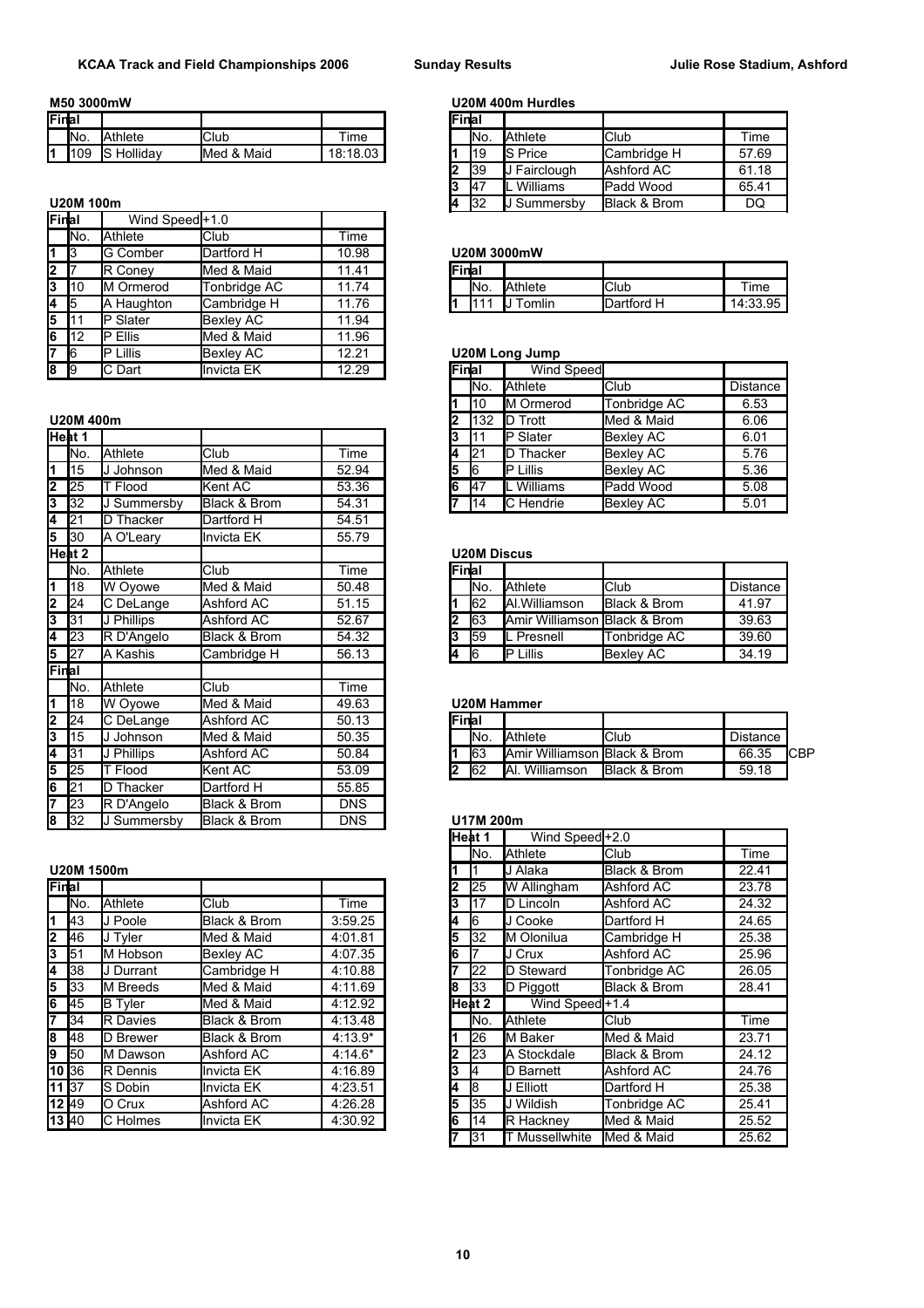|                         | Heat 3 | Wind Speed+0.6                 |              |       |       |            | <b>U17M 1500mSC</b>             |              |          |
|-------------------------|--------|--------------------------------|--------------|-------|-------|------------|---------------------------------|--------------|----------|
|                         | INo.   | Athlete                        | lClub        | Time  | Final |            |                                 |              |          |
| 1                       | 118    | S Mitchell                     | Cambridge H  | 23.80 |       | INo.       | <b>Athlete</b>                  | Club         | Time     |
| 1                       | 24     | D Wake                         | Invicta EK   | 23.80 |       | 175        | Clemence                        | Med & Maid   | 4:37.32  |
| 3                       | I11    | <b>K Ford-Divers</b>           | Ashford AC   | 24.37 | 2     | 61         | <b>S</b> Bradley                | Tonbridge AC | 4:40.13  |
| 4                       | 20     | J Northcott-Barlow Cambridge H |              | 24.61 | 13    | 62         | A Bruce-Littlewood Black & Brom |              | 4:40.77  |
| 5                       | 27     | A Blair                        | Black & Brom | 25.11 | 14    | 178        | S Simpson                       | Black & Brom | 4:54.85  |
| 6                       | 28     | A Davis-Phillip                | Kent AC      | 25.16 | 15    | 177        | <b>I</b> D Heath                | Med & Maid   | 4:58.18  |
| $\overline{\mathbf{7}}$ | 21     | K Smith                        | Ashford AC   | 27.08 | 16    | 176        | <b>I</b> W Funnell              | Ashford AC   | 4:59.79  |
| Final                   |        | Wind Speed <sup>+0.1</sup>     |              |       |       | 68         | <b>IM Wells</b>                 | Cambridge H  | 5:14.70  |
|                         | INo.   | Athlete                        | <b>Club</b>  | Time  | 18    | 66         | M South                         | Ashford AC   | 5:31.90  |
| 1                       |        | J Alaka                        | Black & Brom | 21.79 |       |            |                                 |              |          |
| $\overline{2}$          | 118    | S Mitchell                     | Cambridge H  | 22.62 |       |            |                                 |              |          |
| 3                       | 26     | M Baker                        | Med & Maid   | 22.66 |       |            | U17M 3000mW                     |              |          |
| 4                       | 25     | W Allingham                    | Ashford AC   | 23.44 | Final |            |                                 |              |          |
| 5                       | 24     | D Wake                         | llnvicta EK  | 23.74 |       | INo.       | <b>Athlete</b>                  | Club         | Time     |
| 6                       | 23     | A Stockdale                    | Black & Brom | 23.78 |       | <b>112</b> | <b>Bosworth</b>                 | Tonbridge AC | 16:21.04 |
| $\overline{7}$          | 17     | D Lincoln                      | Ashford AC   | 23.91 |       |            |                                 |              |          |
| $\overline{\mathbf{g}}$ | 111    | <b>K</b> Ford-Divers           | Ashford AC   | 27.03 |       |            |                                 |              |          |

|                           | Heat 1            |                       |                         |         | 1  | 64              | <b>IN Moore</b>       | Invicta EK         | 3.40            |
|---------------------------|-------------------|-----------------------|-------------------------|---------|----|-----------------|-----------------------|--------------------|-----------------|
|                           | INo.              | Athlete               | Club                    | Time    | 2  | 37              | J Addis               | <b>Ashford AC</b>  | 2.60            |
| 1                         | 49                | I Harland             | Tonbridge AC            | 2:08.18 |    |                 |                       |                    |                 |
|                           | 54                | C Ward                | <b>Black &amp; Brom</b> | 2:09.10 |    |                 |                       |                    |                 |
| $\frac{2}{3}$             | 42                | A Pinol               | Med & Maid              | 2:09.63 |    |                 | U17M Long Jump        |                    |                 |
| 4                         | 50                | T Kemp                | Cambridge H             | 2:11.80 |    | Final           | Wind Speed            |                    |                 |
| 5                         | 33                | D Piggott             | Black & Brom            | 2:25.96 |    | lNo.            | Athlete               | Club               | Distance        |
| $\overline{6}$            | 57                | S Yarnley             | <b>Ashford AC</b>       | 2:29.36 | 1  | 16              | S Hitchcock           | Med & Maid         | 6.68            |
|                           | Heat 2            |                       |                         |         | 12 | 73              | <b>T</b> Goodall      | Dartford H         | 6.06            |
|                           | INo.              | Athlete               | Club                    | Time    | 3  | $\overline{24}$ | D Wake                | <b>Invicta EK</b>  | 5.71            |
| $\overline{\mathbf{1}}$   | 44                | T Burt                | <b>Ashford AC</b>       | 2:05.75 | 4  | 37              | <b>J</b> Addis        | Ashford AC         | 5.71            |
| $\overline{2}$            | 55                | R Williams            | <b>Invicta EK</b>       | 2:06.40 | 5  | 8               | J Elliott             | Dartford H         | 5.57            |
| 3                         | 38                | W Blakey              | Med & Maid              | 2:06.55 | 6  | 81              | M Smiley              | <b>Invicta EK</b>  | 5.50            |
| 4                         | 52                | J Standing            | Dartford H              | 2:12.13 |    | l6              | J Cooke               | Dartford H         | 5.45            |
| 5                         | 56                | N Wood                | Dartford H              | 2:17.96 | 18 | 71              | S Carter              | <b>Bexley AC</b>   | 5.15            |
| 6                         | 45                | S Caller              | Dartford H              | 2:19.08 | 9  | 32              | M Olonilua            | Cambridge H        | 4.99            |
|                           | Heat <sub>3</sub> |                       |                         |         |    |                 |                       |                    |                 |
|                           | INo.              | Athlete               | Club                    | Time    |    |                 |                       |                    |                 |
| 1                         | 48                | C Haines              | Med & Maid              | 2:07.36 |    |                 | <b>U17M Shot Putt</b> |                    |                 |
| $\overline{2}$            | 53                | J Walker              | <b>Bexley AC</b>        | 2:07.98 |    | Final           |                       |                    |                 |
| $\overline{\overline{3}}$ | 39                | L Coogan              | Cambridge H             | 2:08.39 |    | lNo.            | Athlete               | Club               | <b>Distance</b> |
| $\frac{4}{5}$             | 36                | D Adamson             | <b>Ashford AC</b>       | 2:08.39 | 1  | 84              | C Griffith-Parker     | Cambridge H        | 17.11           |
|                           | 51                | D Pike                | Thanet R R              | 2:09.64 | 2  | 83              | C Clemmow             | <b>Judd School</b> | 11.41           |
| Final                     |                   |                       |                         |         | 3  | l80             | A Hookway             | Tonbridge AC       | 10.26           |
|                           | INo.              | Athlete               | Club                    | Time    | 4  | 8               | J Elliott             | Dartford H         | 8.39            |
| 1                         | 48                | C Haines              | Med & Maid              | 1:59.48 | 5  | 57              | S Yarnley             | Ashford AC         | 8.35            |
| $\overline{2}$            | 44                | T Burt                | Ashford AC              | 2:00.84 |    |                 |                       |                    |                 |
| $\overline{\mathsf{3}}$   | 49                | I Harland             | Tonbridge AC            | 2:02.00 |    |                 |                       |                    |                 |
|                           | 38                | W Blakey              | Med & Maid              | 2:05.56 |    |                 | <b>U17M Discus</b>    |                    |                 |
| $\frac{4}{5}$             | 55                | R Williams            | Invicta EK              | 2:05.87 |    | Final           |                       |                    |                 |
| 6                         | 39                | $\overline{L}$ Coogan | Cambridge H             | 2:06.35 |    | lΝo.            | <b>Athlete</b>        | Club               | Distance        |
| 7                         | 53                | J Walker              | <b>Bexley AC</b>        | 2:06.97 | 1  | 84              | C Griffith-Parker     | Cambridge H        | 50.77           |
| $\overline{\mathbf{8}}$   | 54                | C Ward                | <b>Black &amp; Brom</b> | 2:08.01 | 2  | $\overline{72}$ | <b>I</b> J Manze      | Cambridge H        | 33.78           |

### **U17M 100m Hurdles**

| Final     |             | Wind Speedl-1.4 |                  |       |     |         |      |                    |                          |          |
|-----------|-------------|-----------------|------------------|-------|-----|---------|------|--------------------|--------------------------|----------|
|           | INo.        | Athlete         | <b>Club</b>      | Time  |     |         |      | U17M Hammer        |                          |          |
|           | 126         | M Baker         | Med & Maid       | 13.63 | CBP | lFinlal |      |                    |                          |          |
| $\vert$ 2 | <b>172</b>  | Manzie          | Cambridge H      | 14.57 |     |         | INo. | <b>Athlete</b>     | lClub                    | Distance |
| 13        | <b>1</b> 97 | S Llovd         | Black & Brom     | 15.69 |     |         | 186  | <b>IR AI-Ameen</b> | <b>Black &amp; Brom</b>  | 59.54    |
| 14        | 17          | <b>S</b> Carter | <b>Bexley AC</b> | 21.10 |     |         | 188  | J Stockton         | <b>IBlack &amp; Brom</b> | 53.54    |

## **Heat 3** Wind Speed +0.6 **U17M 1500mSC**

| No. | Athlete                        | <b>Club</b>  | Time  | lFinlai |                 |                                 |                         |         |
|-----|--------------------------------|--------------|-------|---------|-----------------|---------------------------------|-------------------------|---------|
| 18  | <b>S</b> Mitchell              | Cambridge H  | 23.80 |         | IN <sub>o</sub> | <b>Athlete</b>                  | <b>Club</b>             | Time    |
| 24  | D Wake                         | Invicta EK   | 23.80 |         | 175             | Clemence                        | Med & Maid              | 4:37.32 |
| 11  | <b>K</b> Ford-Divers           | Ashford AC   | 24.37 |         | 161             | <b>S</b> Bradley                | Tonbridge AC            | 4:40.13 |
| 20  | J Northcott-Barlow Cambridge H |              | 24.61 |         | I62             | A Bruce-Littlewood Black & Brom |                         | 4:40.77 |
| 27  | A Blair                        | Black & Brom | 25.11 |         | 178             | <b>IS Simpson</b>               | <b>Black &amp; Brom</b> | 4:54.85 |
| 28  | Davis-Phillip<br>A             | Kent AC      | 25.16 |         | 177             | <b>ID</b> Heath                 | Med & Maid              | 4:58.18 |
| 21  | <b>K</b> Smith                 | Ashford AC   | 27.08 | 16      | 176             | <b>I</b> W Funnell              | Ashford AC              | 4:59.79 |
| al  | Wind Speed <sup>+0.1</sup>     |              |       |         | 168             | <b>IM Wells</b>                 | Cambridge H             | 5:14.70 |
| No. | Athlete                        | <b>Club</b>  | Time  | 18      | <b>1</b> 66     | <b>IM South</b>                 | Ashford AC              | 5:31.90 |
|     |                                |              |       |         |                 |                                 |                         |         |

#### 26 M Baker Med & Maid 22.66 **U17M 3000mW**

|       |      | <b>U I I IVI JUUUIIIIV</b> |               |          |
|-------|------|----------------------------|---------------|----------|
| Final |      |                            |               |          |
|       | INo. | <b>Athlete</b>             | <b>I</b> Club | Time     |
|       |      | <b>112 IT Bosworth</b>     | Tonbridge AC  | 16:21.04 |

#### **U17M Pole Vault**

|        |                 |         |             |      |  | 'Finlai |                 |                 |                   |        |
|--------|-----------------|---------|-------------|------|--|---------|-----------------|-----------------|-------------------|--------|
|        | U17M<br>800m    |         |             |      |  |         | IN <sub>o</sub> | <b>Athlete</b>  | <b>IClub</b>      | Height |
| Heat 1 |                 |         |             |      |  |         | 164             | <b>IN Moore</b> | <b>Invicta EK</b> | 3.40   |
|        | IN <sub>o</sub> | Athlete | <b>Club</b> | Time |  |         | 137             | Addis           | <b>Ashford AC</b> | 2.60   |

## **U17M Long Jump**

| 50   | Kemp           | Cambridge H  | 2:11.80 | <b>Final</b> |      | Wind Speed          |             |          |
|------|----------------|--------------|---------|--------------|------|---------------------|-------------|----------|
| 33   | D Piggott      | Black & Brom | 2:25.96 |              | INo. | <b>Athlete</b>      | <b>Club</b> | Distance |
| 57   | Yarnlev<br>lS  | Ashford AC   | 2:29.36 |              | l16  | <b>IS Hitchcock</b> | Med & Maid  | 6.68     |
| at 2 |                |              |         | 2            | 173  | Goodall             | Dartford H  | 6.06     |
| No.  | Athlete        | <b>Club</b>  | Time    | 3            | 124  | <b>ID</b> Wake      | Invicta EK  | 5.71     |
| 44   | <b>Burt</b>    | Ashford AC   | 2:05.75 | 14           | 137  | <b>JJ</b> Addis     | Ashford AC  | 5.71     |
| 55   | Williams<br>ΙR | Invicta EK   | 2:06.40 | 5            |      | J Elliott           | Dartford H  | 5.57     |
| 38   | W Blakey       | Med & Maid   | 2:06.55 | 6            | 181  | M Smiley            | Invicta EK  | 5.50     |
| 52   | Standing       | Dartford H   | 2:12.13 |              | 16   | <b>I</b> J Cooke    | Dartford H  | 5.45     |
| 56   | N Wood         | Dartford H   | 2:17.96 | l8           | 171  | <b>I</b> S Carter   | Bexley AC   | 5.15     |
| 45   | Caller<br>lS.  | Dartford H   | 2:19.08 | 19           | 132  | <b>IM Olonilua</b>  | Cambridge H | 4.99     |

### **U17M Shot Putt**

| 53  | Walker          | <b>Bexley AC</b> | 2:07.98 | Final |                 |                                      |              |                 |
|-----|-----------------|------------------|---------|-------|-----------------|--------------------------------------|--------------|-----------------|
| 39  | Coogan          | Cambridge H      | 2:08.39 |       | IN <sub>o</sub> | <b>Athlete</b>                       | lClub        | <b>Distance</b> |
| 36  | Adamson         | Ashford AC       | 2:08.39 |       | <b>84</b>       | <b>C</b> Griffith-Parker Cambridge H |              | 17.11           |
| 51  | Pike            | Thanet R R       | 2:09.64 |       | 183             | <b>IC Clemmow</b>                    | Judd School  | 11.41           |
| al  |                 |                  |         |       | 180             | <b>IA Hookway</b>                    | Tonbridge AC | 10.26           |
| No. | Athlete         | Club             | Time    | 14    | 18              | <b>J</b> Elliott                     | Dartford H   | 8.39            |
| 48  | <b>C</b> Haines | Med & Maid       | 1:59.48 | 15    | 157             | <b>IS Yarnley</b>                    | Ashford AC   | 8.35            |

#### **U17M Discus**

| Final |      |                                      |              |                 |
|-------|------|--------------------------------------|--------------|-----------------|
|       | INo. | Athlete                              | Club         | <b>Distance</b> |
|       | 84   | <b>C</b> Griffith-Parker Cambridge H |              | 50.77           |
|       | 172  | <b>J</b> Manze                       | Cambridge H  | 33.78           |
| l3    | 180  | A Hookway                            | Tonbridge AC | 29.97           |
|       | 85   | <b>IG Rieck</b>                      | Tonbridge AC | 24.79           |

### **U17M Hammer**

|      | <b>26</b>   | M Baker          | Med & Maid       | 13.63 | <b>ICBP</b> | <b>Final</b> |                 |                    |                         |          |      |
|------|-------------|------------------|------------------|-------|-------------|--------------|-----------------|--------------------|-------------------------|----------|------|
| 2172 |             | Manzie           | Cambridge H      | 14.57 |             |              | IN <sub>o</sub> | <b>Athlete</b>     | <b>I</b> Club           | Distance |      |
| 3    | <b>1</b> 97 | <b>S</b> Llovd   | Black & Brom     | 15.69 |             |              | 186             | <b>IR AI-Ameen</b> | <b>Black &amp; Brom</b> | 59.54    | ICBP |
| 4    | <b>171</b>  | <b>IS Carter</b> | <b>Bexley AC</b> | 21.10 |             |              | 188             | Stockton           | Black & Brom            | 53.54    |      |
|      |             |                  |                  |       |             |              | 183             | <b>IC Clemmow</b>  | <b>Judd School</b>      | 33.53    |      |
|      |             |                  |                  |       |             |              | 187             | <b>IS Corbett</b>  | <b>IBexley AC</b>       | 24.77    |      |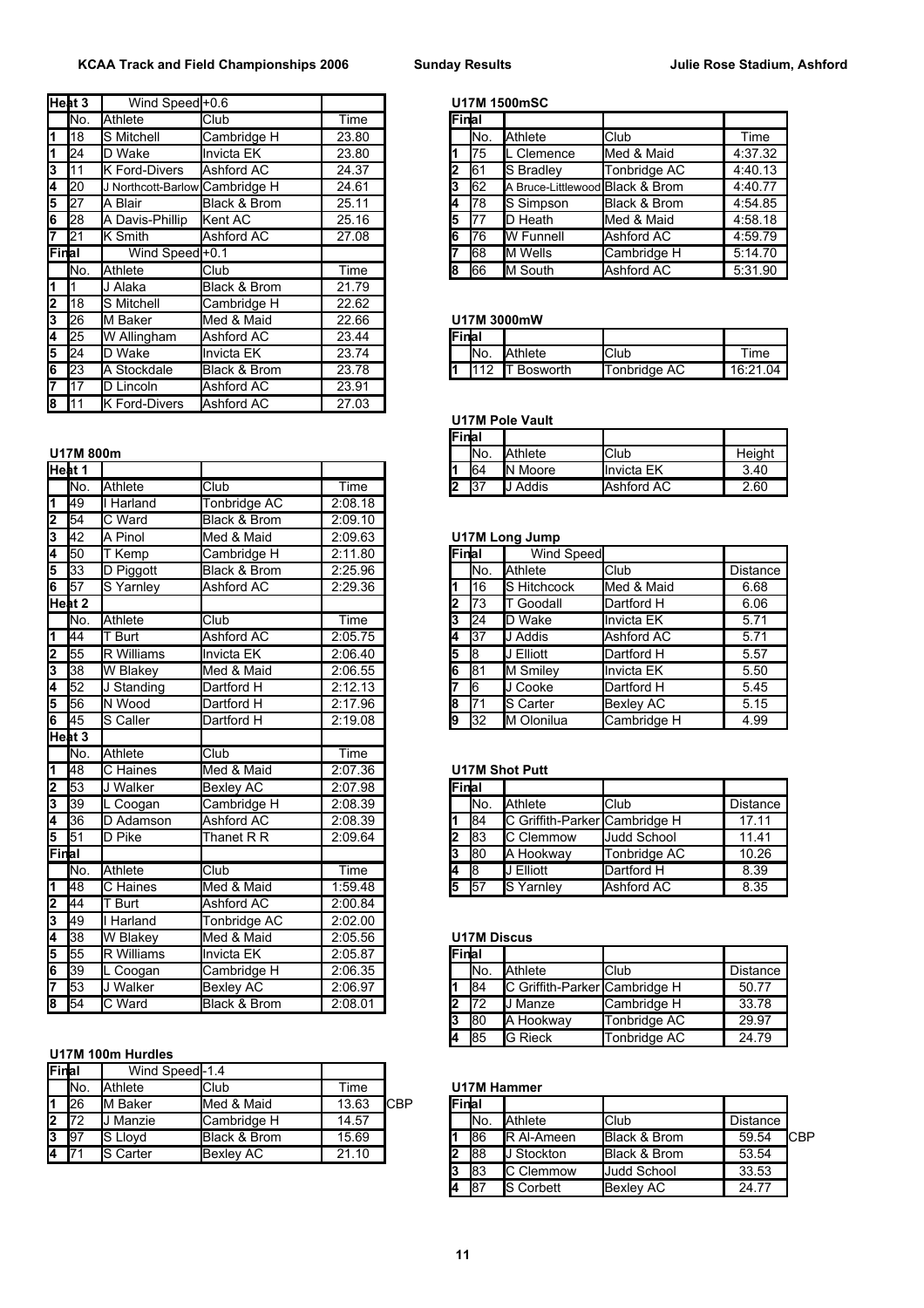|                           | Heat 1 | Wind Speed <sup>+0.8</sup> |                         |            | Final |      | Wind Speed-0.9          |              |          |
|---------------------------|--------|----------------------------|-------------------------|------------|-------|------|-------------------------|--------------|----------|
|                           | INo.   | Athlete                    | Club                    | Time       |       | lNo. | Athlete                 | Club         | Time     |
| $\overline{\mathbf{1}}$   | 17     | D Putnam                   | Black & Brom            | $24.4*$    |       | 23   | lA Wharfe               | Med & Maid   | 12.76    |
| 2                         | 14     | J Miller                   | <b>Bexley AC</b>        | $24.8*$    | 2     | 11   | R Francis               | Kent AC      | 12.77    |
| $\overline{\overline{3}}$ | l8     | R Dennison                 | Invicta EK              | $24.9*$    | 3     | 25   | $\overline{T}$ Billings | Dartford H   | 13.30    |
| 4                         | 25     | Billings                   | Dartford H              | 26.6*      | 4     | 2    | L Allwright             | Dartford H   | 16.16    |
| 5                         | 13     | S Labahn                   | Ashford AC              | $27.5*$    | 5     | 28   | <b>B</b> Hopkins        | Black & Brom | 21.45    |
| $\overline{\mathbf{6}}$   | 15     | J Clarke                   | Ashford AC              | $28.1*$    |       |      |                         |              |          |
|                           | Heat 2 | Wind Speed <sup>+1.4</sup> |                         |            |       |      |                         |              |          |
|                           | No.    | Athlete                    | Club                    | Time       |       |      | U15B 3000mW             |              |          |
| 1                         |        | E Cox                      | <b>Black &amp; Brom</b> | $23.9*$    | Final |      |                         |              |          |
| $\overline{2}$            | I4     | A Asher                    | Ashford AC              | $26.1*$    |       | lNo. | Athlete                 | Club         | Time     |
| $\overline{\overline{3}}$ | 20     | <b>F</b> Third             | Sevenoaks AC            | $26.3*$    |       | 115  | J Hobbs                 | Ashford AC   | 16:28.07 |
| 4                         | 26     | C Blandford                | Ashford AC              | $28.1*$    | 2     | 116  | R Thomas                | Tonbridge AC | 18:14.40 |
| 5                         | 30     | <b>J</b> Tanner            | <b>Bexley AC</b>        | $29.5*$    | l3    | 113  | L Baldwin               | Tonbridge AC | 18:33.58 |
| 6                         | 16     | J Peeney                   | <b>Bexley AC</b>        | $30.7*$    |       |      |                         |              |          |
| Final                     |        | Wind Speed-1.9             |                         |            |       |      |                         |              |          |
|                           | No.    | Athlete                    | Club                    | Time       |       |      | <b>U15B Pole Vault</b>  |              |          |
| $\overline{\mathbf{1}}$   | 17     | E Cox                      | Black & Brom            | 23.92      | Final |      |                         |              |          |
| $\overline{2}$            | 17     | D Putnam                   | Black & Brom            | 24.24      |       | lNo. | Athlete                 | Club         | Height   |
| $\overline{\overline{3}}$ | l8     | R Dennison                 | Invicta EK              | 24.81      |       | 23   | A Wharfe                | Med & Maid   | 2.70     |
| 4                         | 14     | J Miller                   | <b>Bexley AC</b>        | 25.31      | 2     | 29   | C Peers                 | Tonbridge AC | 2.70     |
| 5                         | 14     | A Asher                    | Ashford AC              | 26.31      | 3     | 116  | <b>R</b> Thomas         | Tonbridge AC | 1.90     |
| $\overline{6}$            | 20     | <b>F</b> Third             | Sevenoaks AC            | 26.52      |       |      |                         |              |          |
| 7                         | 13     | S Labahn                   | Ashford AC              | <b>DNS</b> |       |      |                         |              |          |
| $\overline{\mathbf{8}}$   | 25     | <b>T</b> Billings          | Dartford H              | <b>DNS</b> |       |      | <b>U15B Triple Jump</b> |              |          |

### **U15B 800m**

|                           | Heat 1          |             |                  |            | 2 | 19             | <b>IM Fletcher</b> | Black & Brom       | 11.77   |
|---------------------------|-----------------|-------------|------------------|------------|---|----------------|--------------------|--------------------|---------|
|                           | INo.            | Athlete     | Club             | Time       | 3 | 11             | R Francis          | Kent AC            | 10.36   |
| $\overline{\mathbf{1}}$   | 41              | S Harding   | Tonbridge AC     | 2:19.19    | 4 | 47             | <b>I</b> M Tibbs   | Tonbridge AC       | 10.17   |
| $\overline{2}$            | 33              | S Cavey     | Black & Brom     | 2:23.76    | 5 | 61             | D Shaw             | Ashford AC         | 10.04   |
| 3                         | 34              | J Norton    | Sevenoaks AC     | 2:24.42    |   |                |                    |                    |         |
| 4                         | 42              | H Kurtyanek | Black & Brom     | 2:26.15    |   |                |                    |                    |         |
| 5                         | 45              | A Ross      | Invicta EK       | 2:26.71    |   |                | <b>U15B Hammer</b> |                    |         |
| 6                         | 30              | J Tanner    | <b>Bexley AC</b> | 2:39.94    |   | Final          |                    |                    |         |
| 7                         | 16              | J Peenev    | <b>Bexley AC</b> | 2:46.07    |   | lNo.           | Athlete            | Club               | Distand |
|                           | Heat 2          |             |                  |            |   | 63             | A Jordon           | Black & Brom       | 61.44   |
|                           | INo.            | Athlete     | Club             | Time       | 2 | 67             | V Begiri           | Invicta EK         | 46.28   |
| $\overline{\mathbf{1}}$   | 114             | J Cotterill | Tonbridge AC     | 2:15.92    | 3 | 68             | J Haylock          | <b>Judd School</b> | 40.55   |
| $\overline{\mathbf{2}}$   | 43              | M Mason     | Tonbridge AC     | 2:16.31    | 4 | 64             | <b>I</b> S Martin  | Ashford AC         | 30.89   |
| 3                         | 40              | A Combs     | Tonbridge AC     | 2:16.68    |   |                |                    |                    |         |
| 4                         | 47              | M Tibbs     | Tonbridge AC     | 2:16.70    |   |                |                    |                    |         |
| 5                         | 46              | P Sesemann  | Black & Brom     | 2:20.04    |   |                | U15B Javelin       |                    |         |
| 6                         | 26              | C Blandford | Ashford AC       | 2:23.31    |   | Final          |                    |                    |         |
|                           | $\overline{27}$ | R Harris    | Ashford AC       | 2:31.35    |   | lNo.           | Athlete            | Club               | Distand |
| Final                     |                 |             |                  |            | 1 | 25             | T Billings         | Dartford H         | 40.75   |
|                           | No.             | Athlete     | Club             | Time       | 2 | 65             | J McNaught         | Ashford AC         | 33.89   |
| $\overline{\mathbf{1}}$   | 33              | S Cavey     | Black & Brom     | 2:02.10    | 3 | $\overline{2}$ | L Allwright        | Dartford H         | 31.11   |
| 2                         | 41              | S Harding   | Tonbridge AC     | 2:12.14    | 4 | 26             | C Blandford        | Ashford AC         | 30.15   |
| $\overline{\overline{3}}$ | 43              | M Mason     | Tonbridge AC     | 2:12.47    | 5 | 70             | A MacDonald        | Cambridge H        | 29.12   |
| 4                         | 114             | J Cotterill | Tonbridge AC     | 2:13.89    | 6 | 69             | <b>I</b> M Gamble  | <b>Ashford AC</b>  | 25.16   |
| 5                         | 47              | M Tibbs     | Tonbridge AC     | 2:20.28    | 7 | 34             | <b>J</b> Norton    | Sevenoaks AC       | 21.65   |
| $\overline{6}$            | 46              | P Sesemann  | Black & Brom     | 2:23.41    |   |                |                    |                    |         |
| 7                         | 34              | J Norton    | Sevenoaks AC     | <b>DNS</b> |   |                |                    |                    |         |
| $\overline{\mathbf{8}}$   | 40              | A Combs     | Tonbridge AC     | <b>DNS</b> |   |                |                    |                    |         |

## **U15B 200m U15B 80m Hurdles**

| at 1 | Wind Speed + 0.8 |              |         | lFinlal |                 | Wind Speed-0.9    |                         |       |
|------|------------------|--------------|---------|---------|-----------------|-------------------|-------------------------|-------|
| No.  | Athlete          | Club         | Time    |         | IN <sub>o</sub> | <b>Athlete</b>    | lClub                   | Time  |
| 17   | <b>ID Putnam</b> | Black & Brom | $24.4*$ |         | 123             | <b>IA Wharfe</b>  | Med & Maid              | 12.76 |
| 14   | Miller           | Bexley AC    | $24.8*$ |         |                 | <b>IR Francis</b> | <b>Kent AC</b>          | 12.77 |
| 8    | : Dennison<br>IR | Invicta EK   | $24.9*$ |         | 125             | Billinas          | Dartford H              | 13.30 |
| 25   | <b>Billings</b>  | Dartford H   | $26.6*$ | 14      |                 | . Allwriaht       | Dartford H              | 16.16 |
| 13   | Labahn           | Ashford AC   | $27.5*$ | 5       | 28              | <b>IB Hopkins</b> | <b>Black &amp; Brom</b> | 21.45 |
|      |                  |              |         |         |                 |                   |                         |       |

### No. Athlete Club Time **U15B 3000mW**

| <b>Final</b>   |                 |                |              |          |
|----------------|-----------------|----------------|--------------|----------|
|                | IN <sub>o</sub> | Athlete        | Club         | Time     |
|                |                 | $115$ J Hobbs  | Ashford AC   | 16:28.07 |
| l <sub>2</sub> |                 | 116 R Thomas   | Tonbridge AC | 18:14.40 |
| l3             | 113             | <b>Baldwin</b> | Tonbridge AC | 18:33.58 |

## **U15B Pole Vault**

| <b>IFinal</b> |      |                  |              |        |
|---------------|------|------------------|--------------|--------|
|               | INo. | <b>Athlete</b>   | Club         | Height |
|               | l23  | A Wharfe         | Med & Maid   | 2.70   |
|               | 29   | <b>C</b> Peers   | Tonbridge AC | 2.70   |
| 13            | 116  | <b>IR Thomas</b> | Tonbridge AC | 1.90   |

## **83 By Triple Jump**

|         |                |              |         | lFinlal |                 | Wind Speed         |                         |                 |
|---------|----------------|--------------|---------|---------|-----------------|--------------------|-------------------------|-----------------|
|         |                |              |         |         | IN <sub>o</sub> | <b>Athlete</b>     | <b>Club</b>             | <b>Distance</b> |
| 5B 800m |                |              |         |         | 119             | <b>ID Smith</b>    | Ashford AC              | 12.54           |
| at 1    |                |              |         | 2       | 19              | <b>IM Fletcher</b> | <b>Black &amp; Brom</b> | 11.77           |
| No.     | Athlete        | <b>Club</b>  | Time    | 13.     |                 | <b>IR</b> Francis  | <b>Kent AC</b>          | 10.36           |
| 41      | S Harding      | Tonbridge AC | 2:19.19 | 14      | <b>I</b> 47     | <b>IM Tibbs</b>    | Tonbridge AC            | 10.17           |
| 33      | <b>S</b> Cavev | Black & Brom | 2:23.76 | l5      | 61              | <b>ID Shaw</b>     | Ashford AC              | 10.04           |
|         |                |              |         |         |                 |                    |                         |                 |

|  | U15B Hammer |  |
|--|-------------|--|
|  |             |  |

| 6 130 |                 | ⊺anner    | <b>IBexlev AC</b> | 2:39.94 | <b>IFinal</b> |                 |                  |                         |          |      |
|-------|-----------------|-----------|-------------------|---------|---------------|-----------------|------------------|-------------------------|----------|------|
|       | <b>116</b>      | Peenev    | <b>Bexlev AC</b>  | 2:46.07 |               | IN <sub>o</sub> | <b>Athlete</b>   | <b>Club</b>             | Distance |      |
|       | Heat 2          |           |                   |         |               | 163             | , Jordon.        | <b>Black &amp; Brom</b> | 61.44    | ICBP |
|       | IN <sub>o</sub> | Athlete   | <b>Club</b>       | Time    |               | 167             | Beairi           | <b>Ilnvicta EK</b>      | 46.28    |      |
|       | 114             | Cotterill | Tonbridae AC      | 2:15.92 | lą            | 68              | Havlock          | <b>Judd School</b>      | 40.55    |      |
| 2143  |                 | M Mason   | Tonbridge AC      | 2:16.31 | 14            | <b>1</b> 64     | <b>IS Martin</b> | <b>Ashford AC</b>       | 30.89    |      |

#### **U15B Javelin**

| 6 26  |         | C Blandford        | Ashford AC   | 2:23.31 | Final |               |                     |              |                 |
|-------|---------|--------------------|--------------|---------|-------|---------------|---------------------|--------------|-----------------|
|       | 27      | <b>R</b> Harris    | Ashford AC   | 2:31.35 |       | INo.          | <b>Athlete</b>      | <b>Club</b>  | <b>Distance</b> |
| Final |         |                    |              |         |       | 125           | T Billings          | Dartford H   | 40.75           |
|       | INo.    | Athlete            | <b>Club</b>  | Time    |       | <b>1</b> 65   | J McNaught          | Ashford AC   | 33.89           |
|       | 33      | <b>S</b> Cavey     | Black & Brom | 2:02.10 |       | $\mathsf{I}2$ | <b>L</b> Allwright  | Dartford H   | 31.11           |
| 2 41  |         | S Harding          | Tonbridge AC | 2:12.14 |       | 126           | <b>IC</b> Blandford | Ashford AC   | 30.15           |
| 3 43  |         | M Mason            | Tonbridge AC | 2:12.47 |       | 170           | <b>A MacDonald</b>  | Cambridge H  | 29.12           |
|       | 4   114 | <b>J Cotterill</b> | Tonbridge AC | 2:13.89 |       | I69           | <b>I</b> M Gamble   | Ashford AC   | 25.16           |
| 5 47  |         | M Tibbs            | Tonbridge AC | 2:20.28 |       | 134           | <b>J</b> Norton     | Sevenoaks AC | 21.65           |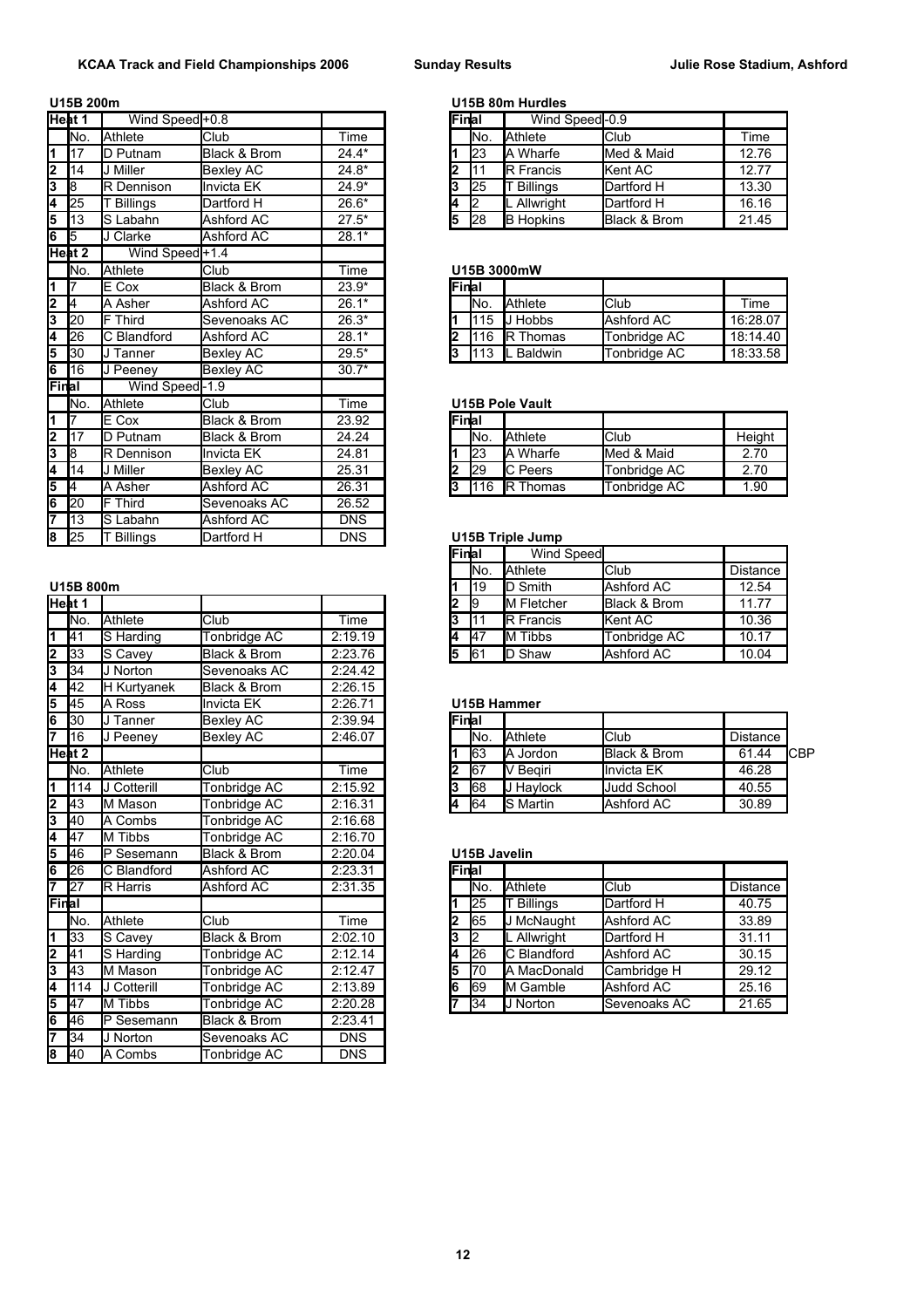### **SW 100m SW Shot Putt**

| Final |      | Wind Speed-1.5  |                  |       | lFinlai |                  |                 |             |         |
|-------|------|-----------------|------------------|-------|---------|------------------|-----------------|-------------|---------|
|       | INo. | Athlete         | <b>Club</b>      | Time  |         | IN <sub>o</sub>  | <b>Athlete</b>  | <b>Club</b> | Distand |
|       | 13   | Benneworth      | Black & Brom     | 12.09 |         | 147              | <b>K</b> Morris | Med & Maid  | 11.37   |
| 2     | 18   | X Powell        | Cambridge H      | 12.18 | 2       | <b>1</b> 45      | Z Farag         | Dartford H  | 10.87   |
| 3     | 15   | V Cole          | Black & Brom     | 12.49 | l3      | <b>146</b>       | <b>IA Goad</b>  | Dartford H  |         |
| 4     | -111 | <b>K</b> Taylor | Dartford H       | 12.81 | 14      |                  | <b>C</b> Capon  | Dartford H  |         |
| 5     | 16   | Cunningham      | Dartford H       | 12.85 |         |                  |                 |             |         |
| 6     | 110  | M Sword         | Dartford H       | 13.18 |         |                  |                 |             |         |
| b.    | -14  | C Capon         | Dartford H       | 13.19 |         | <b>SW Discus</b> |                 |             |         |
| 8     |      | C Pates         | <b>Bexlev AC</b> | 15.35 | Final   |                  |                 |             |         |

|       | --- -----  |                  |              |          |    | .           | .              |                     | ----  |
|-------|------------|------------------|--------------|----------|----|-------------|----------------|---------------------|-------|
| Final |            |                  |              |          | IJ | 150         | lн<br>Daniel   | <b>ICambridge I</b> | 28.24 |
|       | INo.       | Athlete          | Club         | Time     | іД | <b>1</b> 49 | Champion<br>IR | Dartford H          | 20.44 |
|       | 115        | <b>B</b> Clavton | Black & Brom | 41<br>57 |    |             |                |                     |       |
| ــ    | <b>118</b> | <b>S</b> Singer  | Black & Brom | 58.52    |    |             |                |                     |       |

|                         | Final     |                 |            |         |    | 129             | <b>ID Farnham</b> | Med & Maid    |
|-------------------------|-----------|-----------------|------------|---------|----|-----------------|-------------------|---------------|
|                         | INo.      | Athlete         | Club       | Time    |    | 130             | IL Hall           | Ashford AC    |
|                         | 120       | Harnett         | Med & Maid | 4:40.00 | 13 | 131             | IP Halstead       | Dartford H    |
| $\overline{\mathbf{2}}$ | 24        | <b>Bradford</b> | Ashford AC | 4:57.01 |    |                 |                   |               |
| 3                       | 25        | Jan. Brown      | Ashford AC | 5:05.27 |    |                 |                   |               |
| 4                       | 121       | C Hawkins       | Ashford AC | 5:14.18 |    | U20W 200m       |                   |               |
| 5                       | <b>27</b> | <b>R</b> Powell | Belarave H | 5:22.72 |    | lFinlal         | Wind Speed + 0.3  |               |
| 6                       | <b>26</b> | <b>G</b> Holden | Thanet R R | dnf     |    | IN <sub>o</sub> | <b>A</b> thlete   | <b>I</b> Club |

|         |      |                |              |          |                 |      | . .                 |                         |       |
|---------|------|----------------|--------------|----------|-----------------|------|---------------------|-------------------------|-------|
| lFinlai |      |                |              |          | іл              |      | <b>Biddiss</b><br>⊩ | & Maid<br><b>I</b> Med  | 27.02 |
|         | INo. | Athlete        | <b>IClub</b> | ÷<br>īme | $\epsilon$<br>Ð | - 14 | IR<br>Paine         | AC<br><b>Ashford</b>    | 27.60 |
| l1      | 125  | Brown<br>IJan. | Ashford AC   | 18:45.10 |                 | 16   | Allerton<br>ıc<br>ю | <b>Black &amp; Brom</b> | 29.49 |

#### **SW 100m Hurdles U20W 800m**

| <b>IFinlai</b> |      | <b>Wind</b><br>J Speedl-0.6 |             |           | 'Finla. |            |                |                        |                          |
|----------------|------|-----------------------------|-------------|-----------|---------|------------|----------------|------------------------|--------------------------|
|                | INo. | Athlete                     | <b>Club</b> | --<br>ıme |         | INo.       | <b>Athlete</b> | <b>Club</b>            | $- -$<br>ıme             |
| и              | 14   | r<br>Capon<br>◡             | Dartford H  | 16.83     |         | los<br>تعا | Martin<br>┺    | EK<br><b>I</b> Invicta | 19.18<br>0.4<br><u>.</u> |

#### $SW 2000mSC$

| <b>IFinlal</b> |        |           |              |                 |     | I <sub>20</sub> | IΑ<br>Jukes | AC<br><b>Ashford</b>      | 2:23.05   |
|----------------|--------|-----------|--------------|-----------------|-----|-----------------|-------------|---------------------------|-----------|
|                | - INo. | Athlete   | <b>IClub</b> | --<br>ıme       | 16  | 118             | Davies      | Maio<br><b>I</b> Med<br>& | 2:24.50   |
|                | 36     | rowbridge | Ashford AC   | .28<br>$7.41$ . |     | 125             | Miller      | & Maid<br><b>I</b> Med    | 2:25.65   |
|                |        |           |              |                 | . . | .               |             | . .<br>$\sim$ $\sim$<br>. | - - - - - |

#### **SW Pole Vault**

| lFinla. |             |               |              |        | U20W 400m Hurdles |               |                 |                |             |       |
|---------|-------------|---------------|--------------|--------|-------------------|---------------|-----------------|----------------|-------------|-------|
|         | INo.        | Athlete       | <b>IClub</b> | Height |                   | <b>IFinla</b> |                 |                |             |       |
|         | 44          | Hughes        | Black & Brom | 3.60   |                   |               | IN <sub>o</sub> | <b>Athlete</b> | <b>Club</b> | Time  |
| Iゥ      | <b>I</b> 43 | IG<br>Dowsett | Med & Maid   | 3.20   |                   |               | 19              | Copping        | Med & Maid  | 69.02 |
|         |             |               |              |        |                   |               |                 | .              |             |       |

#### **SW Long Jump**

| <b>IFinal</b> |                 | Wind Speed          |                    |          |         |      |                 |                   |        |
|---------------|-----------------|---------------------|--------------------|----------|---------|------|-----------------|-------------------|--------|
|               | IN <sub>o</sub> | Athlete             | <b>Club</b>        | Distance |         |      | U20W Pole Vault |                   |        |
| 11.           | 13              | <b>K</b> Benneworth | Black & Brom       | 5.84     | lFinlal |      |                 |                   |        |
| $\mathsf{I}2$ | -16             | Cunningham          | <b>IDartford H</b> | 4.67     |         | 'No. | <b>Athlete</b>  | Club              | Height |
| 13            | . .             | <sup>c</sup> Pates  | <b>Bexley AC</b>   | 4.02     |         | IЗ1  | Howard          | <b>Ashford AC</b> | 2.50   |

| al  | Wind Speed-1.5 |              |       | lFinlal |            |                  |            |                 |
|-----|----------------|--------------|-------|---------|------------|------------------|------------|-----------------|
| No. | Athlete        | <b>Club</b>  | īme   |         | INo.       | <b>Athlete</b>   | lClub      | <b>Distance</b> |
| 3   | Benneworth     | Black & Brom | 12.09 |         | <b>147</b> | <b>IK Morris</b> | Med & Maid | 11.37           |
| 8.  | X Powell       | Cambridge H  | 12.18 |         | 145        | IZ Farag         | Dartford H | 10.87           |
|     | Cole           | Black & Brom | 12.49 | 13      | 146        | IA Goad          | Dartford H | 8.14            |
| 11  | Tavlor         | Dartford H   | 12.81 | 14      | ı4         | <b>IC Capon</b>  | Dartford H | 7.36            |
|     |                |              |       |         |            |                  |            |                 |

### $SW$  Discus

| 8     |                 | <b>C</b> Pates | <b>Bexley AC</b> | 15.35 | lFinal |                 |                  |                      |          |
|-------|-----------------|----------------|------------------|-------|--------|-----------------|------------------|----------------------|----------|
|       |                 |                |                  |       |        | IN <sub>o</sub> | <b>Athlete</b>   | Club                 | Distance |
|       |                 |                |                  |       |        | 148             | <b>Bradlev</b>   | <b>Ashford AC</b>    | 40.48    |
|       | SW 400m         |                |                  |       |        | 147             | <b>IK Morris</b> | Med & Maid           | 38.77    |
| Final |                 |                |                  |       |        | 150             | <b>IH</b> Daniel | <b>I</b> Cambridge H | 28.24    |
|       | IN <sub>o</sub> | Athlete        | Club             | Time  | 4      | 149             | IR<br>Champion   | Dartford H           | 20.44    |

#### **W50 5000m**

|        |                 |         |             |         | <b>Fina</b> |                 |                |                        |               |  |
|--------|-----------------|---------|-------------|---------|-------------|-----------------|----------------|------------------------|---------------|--|
|        | SW 1500m        |         |             |         |             | IN <sub>o</sub> | <b>Athlete</b> | <b>I</b> Club          | Time          |  |
| Finlal |                 |         |             |         |             | 129             | ID<br>Farnham  | <b>IMed &amp; Maid</b> | 18:28.10 ICBP |  |
|        | IN <sub>o</sub> | Athlete | <b>Club</b> | Time    |             | 130             | Hall           | <b>Ashford AC</b>      | 19:48.72      |  |
|        | 120             | Harnett | Med & Maid  | 4:40.00 |             | 131             | IP<br>Halstead | Dartford H             | 20:07.79      |  |

#### **4** 21 C Hawkins Ashford AC 5:14.18 **U20W 200m**

|              | . .      | -               |            | .        |              |      |                                  |                         |       |
|--------------|----------|-----------------|------------|----------|--------------|------|----------------------------------|-------------------------|-------|
| $5 \mid 27$  |          | <b>R</b> Powell | Belgrave H | 5:22.72  | <b>Final</b> |      | Wind Speed <sup>-0.3</sup>       |                         |       |
| $6 \quad 26$ |          | <b>G</b> Holden | Thanet R R | dnf      |              | INo. | <b>Athlete</b>                   | Club                    | Time  |
|              |          |                 |            |          |              |      | A Shand-Whittingham Black & Brom |                         | 25.12 |
|              |          |                 |            |          |              | 134  | <b>IC Cooper</b>                 | <b>Black &amp; Brom</b> | 26.08 |
|              | SW 5000m |                 |            |          |              | -19  | <b>S</b> Copping                 | <b>IMed &amp; Maid</b>  | 26.83 |
| Final        |          |                 |            |          | 4            |      | <b>IH Biddiss</b>                | Med & Maid              | 27.02 |
|              | INo.     | Athlete         | Club       | Time     | 5            |      | <b>IR</b> Paine                  | Ashford AC              | 27.60 |
|              | 25       | Jan. Brown      | Ashford AC | 18:45.10 |              | 16   | <b>IS Allerton</b>               | <b>Black &amp; Brom</b> | 29.49 |

| al  | Wind Speed-0.6    |             |         | lFinlal |             |                   |                         |         |
|-----|-------------------|-------------|---------|---------|-------------|-------------------|-------------------------|---------|
| No. | Athlete           | Club        | Гіmе    |         | INo.        | <b>Athlete</b>    | <b>I</b> Club           | Time    |
| 4   | C Capon           | Dartford H  | 16.83   |         | <b>I</b> 23 | L Martin          | <b>I</b> Invicta EK     | 2:19.18 |
|     |                   |             |         | 2       | 115         | <b>IE</b> Murty   | Dartford H              | 2:21.45 |
|     |                   |             |         | l3      | <b>I26</b>  | <b>IB Proctor</b> | Black & Brom            | 2:22.05 |
|     | 2000mSC           |             |         | 4       | 119         | <b>IE</b> Fisher  | <b>Black &amp; Brom</b> | 2:22.56 |
| al  |                   |             |         | 15      | 20          | <b>A</b> Jukes    | Ashford AC              | 2:23.05 |
| No. | Athlete           | <b>Club</b> | Time    | İ6      | 118         | Davies            | Med & Maid              | 2:24.50 |
| 36  | <b>Trowbridge</b> | Ashford AC  | 7:41.28 |         | 25          | Miller<br>н       | Med & Maid              | 2:25.65 |
|     |                   |             |         | 18      |             | J Dando           | Dartford H              | 2:36.75 |

### **Final U20W 400m Hurdles**

| <b>Final</b> |                 |                  |              |       |
|--------------|-----------------|------------------|--------------|-------|
|              | IN <sub>o</sub> | Athlete          | Club         | Time  |
|              | 19              | S Copping        | Med & Maid   | 69.02 |
|              | 135             | <b>JJ</b> Wood   | Black & Brom | 73.23 |
|              | 138             | <b>IE Turner</b> | Cambridge H  | 76.62 |

## **U20W Pole Vault**

|    | <b>IFinal</b>   |                     |            |        |
|----|-----------------|---------------------|------------|--------|
|    | IN <sub>o</sub> | <b>Athlete</b>      | lClub      | Height |
|    | l31             | <b>IL Howard</b>    | Ashford AC | 2.50   |
| 12 | l42             | <b>IK Dobberson</b> | Bexley AC  | 2.50   |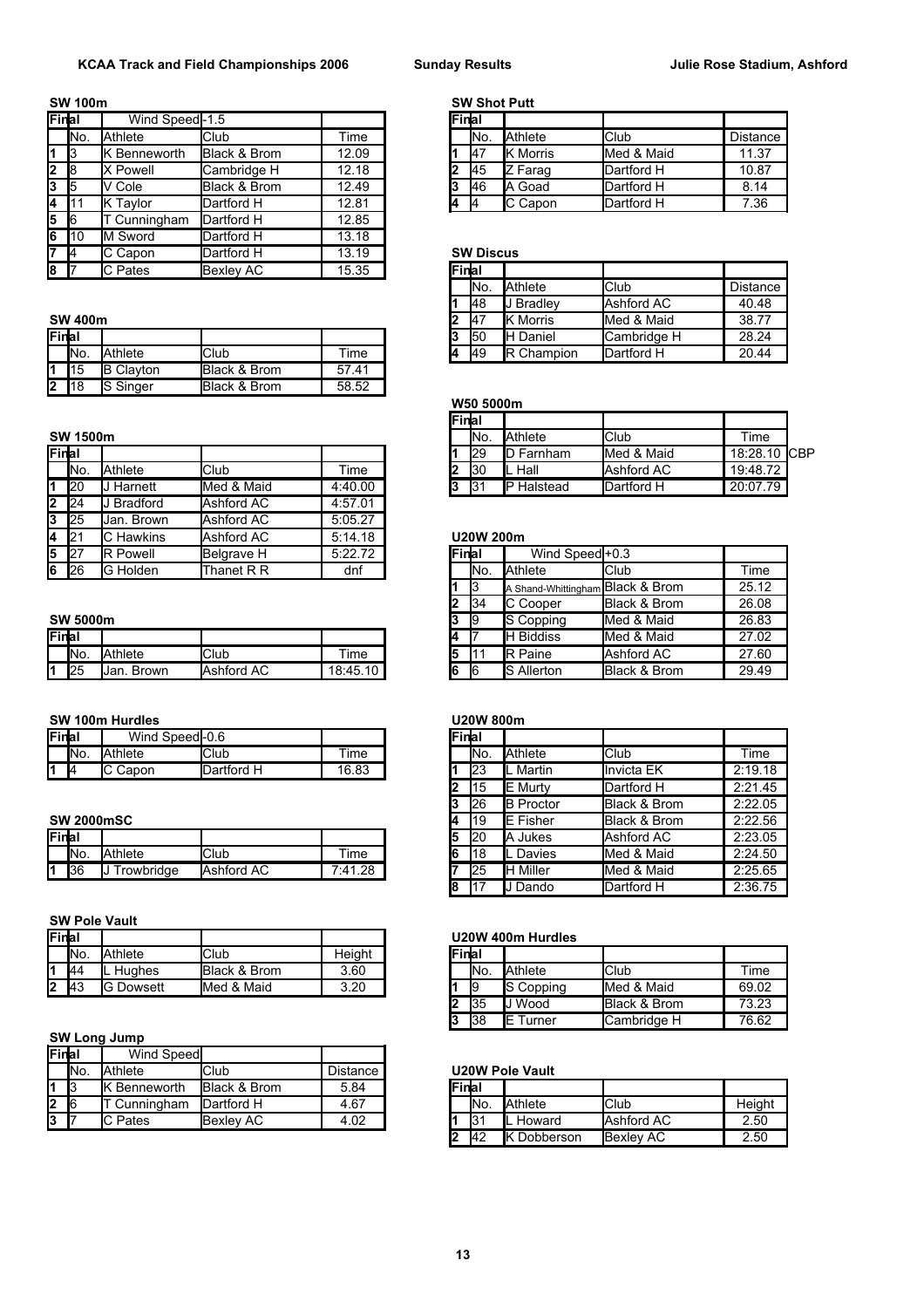### **U20W Triple Jump**

| Final              |             | Wind Speed                  |               |          | IN <sub>o</sub> | <b>Athlete</b>       | <b>I</b> Club       | Time      |
|--------------------|-------------|-----------------------------|---------------|----------|-----------------|----------------------|---------------------|-----------|
|                    | No.         | Athlete                     | <b>Club</b>   | Distance | l51             | <b>IK</b> Currie     | <b>Invicta EK</b>   | $2:23.5*$ |
| I1                 | <b>1</b> 39 | Fielden                     | Sutton & Dist | 11.33    | ١4              | <b>IH Hickmott</b>   | Dartford H          | $2:26.7*$ |
| $2 \overline{)44}$ |             | Castell-Thomas Black & Brom |               | 10.81    | 148             | <b>IN Whiskin</b>    | <b>Invicta EK</b>   | $2:27.7*$ |
| 3                  | <b>1</b> 45 | Coe                         | Dartford H    | 10.22    | 154             | Richards             | Tonbridge AC        | $2:29.0*$ |
| 4 40               |             | Hamilton                    | Ilnvicta EK   | 9.03     | 142             | <b>A Hill-Turner</b> | <b>I</b> Invicta EK | $2:29.2*$ |

### **U20W Shot Putt**

| Final             |             |                   |              |          |    | 148         | <b>IN Whiskin</b>    | <b>Invicta EK</b> | 2:18.70 |
|-------------------|-------------|-------------------|--------------|----------|----|-------------|----------------------|-------------------|---------|
|                   | INo.        | Athlete           | <b>Club</b>  | Distance |    | 151         | <b>IK Currie</b>     | <b>Invicta EK</b> | 2:21.33 |
| I1.               | <b>46</b>   | Agoro             | Cambridge H  | 11.96    |    | 41          | <b>IH Hickmott</b>   | Dartford H        | 2:23.04 |
| $2 \mid 13$       |             | <b>IE</b> Yarnold | Tonbridae AC | 10.37    |    | 152         | <b>IM Edmonds</b>    | Med & Maid        | 2:29.48 |
| l3                | <b>1</b> 48 | <b>S</b> Simpson  | Unattached   | 9.16     | 16 | <b>I</b> 42 | <b>A Hill-Turner</b> | <b>Invicta EK</b> | 2:32.28 |
| $4 \overline{47}$ |             | A Buckingham      | Dartford H   | 8.46     |    | 154         | <b>Richards</b>      | Tonbridge AC      | 2:35.37 |

### **U20W Javelin**

| Final         |            |                   |              |          |   | U17W 300m Hurdles |                   |                     |       |  |  |  |
|---------------|------------|-------------------|--------------|----------|---|-------------------|-------------------|---------------------|-------|--|--|--|
|               | INo.       | Athlete           | <b>Club</b>  | Distance |   | Final             |                   |                     |       |  |  |  |
| I1            | 158        | <b>S</b> Page     | Bexley AC    | 36.68    |   | IN <sub>o</sub>   | <b>Athlete</b>    | <b>I</b> Club       | Time  |  |  |  |
| l2            |            | <b>IE</b> Yarnold | Tonbridge AC | 34.29    |   |                   | . Bolton          | <b>Cambridge H</b>  | 46.36 |  |  |  |
| 13            | <b>145</b> | Coe               | Dartford H   | 27.14    |   | 124               | <b>IM Edwards</b> | <b>I</b> Dartford H | 46.58 |  |  |  |
| <b>4 1</b> 31 |            | <b>IL</b> Howard  | Ashford AC   | 24.04    | J | 132               | Roe               | <b>I</b> Invicta EK | 47.91 |  |  |  |

### **U17W 200m**

|       | Heat 1     | Wind Speed +0.3         |              |         |   |                 |                        |                          |         |
|-------|------------|-------------------------|--------------|---------|---|-----------------|------------------------|--------------------------|---------|
|       | INo.       | Athlete                 | Club         | Time    |   |                 | U17W 3000mW            |                          |         |
| 1     | 31         | V Nakangu               | Black & Brom | $25.8*$ |   | Final           |                        |                          |         |
| 2     | 30         | C Mackie                | Med & Maid   | $27.1*$ |   | No.             | <b>Athlete</b>         | $\overline{\text{Club}}$ | Time    |
| 3     | 12         | V Randall               | Med & Maid   | $27.2*$ | 1 | 37              | <b>IH</b> Williams     | Black & Brom             | 17:18.9 |
| 4     | 10         | Y Joseph                | Med & Maid   | $27.4*$ |   |                 |                        |                          |         |
| 5     | 33         | N Terry                 | Dartford H   | $27.8*$ |   |                 |                        |                          |         |
| 6     | 17         | S Thomas                | Cambridge H  | $28.1*$ |   |                 | <b>U17W Pole Vault</b> |                          |         |
| 7     | 27         | A Jaundoo               | Invicta EK   | 28.9*   |   | Final           |                        |                          |         |
|       | Heat 2     | Wind Speed +0.2         |              |         |   | No.             | Athlete                | Club                     | Height  |
|       | INo.       | Athlete                 | Club         | Time    |   | 68              | <b>R</b> Arnheim       | Black & Brom             | 3.10    |
| 1     | 12         | L Bolton                | Cambridge H  | $26.7*$ | 2 | $\overline{70}$ | E Godley               | Black & Brom             | 3.00    |
| 2     | Iз         | C Clare                 | Dartford H   | $27.9*$ | 3 | 71              | C Moore                | Ashford AC               | 2.90    |
| 3     | 24         | M Edwards               | Dartford H   | $27.4*$ | 4 | 69              | C Crayford             | <b>Invicta EK</b>        | 2.70    |
| 4     | 26         | <b>H</b> Griffith-Jones | Tonbridge AC | $27.4*$ | 5 | 72              | L Price                | <b>Invicta EK</b>        | 2.20    |
| 5     | 7          | S Harrison              | Black & Brom | $27.6*$ |   |                 |                        |                          |         |
| 6     | 19         | A Underdown             | Padd Wood    | $28.3*$ |   |                 |                        |                          |         |
| 7     | $\sqrt{8}$ | $\overline{C}$ Haywood  | Ashford AC   | $29.0*$ |   |                 | <b>U17W Long Jump</b>  |                          |         |
| Final |            | Wind Speed-0.6          |              |         |   | Final           | <b>Wind Speed</b>      |                          |         |
|       | INo.       | Athlete                 | Club         | Time    |   | No.             | <b>Athlete</b>         | Club                     | Distanc |
| 1     | 31         | V Nakangu               | Black & Brom | 25.77   |   | 75              | ll Ivv                 | Black & Brom             | 5.27    |
| 2     | 2          | L Bolton                | Cambridge H  | 25.90   | 2 | 77              | L Tapson               | Med & Maid               | 5.16    |
| 3     | l3         | C Clare                 | Dartford H   | 26.43   | 3 | 19              | A Underdown            | Padd Wood                | 5.02    |
| 4     | 30         | C Mackie                | Med & Maid   | 26.47   | 4 | 33              | <b>IN Terry</b>        | Dartford H               | 4.42    |
| 5     | 26         | H Griffith-Jones        | Tonbridge AC | 27.10   | 5 | 11              | S Obodo                | Cambridge H              | 4.40    |
| 6     | 12         | V Randall               | Med & Maid   | 27.11   | 6 | $\sqrt{6}$      | A Gibbs                | Dartford H               | 4.15    |
| 7     | 10         | $\overline{Y}$ Joseph   | Med & Maid   | 27.63   |   |                 |                        |                          |         |
| 8     | 24         | M Edwards               | Dartford H   | dns     |   |                 |                        |                          |         |

|   | Heat 1      |                 |                  |           |    | 182 | Underdown       | <b>Padd Wood</b>            | 11.71 |
|---|-------------|-----------------|------------------|-----------|----|-----|-----------------|-----------------------------|-------|
|   | INo.        | Athlete         | <b>Club</b>      | Time      | 12 | 178 | <b>IS Brown</b> | <b>Black &amp; Brom</b>     | 11.52 |
|   | <b>46</b>   | <b>R</b> Tavlor | Black & Brom     | $2:30.0*$ | 13 | I79 | <b>IF Farag</b> | Dartford H                  | 8.89  |
|   | $2 \mid 52$ | M Edmonds       | Med & Maid       | $2:30.0*$ | 14 | 180 | <b>IH</b> Jelfs | <b>A &amp; D RR</b>         | 8.49  |
|   | $3 \mid 56$ | C Symons        | Tonbridge AC     | $2:30.3*$ | l5 | I26 | IH.             | Griffith-Jones Tonbridge AC | 8.19  |
|   | <b>4</b> 36 | Fairclough      | Ashford AC       | $2:31.7*$ | 16 | 133 | <b>IN Terry</b> | Dartford H                  | 7.32  |
| 5 | <b>45</b>   | Smith           | Black & Brom     | $2:36.3*$ |    | 81  | Lillis          | Bexley AC                   | 6.13  |
|   | $6 \t 47$   | A Turner        | <b>Bexley AC</b> | $2:41.8*$ |    |     |                 |                             |       |

|     | W Triple Jump                          |               |                 |    | lHeat 2     |                       |              |           |
|-----|----------------------------------------|---------------|-----------------|----|-------------|-----------------------|--------------|-----------|
| al  | Wind Speed                             |               |                 |    | INo.        | <b>Athlete</b>        | Club         | Time      |
| No. | Athlete                                | <b>Club</b>   | Distance        |    | 151         | <b>IK</b> Currie      | Invicta EK   | $2:23.5*$ |
| 39  | J Fielden                              | Sutton & Dist | 11.33           | 2  | 141         | <b>IH Hickmott</b>    | Dartford H   | $2:26.7*$ |
| 44  | J Castell-Thomas <b>I</b> Black & Brom |               | 10.81           | 3  | <b>148</b>  | <b>IN Whiskin</b>     | Invicta EK   | $2:27.7*$ |
| 45  | J Coe                                  | Dartford H    | 10.22           | 4  | <b>1</b> 54 | L Richards            | Tonbridge AC | $2:29.0*$ |
| 40  | <b>K</b> Hamilton                      | Invicta EK    | 9.03            | 5  | <b>I</b> 42 | <b>JA Hill-Turner</b> | Invicta EK   | $2:29.2*$ |
|     |                                        |               | Final           |    |             |                       |              |           |
|     |                                        |               |                 |    | INo.        | <b>Athlete</b>        | Club         | Time      |
|     | W Shot Putt                            |               |                 |    | 146         | <b>R</b> Taylor       | Black & Brom | 2:18.06   |
| al  |                                        |               |                 |    | l48         | <b>N</b> Whiskin      | Invicta EK   | 2:18.70   |
| No. | Athlete                                | Club          | <b>Distance</b> | 3  | 51          | <b>IK</b> Currie      | Invicta EK   | 2:21.33   |
| 46  | T Agoro                                | Cambridge H   | 11.96           | 4  | <b>I</b> 41 | <b>H</b> Hickmott     | Dartford H   | 2:23.04   |
| 13  | <b>IE</b> Yarnold                      | Tonbridge AC  | 10.37           | 5  | l52         | <b>IM Edmonds</b>     | Med & Maid   | 2:29.48   |
| 48  | S Simpson                              | Unattached    | 9.16            | 6  | <b>I</b> 42 | A Hill-Turner         | Invicta EK   | 2:32.28   |
| 47  | A Buckingham                           | Dartford H    | 8.46            |    | 154         | L Richards            | Tonbridge AC | 2:35.37   |
|     |                                        |               |                 | 18 | 56          | C Symons              | Tonbridge AC | 2:38.85   |

## **Final U17W 300m Hurdles**

| lFinal |     |                   |             |       |
|--------|-----|-------------------|-------------|-------|
|        | No. | <b>Athlete</b>    | Club        | Time  |
|        | l2  | L Bolton          | Cambridge H | 46.36 |
|        | 24  | <b>M</b> Edwards  | Dartford H  | 46.58 |
| l3     | l32 | <b>ID Roe</b>     | Invicta EK  | 47.91 |
|        | 163 | <b>D</b> Williams | Cambridge H | 54.38 |
| l5     | l8  | C Haywood         | Ashford AC  | DO    |

## No. Athlete Club Time **U17W 3000mW**

|               | 131         | v<br>Nakangu | Black & Brom                          | $25.8*$                 | 'Finlai |        |                      |                         |            |
|---------------|-------------|--------------|---------------------------------------|-------------------------|---------|--------|----------------------|-------------------------|------------|
| ~<br><u>L</u> | <b>1</b> 30 | IС<br>Mackie | Maid<br>$\Omega$<br><b>Med</b><br>ິດເ | ~7<br>$A*$              |         | - INo. | <b>Athlete</b>       | <b>IClub</b>            | Time       |
| e.<br>u       | 112<br>14   | Randall<br>M | Maid<br><b>Med</b><br>$\Omega$<br>∝   | $27.2*$<br><u>.</u><br> |         | 137    | <b>Williams</b><br>⊩ | <b>Black &amp; Brom</b> | 17:18.9∠ l |
|               |             |              |                                       |                         |         |        |                      |                         |            |

## **U17W Pole Vault**

| 27   | Jaundoo                     | Invicta EK  | $28.9*$ | Final |                 |                    |                         |        |
|------|-----------------------------|-------------|---------|-------|-----------------|--------------------|-------------------------|--------|
| at 2 | Wind Speed - 0.2            |             |         |       | IN <sub>o</sub> | <b>Athlete</b>     | <b>I</b> Club           | Height |
| No.  | Athlete                     | <b>Club</b> | Time    |       | 168             | <b>IR Arnheim</b>  | Black & Brom            | 3.10   |
| 2    | Bolton                      | Cambridge H | $26.7*$ | 2     | 170             | <b>IE</b> Godlev   | <b>Black &amp; Brom</b> | 3.00   |
| 3    | C Clare                     | Dartford H  | $27.9*$ | 3     |                 | <b>IC</b> Moore    | Ashford AC              | 2.90   |
| 24   | M Edwards                   | Dartford H  | $27.4*$ |       | 169             | <b>IC Cravford</b> | <b>I</b> Invicta EK     | 2.70   |
| 26   | Griffith-Jones Tonbridge AC |             | $27.4*$ | 15    | 172             | Price              | <b>I</b> Invicta EK     | 2.20   |
|      |                             |             |         |       |                 |                    |                         |        |

#### **U17W Long Jump**

| al              | Wind Speed-0.6              |              |       | Final |      | Wind Speed         |                         |                 |
|-----------------|-----------------------------|--------------|-------|-------|------|--------------------|-------------------------|-----------------|
| No.             | Athlete                     | <b>Club</b>  | Time  |       | INo. | <b>Athlete</b>     | <b>I</b> Club           | <b>Distance</b> |
| 31              | Nakangu                     | Black & Brom | 25.77 |       | 175  | ll Ivv             | <b>Black &amp; Brom</b> | 5.27            |
| $\overline{2}$  | . Bolton                    | Cambridge H  | 25.90 |       | 177  | Tapson             | Med & Maid              | 5.16            |
| 3               | C Clare                     | Dartford H   | 26.43 |       | 119  | <b>A Underdown</b> | <b>Padd Wood</b>        | 5.02            |
| 30              | C Mackie                    | Med & Maid   | 26.47 | 4     | 133  | <b>IN Terry</b>    | Dartford H              | 4.42            |
| 26              | Griffith-Jones Tonbridge AC |              | 27.10 | 5     | 111  | <b>S</b> Obodo     | Cambridge H             | 4.40            |
| 12 <sup>°</sup> | Randall                     | Med & Maid   | 27.11 | l6    | 16   | <b>IA Gibbs</b>    | Dartford H              | 4.15            |
|                 |                             |              |       |       |      |                    |                         |                 |

## **U17W Shot Putt**

|           |           |                 |              |           | <b>Final</b> |                 |                  |                         |                 |
|-----------|-----------|-----------------|--------------|-----------|--------------|-----------------|------------------|-------------------------|-----------------|
|           | U17W 800m |                 |              |           |              | IN <sub>o</sub> | <b>Athlete</b>   | <b>Club</b>             | <b>Distance</b> |
| Heat 1    |           |                 |              |           |              | <b>1</b> 82     | Underdown        | Padd Wood               | 11.71           |
|           | INo.      | Athlete         | <b>Club</b>  | Time      |              | 178             | <b>IS Brown</b>  | <b>Black &amp; Brom</b> | 11.52           |
|           | 46        | <b>R</b> Tavlor | Black & Brom | $2:30.0*$ |              | <b>1</b> 79     | <b>IF Farag</b>  | Dartford H              | 8.89            |
| 2 52      |           | M Edmonds       | Med & Maid   | $2:30.0*$ |              | <b>1</b> 80     | <b>IH Jelfs</b>  | IA & D RR               | 8.49            |
| 3         | 56        | C Symons        | Tonbridge AC | $2:30.3*$ |              | 126             | H Griffith-Jones | Tonbridge AC            | 8.19            |
| 4         | 36        | J Fairclough    | Ashford AC   | $2:31.7*$ |              | $\mathsf{I}33$  | <b>IN Terry</b>  | Dartford H              | 7.32            |
| $5 \t 45$ |           | . Smith         | Black & Brom | $2:36.3*$ |              | 181             | IT Lillis        | <b>Bexley AC</b>        | 6.13            |